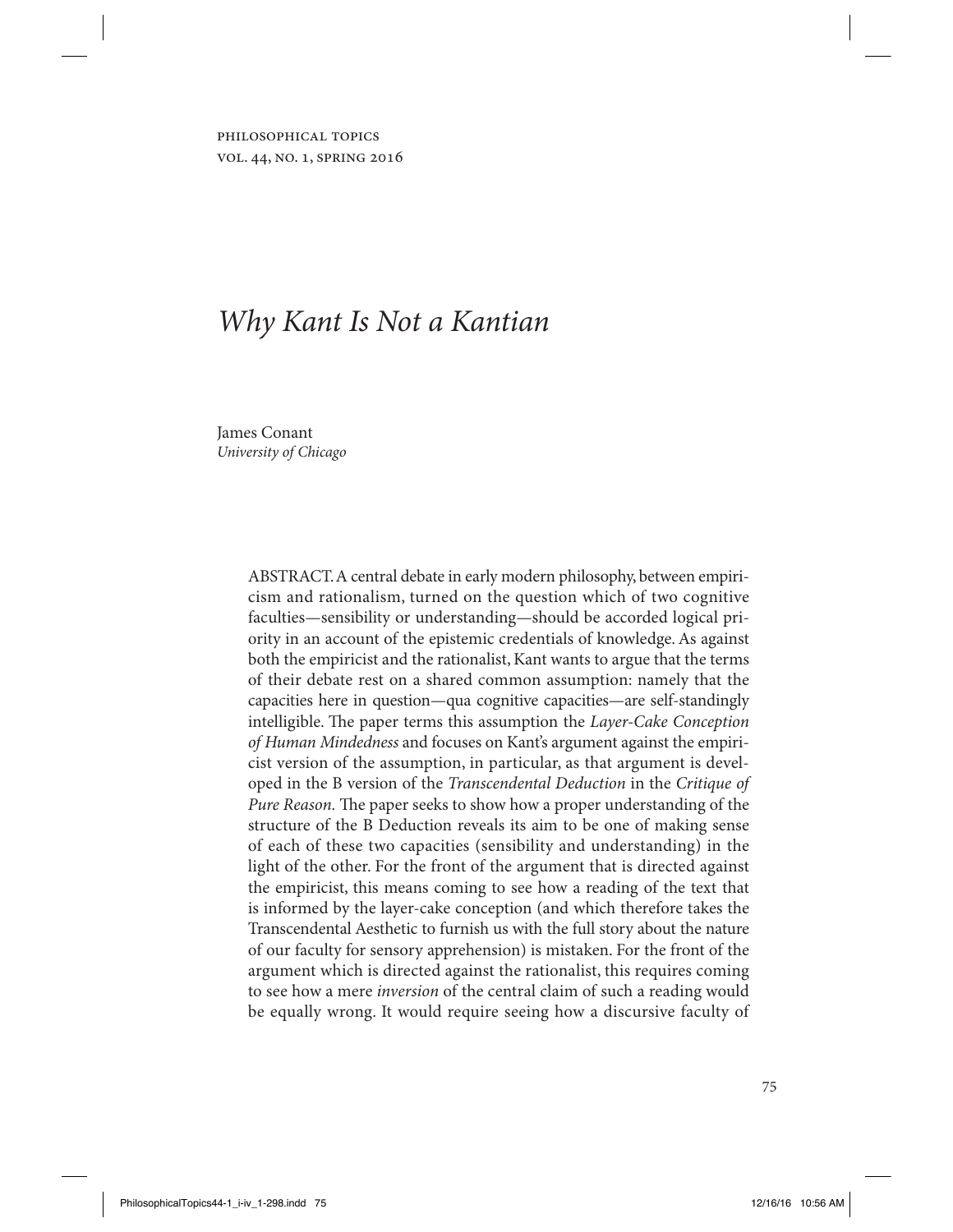understanding able to traffic in nothing more than empty concepts would no more amount to a genuinely cognitive power than would a faculty of intuition able to traffic in nothing more than blind intuitions. That is, it requires seeing how each of these faculties depends on its relation to the other to be the sort of faculty that it is in a finite rational being.

It is not uncommon for the "ism" formed when those three letters are added to the last name of a great philosopher to denote a way of thinking that the philosopher in question was centrally concerned to undo. Why this is no accident why this should recurrently be so for terms such as "Platonism," "Spinozism," "Wittgensteinianism," and so on—would be a fitting topic for an ambitious book on the nature of philosophy. A related topic of such a book would be why it is that serious philosophy cannot be captured through anything like a summary of a "position"—why genuine philosophical thought necessarily evades the mode of communication attempted by such putatively philosophical genres of work as the "philosophical encyclopedia" or "philosophical lexicon." The central claim of this paper may serve as an illustration of our imaginary book's general point.<sup>1</sup> It may be put as follows: Kant is not a proponent of (what often goes by the name of) "Kantianism"; on the contrary, he is its first great critic.<sup>2</sup>

Insofar as this paper seeks to offer anything resembling an abstract or summary of Kant's "position" or "argument," it must therefore necessarily fail its purpose. Its aim must rather be to communicate the movement of Kant's thought something that undergoes distortion the moment one attempts to freeze it into a thesis or set of theses deliverable by some more familiar form of intellectual demonstration. Kant's generic term for the form of philosophical activity at issue in this paper is "critique." Our discussion will focus on a relatively local dialectical moment within the pursuit of this larger activity—the moment he calls a "deduction." The most general claim of this paper might be put as follows: We are apt to misunderstand Kant in the way touched upon in the first sentence of this paper, if we take ourselves already to understand what terms such as "critique" and "deduction" are supposed to mean independently of our being able to make sense of why his text comes in the very particular shape—with all its initially puzzling twists and turns—that it does.

The following three dualities are central to Kant's philosophy: (1) sensibility and understanding, (2) a priori and a posteriori, and (3) the form and matter of cognition. On many readings of that philosophy, the point of these distinctions is to underwrite various forms of philosophical dualism. Hence all three of the following theses are commonly attributed to Kant: (1) our faculty of sensibility could have the very same character that it presently does independently of its entering into cooperation with our faculty of understanding<sup>3</sup> (and vice versa), (2) empirical and a priori cognition represent two independent modes of knowledge each of which could be enjoyed by a creature incapable of enjoying the other,<sup>4</sup> and (3) the matter and the form of our cognition are sufficiently independent of each other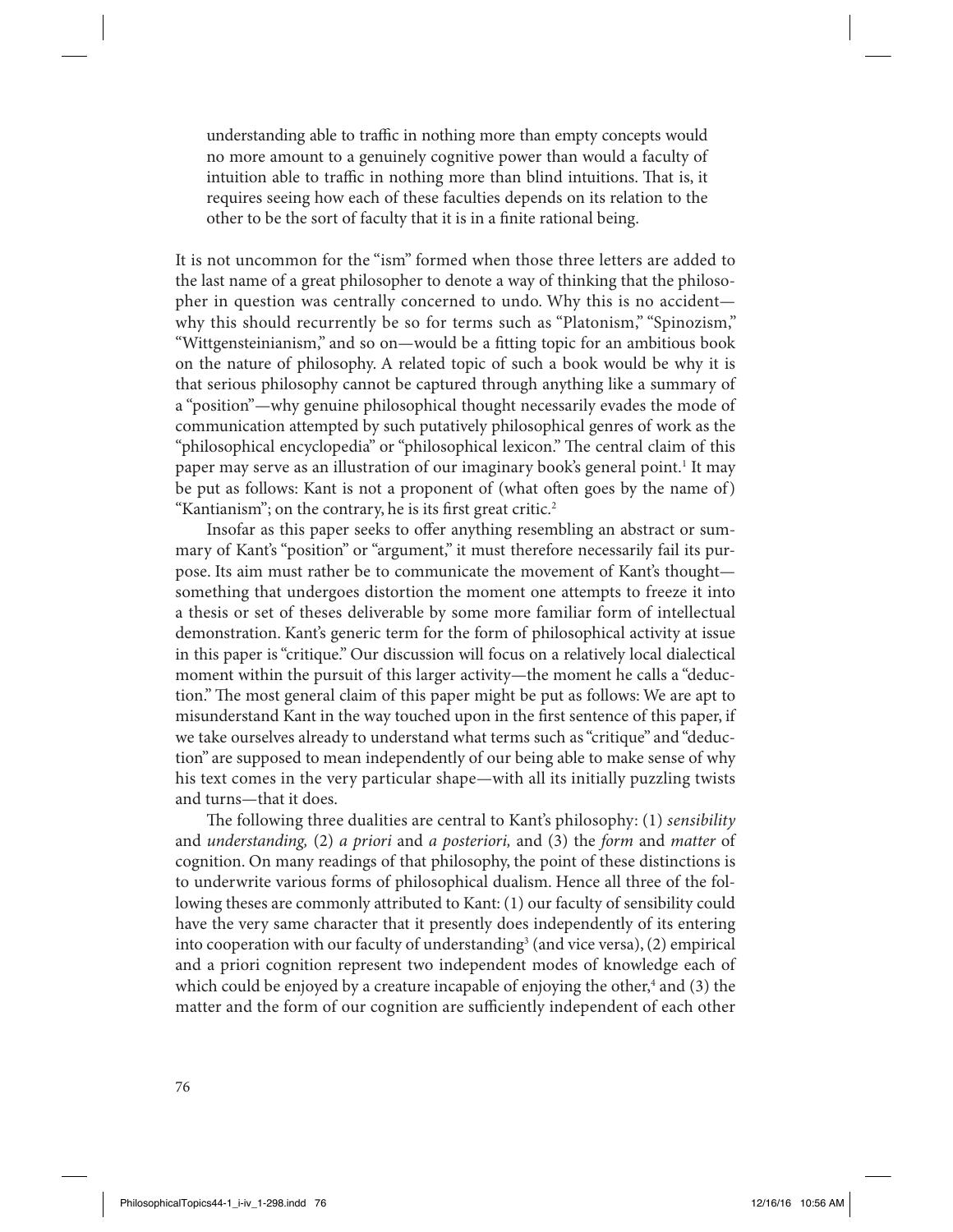that either admits of individuation and specification apart from its relation to the other.<sup>5</sup> The primary purpose of the paper is to show that  $(1)$  is a misreading. Its twin secondary purposes are to provide reasons for thinking that (2) and (3) are no less misguided and hence to suggest that all three—both as philosophical doctrines in their own right and as readings of Kant—must stand or fall together. Tis paper is therefore a prolegomenon to what one might call an anti-dualist reading of Kant. If any or all of these dualisms are essential to (what is ofen called) Kantianism, then the aim of this paper is to show that Kant is not a Kantian.

#### I. TWO CONCEPTIONS OF HUMAN MINDEDNESS

In order fully to appreciate just how deeply "un-Kantian" Kant is, one needs to get into view the manner in which he seeks to unearth and extinguish a deeply rooted assumption—one that has controlled much modern philosophical thought about the nature of human cognition.<sup>6</sup> Here is one guise of the assumption in question—its empiricist guise—in which it receives the following specification: Our nature as sensibly receptive beings, insofar as it makes a contribution to cognition, represents a self-standingly intelligible aspect of our nature. According to this assumption, to claim that the sort of knowledge that animals like us—rational animals—have requires "something more" than our merely sensible nature is to claim that there are capacities which must be "added on" to our "merely animal" capacities for sensation and desire. To understand human cognitive functioning in this way is to picture it as a layer cake: the bottom level of the cake is the layer of our merely animal capacities for interacting with the world. The layer that sits on top of that is the upper layer of human cognitive functioning: the layer of our (more or less) distinctively human (so-called rational) capacities. What is crucial to the assumption is the following idea: that the internal character of the manifold constituting the bottom layer remains unaffected by the introduction of the upper layer. Just as in a layer cake with a lower layer of chocolate and an upper layer of vanilla: the fact that there is a layer of vanilla sitting on top of the chocolate does not affect the internal character of what it is to be chocolate. So, too, according, to the deep-seated assumption: just because, in the human case, there happens to be a layer of cognitive functioning, which involves "additional" capacities (say, the capacities to employ concepts and make judgments) sitting on top of our merely animal nature, does not alter or otherwise affect the internal character of the capacities which make up the lower level—the human animal's capacities to be sensibly affected by and desire objects in the world.

According to the traditional assumption, this just is what it means to say human beings are animals—that they could, in principle, have precisely the same sentient capacities as some other species of hominid which is, if you will, a mere animal—a nonrational animal. Let us call the species of animal here in question homo erectus. The idea here is of a species of animal lacking our capacities for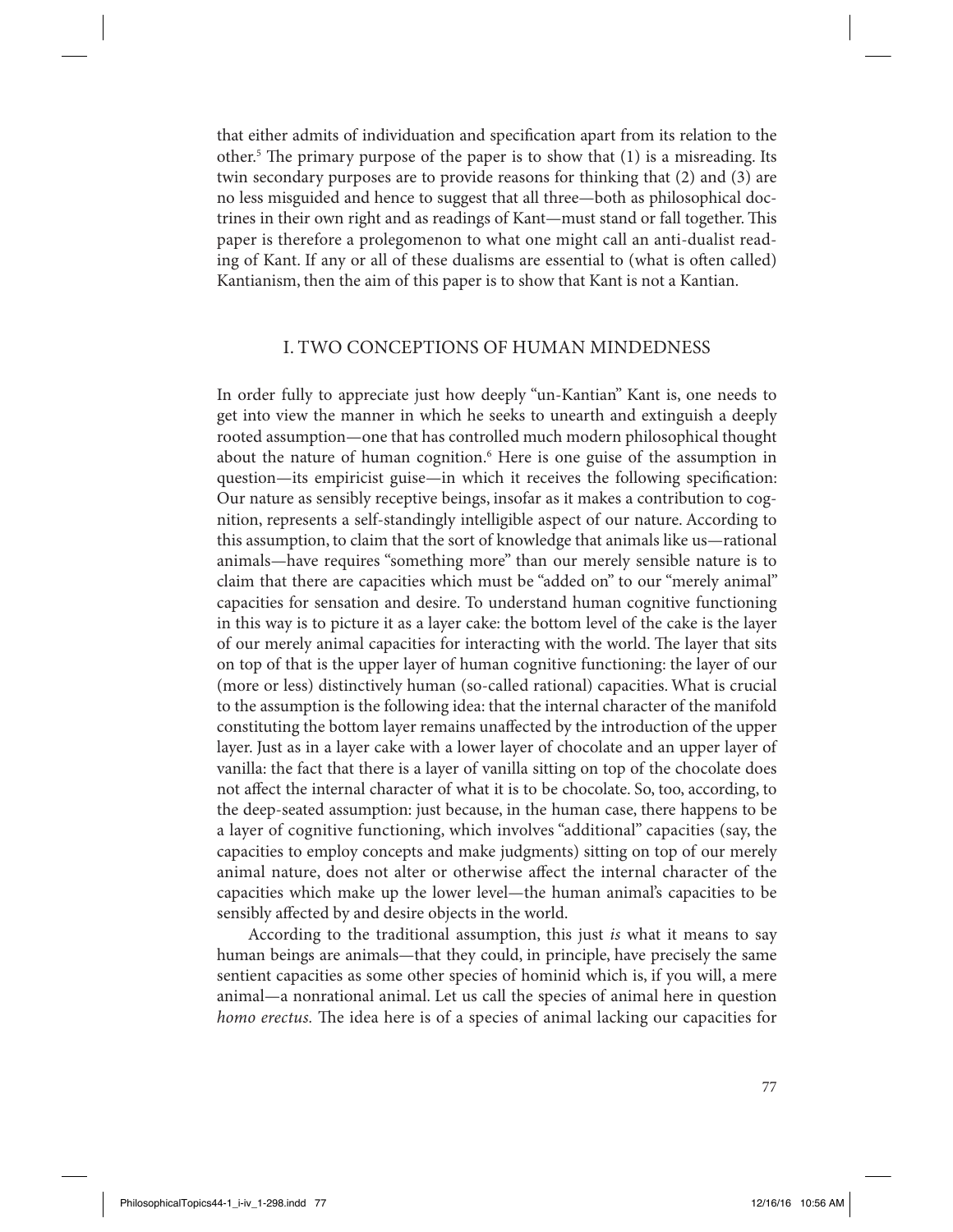rational thought and judgment, but that is, in all other respects, just like us. The underlying assumption may be spelled out in a bit more detail through the following thought experiment: it is possible to arrive at a perfectly adequate conception of the nature of this animal's cognitive capacities by starting with an adequate conception of our own cognitive capacities and then simply subtracting from that larger set of capacities those which we have and it lacks. Or, alternatively, moving in the opposite direction, we can start with a conception of that creature's capacities and arrive at a fully adequate conception of "the human capacity to acquire knowledge" (what Kant calls our Erkenntnisvermögen) by simply supplementing its repertoire of capacities with those that figure in ours but not in its.

The assumption in question therefore turns on what we might call a *con*junctivist conception of the relation between sentience and sapience qua cognitive capacities—for, on this conception, our sentient cognitive faculty, as we encounter it in act (say, in an exercise of, say, seeing that such and such is the case) is one which could, at least in principle, be exercised just as well and in precisely the same manner by a nonrational animal—that is, by an animal outfitted with our visual sensory equipment but lacking our higher-order intellectual "modules" for subsequently processing the input with which such equipment initially provides us. There is therefore, on this view, no conceptual bar to conceiving our capacity for visual apprehension qua cognitive capacity as constituting, in this sense, a highest common factor in the repertoire of the cognitive capacities of the two creatures here under consideration. The capacity here under consideration is one and the same capacity, considered qua capacity for providing a creature with sensory material for cognition: The sorts of "representations" it yields, and the sort of "content" those representations "contain," is one and the same—regardless of the wider environing context of further capacities within which those "representations" or that "content" happens to figure within the mental life of the creature in question. If the two species of animal here under consideration differ, on this conception, it is only because one of them—the one that is like us—happens to be blessed with "further" capacities, which the "mere" animal lacks and the absence of which keeps that creature from being able "to work up" the sensory material it takes in from the environment into our more sophisticated form of cognition. But when we arrive at these so-called higher forms of cognition, what we start with—what we are *given*—through the exercise of our faculty for sensibility is just what that creature would start with—what it would be given—in its sensory commerce with the world. I shall call this conception of how the respective exercises of sentient and sapient capacities are related to one another in our capacity to acquire knowledge the layer-cake conception of human mindedness.

For Kant, the capacities to negotiate the world that one finds in a nonrational animal (such as its capacity for sensation and desire) are merely given aspects of its nature, whereas it is essential to an adequate conception of rational knowledge that no formal aspect of its exercise be merely given. What happens when we move through the *Stufenleiter* of forms of cognition, from considering the form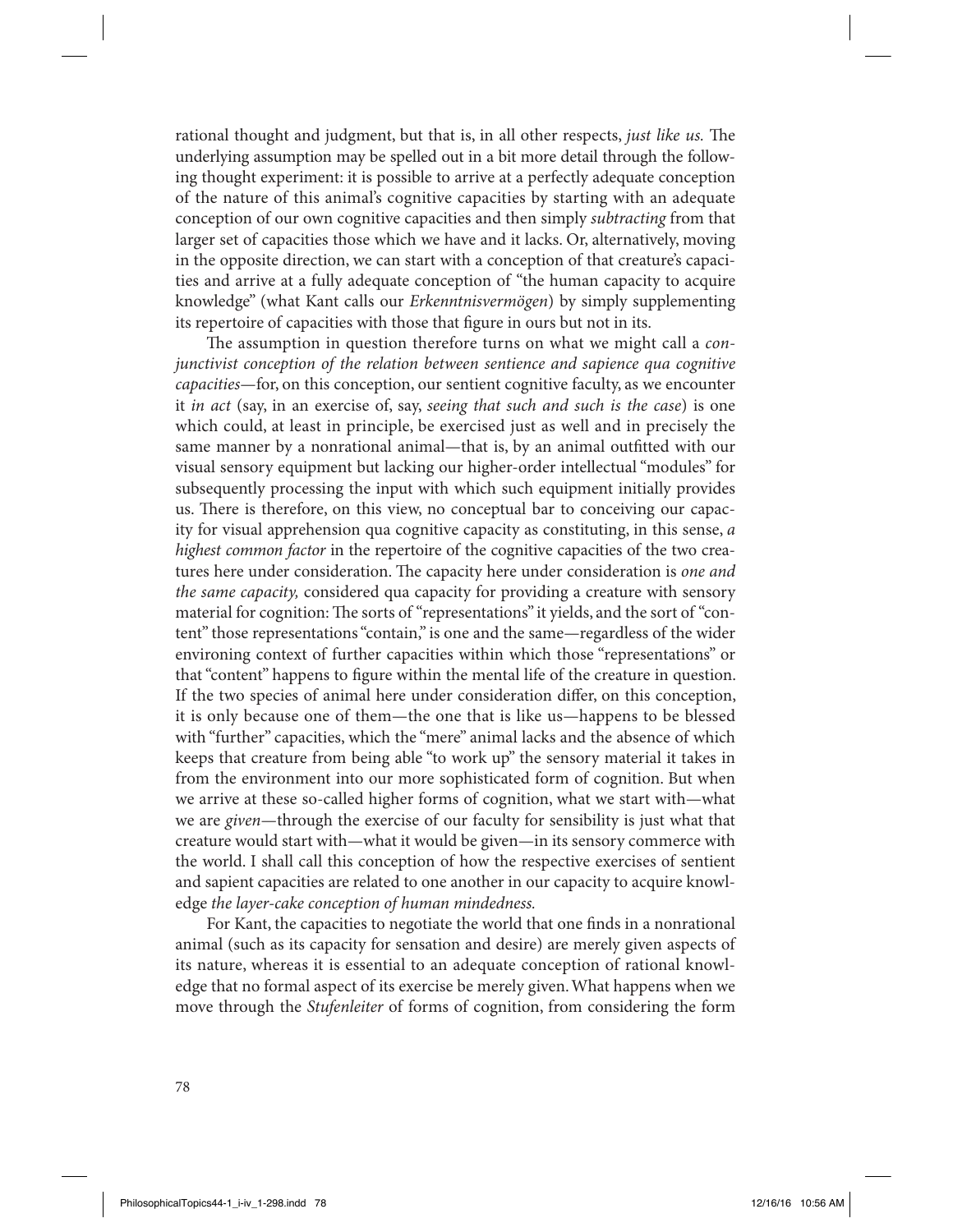of cognitive capacity involved in nonrational animal cognition to a form that essentially involves the use of concepts and the formation of judgments, is that the sort of animal under consideration is one whose nature is transformed through and through.7 A corollary of this Kantian thesis (which is crucial for the region of his theoretical philosophy with which this paper is concerned) is the following: The possibility of something's being given to the sensory consciousness of a rational animal, if that animal's awareness thereof is to be conceived as an integral moment in the exercise of its overall capacity for rational cognition, requires that that capacity for sensory affection radically differ in its internal character from that of any nonrational animal. It requires that we come to see how the capacity for sensory affection in the rational animal exhibits the marks of the form of its capacity for cognition and thus how the episodes of such sensory consciousness are themselves shaped by the manner in which they are, *ab initio*, such as to be apt to bear on rational reflection on how things are.

We might term the resulting conception a *disjunctivist conception of the rela*tion between sentience and sapience qua cognitive capacities $^{\rm 8}-$ for, on this conception, our sentient cognitive faculty, as we encounter it *in act* (say, in an exercise of, say, seeing that such and such is the case) represents a faculty whose form is utterly distinct in character from any whose exercise might manifest itself in the sensory life of a nonrational animal—even if, when investigated from a merely physiological point of view, that animal's sensory equipment might reveal itself to be in countless respects physiologically indistinguishable from our own. As Descartes, of all people, had already clearly stated: unlike in the case of the "mere" animal, "intellection must already be contained in the formal concept of human sensory perception."9 As the allusion to Descartes already makes clear, a commitment to the impossibility of the self-standing nature of our sensory faculty is by no means new with Kant. Such a conception of the dependence of our sensory capacity on our rational faculty is clearly present in Aristotle and (though under various sorts of pressure in the early modern period) has yet to be abandoned by Descartes (as it is by most of the British empiricists). What is new with Kant is a concern to ward off a form of skepticism that he sees as a consequence of our having lost hold of the wisdom contained in this traditional idea.

It is an interesting question (which goes well beyond the scope of this paper to consider) to what extent Descartes would have been able fully to affirm the following claim: At the level of a formal characterization of what it is to have a faculty of receptivity, qua cognitive capacity, there is nothing which may figure as a highest common factor across the capacities of two creatures only one of which is a rational creature. On the conception which I will attribute to Kant, if the two creatures here under consideration may be said to have a capacity in common, it is only because of their "having something in common" at a very *generic* level of description—a level of description of "the" capacity in question which completely abstracts from the manner in which it specifically figures in the exercise of their respective forms of cognition.10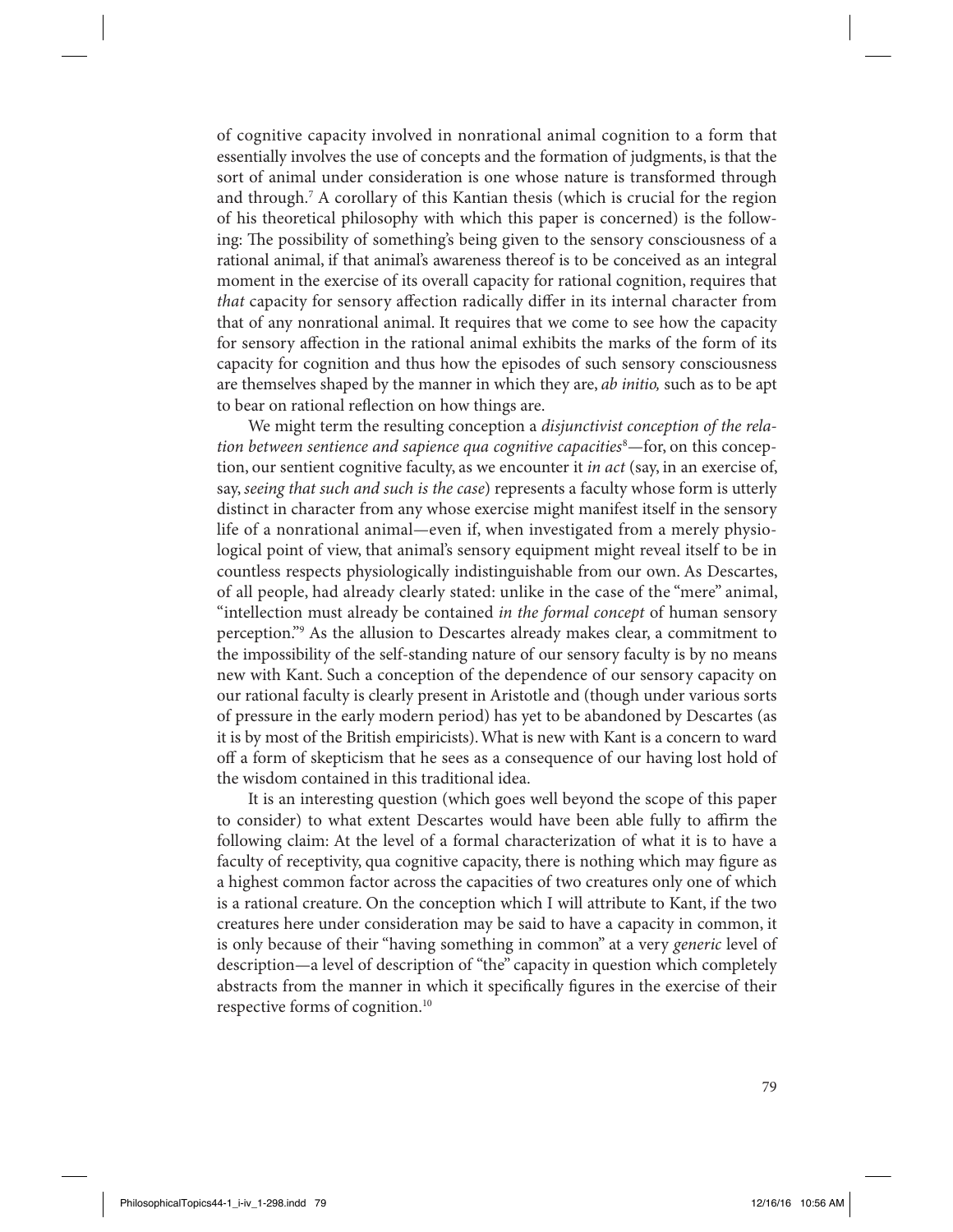An eagle and a human have upper and lower limbs in common, but what they have in common is not a highest common factor. In the case of their lower limbs we refer to what they have in common as "legs." So it may help to concentrate the mind if we focus instead on their upper limbs, where we are less apt to be confused by the presence of a common term. The latter sorts of limb are sufficiently different as to render us less inclined to refer to both sorts through the use of a common term.<sup>11</sup> In an eagle the upper limbs of the creature are wings, in a human they are arms. Generically speaking, they are both upper limbs. But one cannot turn the one into the other by adding some features—such as, say, an elbow to the one, or some feathers to the other. They differ in form, not merely in matter. What they generically have in common must formally differ in order for these limbs<sup>12</sup> to belong to the two very different forms of life that they do.13 We might summarize the point here at issue by saying that in his critical philosophy Kant holds that the concept of human sensibility is related to the concept of a creature with a faculty of sensibility not as the concept of the layer of chocolate in a layer cake is related to the concept of chocolate cake, but rather as the concept of a human arm is related to the concept of an upper limb.

To hold on to this point and think through its implications is a central ambition of Kant's theoretical philosophy. It commits him to what Matthew Boyle has helpfully termed "a transformative conception of rationality."<sup>14</sup> Adopting Boyle's terminology, in connection with the issues in the interpretation of Kant to be explored in this paper, I shall speak of the *transformative conception of human* mindedness. The layer-cake conception is often simply assumed in contemporary philosophy without noticing that one thereby has foreclosed the possibility of a transformative conception. For one can be a proponent of the former without being a critic of the latter.15 Indeed, most contemporary philosophers are the one without being the other. Yet it is arguably one of the marks of modern philosophy that the converse is no longer possible: one can be a proponent of the transformative conception only by being a critic of the layer-cake conception. The aim of this paper is to argue that a proper understanding of the overall structure of the argumentative strategy of the B Deduction reveals Kant to be a proponent of the one in just this way—through the manner in which he is a critic of the other.

### II. THREE EXEGETICAL PUZZLES CONCERNING THE CRITIQUE OF PURE REASON

The concerns of this paper involve an intertwining set of systematic and exegetical concerns. Let us finally turn now to the latter. Here are three central exegetical puzzles with which any satisfactory reading of the *First Critique* must come to grips:

> 1. First puzzle: What is the relation of the doctrine of the formal conditions of sensibility set forth in the Transcendental Aesthetic and the doctrine of the formal conditions of understanding set forth in the Transcendental Analytic?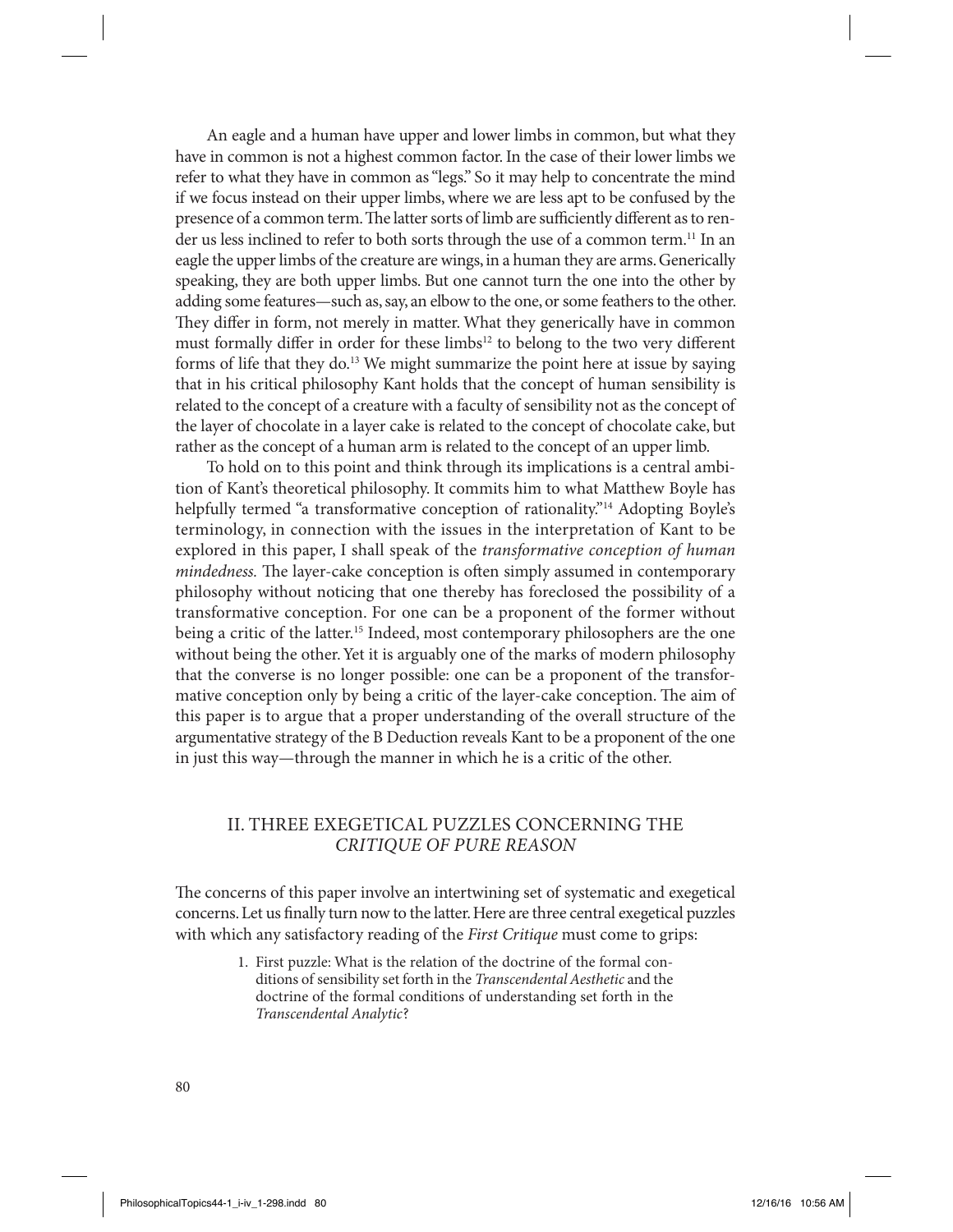- 2. Second puzzle: What is the relation of the versions of the Transcendental Deduction offered in the A and B editions of the First Critique?
- 3. Third puzzle: What is the relation between the first half and the second half of the Transcendental Deduction in B?

The main exegetical claim of this paper may be summed up as follows: The proper resolution of each of the three puzzles depends upon the proper resolution of the other two. Tis means that we must answer the first question properly if we hope to make genuinely satisfactory progress on the other two. In its relation to contemporary Anglophone Kant commentary, the main polemical claim of this paper may therefore be put as follows: most accepted solutions to the first puzzle render the second and third puzzles insoluble.

These three exegetical puzzles all concern the relation of one part of the text to another part of the text. The first and the third evidently concern the relation between two halves of what is supposed to be a single text—in the one case, the relation between the halves of the main body of the First Critique (the two halves of The Doctrine of Elements) and in the other case the two halves of a relatively small but nonetheless integral portion within that main body (the two halves of the B Deduction). The second puzzle concerns the relation between the two versions of that small portion of the Critique—the two different ways in which Kant sought to present one and the same teaching over the course of his two superficially markedly different attempts to do so. Tis, in turn, becomes no less a puzzle about two halves of the text, once the two editions of the First Critique are printed and bound together in a single volume (most conspicuously in German editions, where the A Edition is printed on the upper half of each page and the B Edition on the lower half of each page), having come to be regarded by posterity as comprising the full expression of a single work.

The ensuing questions regarding how to understand the relation between these textual parts and the wholes in which they are situated parallel questions regarding how to understand the relation between the cognitive capacities of which they treat. The layer-cake conception of human mindedness holds that our sensory faculty makes a self-standingly intelligible contribution to our capacity for knowledge; it regards our capacity for thought as building on and supplementing that which is merely given to sense. What we might call "the layer-cake conception of the architechtonic of the Critique of Pure Reason" operates with a corresponding view of the role of the Transcendental Aesthetic within the work as a whole, regarding it as elaborating a self-standingly intelligible doctrine of the conditions of sensible representation; it regards the Transcendental Analytic as building on and supplementing that prior account of the formal conditions of sensibility with a doctrine of the formal conditions of thinkability. Tis "parallel" is in fact no mere parallel. It is one and the same issue. The textual puzzles and the philosophical puzzles intertwine. Achieving a proper understanding of the relation of these textual parts to the overall structure of the work and achieving a proper understanding of the relation of the ingredient sub-capacities to our cognitive capacity as a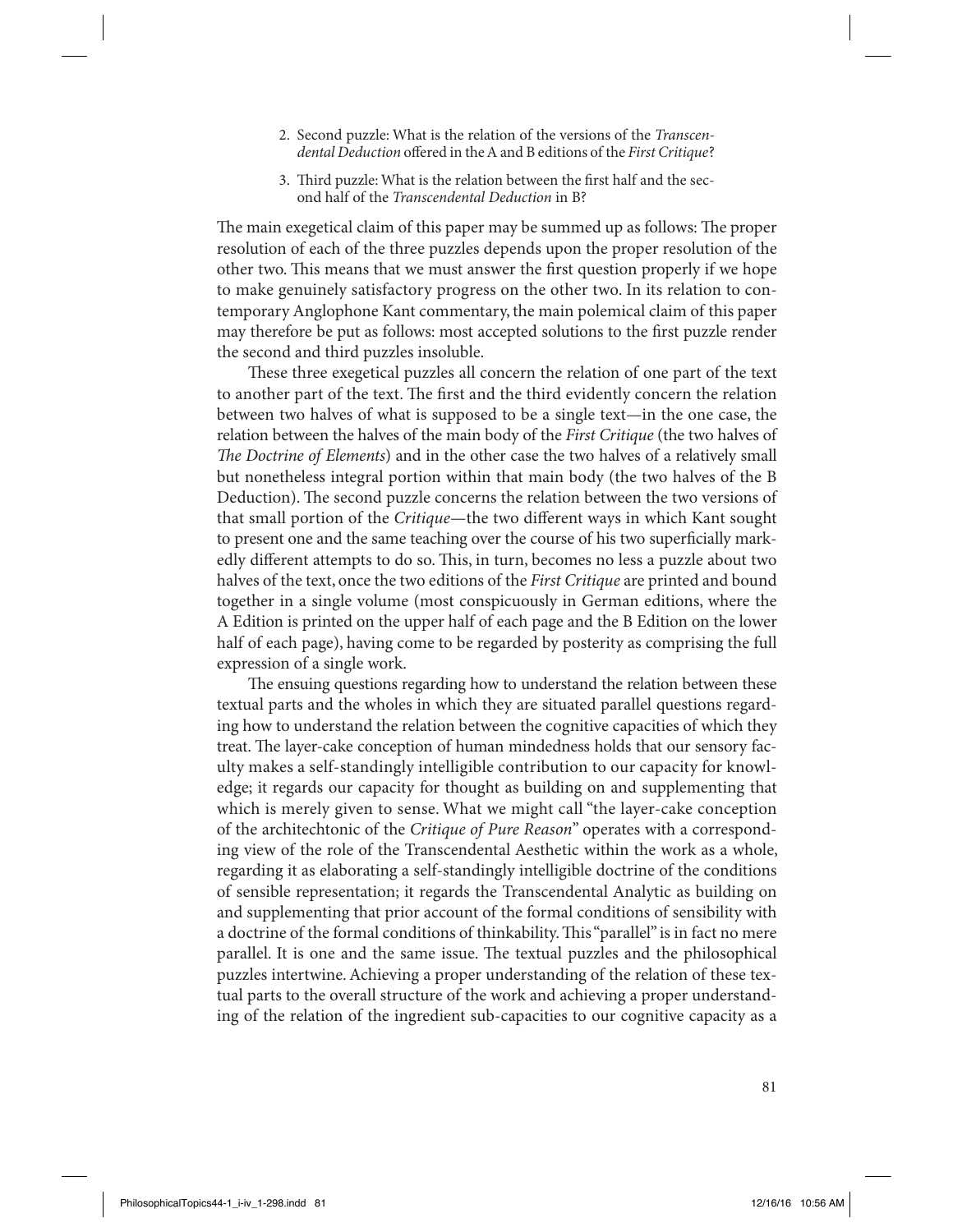whole turn out to be two sides of a single task. This much a layer-cake theorist and an anti-layer-cake theorist might be able to agree on. Where they differ is on the relative logical priority of the relevant parts to the relevant wholes. This will become particularly evident when we turn to the B Deduction, where these twin challenges in literary form and philosophical content come to complement each other to a remarkable degree. We shall see that the task of understanding the unity of that text and the task of understanding the unity of our cognitive capacity of which it treats are one and the same.

### III. AN OUTLINE OF THE PROBLEM THE DEDUCTION ADDRESSES

Before entering into the details of even just a very general outline of the argument strategy of the Deduction, it is advisable first to be clear about what the question Kant there seeks to address is supposed to be. And in order to get clear about this, it helps first to be clear about how Kant's own focal question—expressed in his own somewhat idiosyncratic terms—is related to longstanding concerns that have plagued the philosophical tradition. So, before we turn to Kant, let us back up before him for a moment and start by formulating a philosophical question which may be termed the traditional question—and which may be stated as follows: What is the relation between being and (what we take to be) knowledge?

The skeptic asserts that the nature of being and that of our putative knowledge thereof must necessarily fail to coincide and thus that our so-called "knowledge" is at best just that: so-called knowledge. The dogmatist denies this: he maintains the contrary by insisting that they, at least in principle, *can* coincide. The aim of dogmatic metaphysics is to adduce a general reason that licenses us to take certain putative first-order material claims to knowledge at face value for what they seem to be. The dogmatist therefore takes the skeptic's question to be well posed but takes the philosopher to be able to supply a general reason which shows that we should answer the skeptic's question with respect to certain claims to material knowledge in the affirmative rather than in the negative. Kant is usually read as if he himself were—in the sense of the term just introduced—some sort of dogmatist. He is usually read as if he thought that he may accept the terms of the problem which the skeptic sets us, but then, operating within those terms, introduce some additional requirement or consideration which saves the day and allows us to conclude that certain bits of material knowledge are invulnerable to skeptical doubt. The Transcendental Deduction in particular is often read as constituting such a bit of argument—one which supposedly delivers such a general argument for why we should answer the traditional skeptic's question in the affirmative. It is read as if its aim were to show us how to move from the skeptic's premises to the sort of conclusion that the skeptic represents as unattainable.

It is crucial to the reading of Kant that I seek to recommend that this is a mischaracterization of the angle of his intervention in the traditional philosophical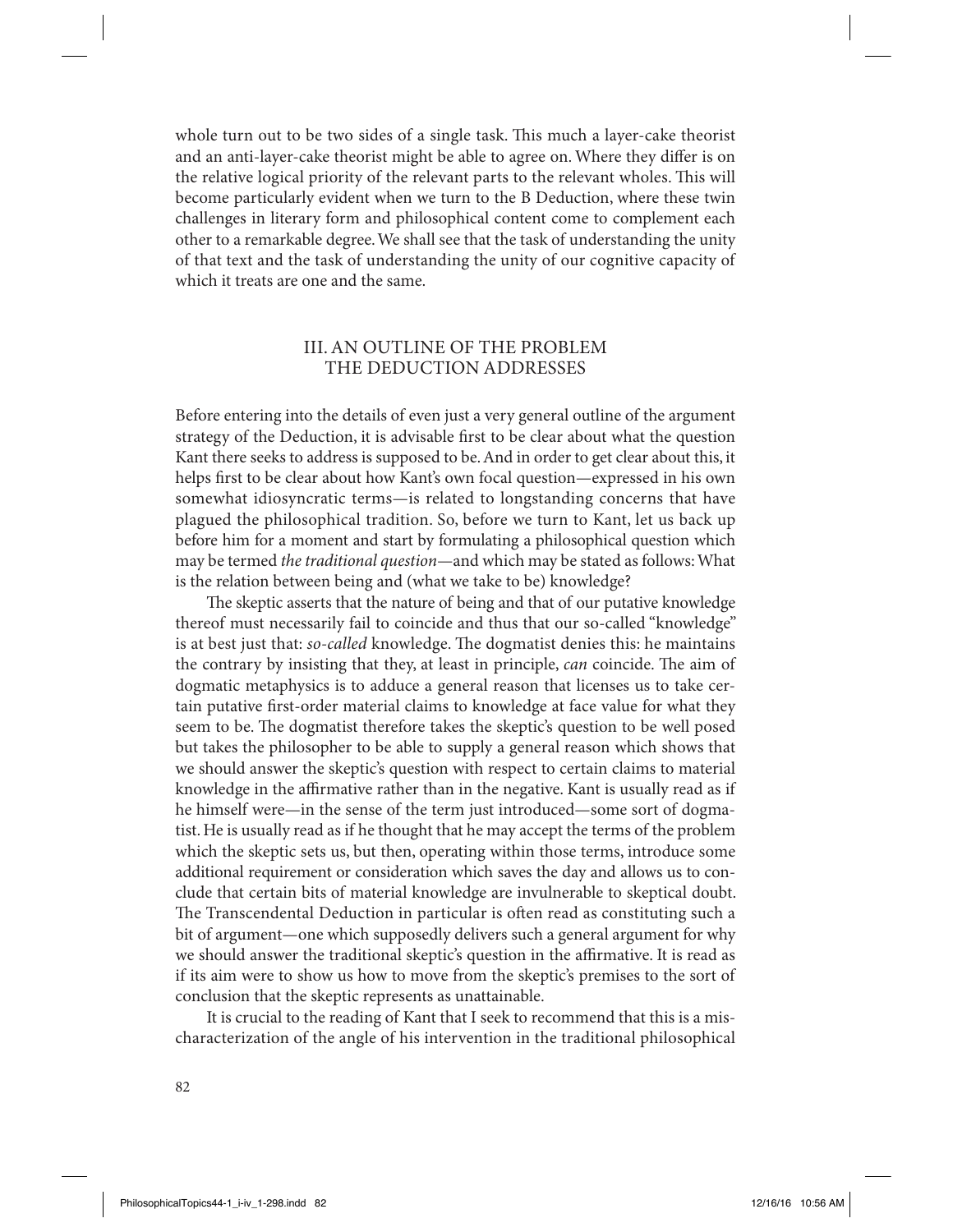dialectic between the skeptic and his critics. It completely misses the motive of Kant's refocusing philosophical attention on questions centered around a consideration of the form of our cognitive capacity, and away from disputes centered around vindicating particular material exercises of it. What Kant himself does in the Transcendental Deduction is to reformulate the traditional question into (what I will follow Sebastian Rödl in calling) the critical question: What is the relation between the general form of what is and the general form of knowledge?<sup>16</sup> In the light of the critical question the previous history of metaphysics is revealed to be the pursuit of a form of dogmatic metaphysics: For this way of doing metaphysics seeks the general form of what is otherwise than by reflecting on the general form of thought and experience.

Under the pressure of the critical question, the fundamental nature of the skeptical problematic itself comes to be transformed through and through.<sup>17</sup> The traditional skeptical worry is revealed to turn not merely on a doubt (about whether we can have this or that bit of knowledge) but rather on a *boggle* (about how knowledge could so much as be possible)—a deeper underlying worry about how the general form of thought and experience could amount to anything other than a mere mirroring back to us of that which our merely subjective forms of cognition impose on that which is given to us—yielding a conception of how the world is which merely reflects the manner in which (given how we are constituted) we cannot help but think of it. Once fully thought through, this yields a form of skeptical worry even more dire than the one which originally confronted the Cartesian skeptic. If the Cartesian skeptic is someone who wants to know which of his thoughts are true, which of his experiences are veridical, then the figure I will call the Kantian skeptic deprives us of the resources for so much as being able to enjoy an experience (waking or dreaming), for so much as being able to frame a thought (true or false). Thus the Kantian problematic inquires into the grounds of the possibility of our being able to enjoy an experience or entertain a thought-content in the first place. The Kantian asks: What does it take to have thoughts that are vulnerable to how things are? The Kantian problematic is concerned, in the first instance, not with the distinction between truth and falsity but with what it is to stick your neck out in thinking, which Kant calls the objective validity of judgment, with what I will sometimes call the objective purport of judgment.<sup>18</sup>

Thus for the Kantian inquiry, it is no less deep a problem how any of our experiences or thoughts of the world could so much as be *false*—as it is a problem to understand how it is that any of them could be true. However, the possibility of a fully generalized Kantian skepticism is first made possible in the early modern period through the advent of a form of empiricism that insists that our cognitive access to the world must, in the first instance, be *purely* sensory. On this conception, there is a self-standing sensory way of knowing what is—one which can operate independently of the exercise of a capacity for thought. For the British empiricists, that is what human sense perception is: the operation of this mere animal capacity in us to be affected by objects in such a way that our transaction with those objects results in purely sensory impressions.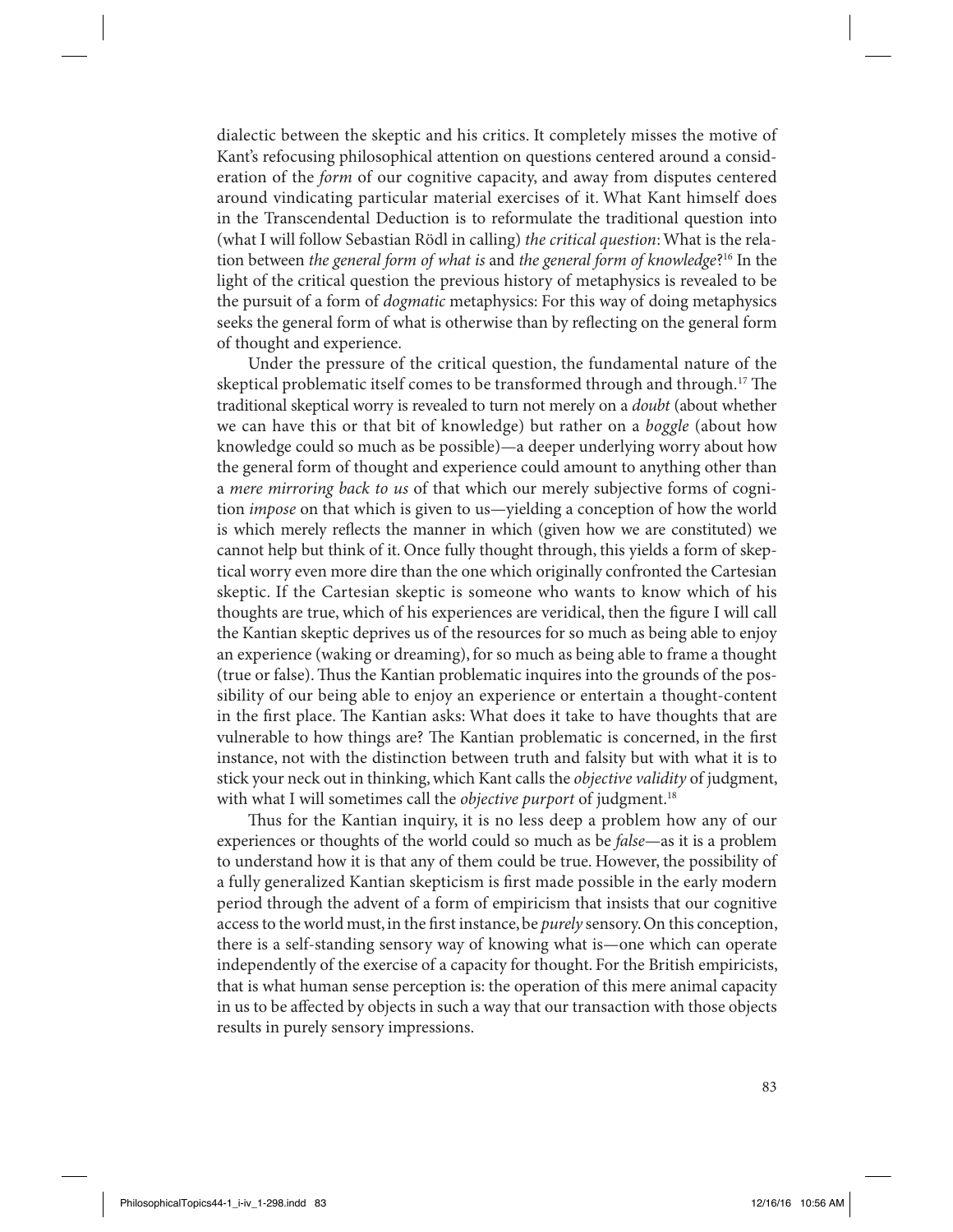Kant clarifies the fundamental underlying commitment of such a form of empiricism and attempts to show that it amounts to the following claim: What is given to the senses does not as such exhibit the form of thought. This comes to the same thing for Kant as claiming the following: The forms of our intellect—or (as both Aristotle and Kant call them) the Categories—do not as such apply to what is. They come into relation with what is only in a second step: a step in which they are brought to bear on sense impressions. So, on this picture, the first step in our cognitive commerce with the world is purely sensory—there is nothing about what is given through such a commerce with the world which yet reflects any aspect of our form of understanding; then, in a second step, the understanding comes into play and works that raw sensory matter up into something fit to be a candidate for entering into a relation of objective purport between how we take the world to be and how it is. This leaves us with a picture in which our forms of understanding always operate at an unbridgeable remove from the reality regarding which they seek to provide us knowledge. It thus makes it difficult to avoid the very conclusion that Hume drew (when he sought to think through the presuppositions of this empiricist picture of the relation between the exercise of our sensible and intellectual capacities): The forms of our understanding—categories such as substance and causality—now appear, at best, to involve mere subjective projections onto something already given, something to which the unity of thought is external. This conclusion follows from Hume's prior commitment to the empiricist variant of the layer-cake assumption—the assumption that the unity of thought is exogenous to the unity of the mode of sensory apprehension at play in our cognition of objects. Hume fully grasped the philosophical implications of a resolute commitment to this assumption. Therein lay his greatest insight.

Hume is Kant's main example of a philosopher who has fully thought through the commitments of this early modern form of empiricism. His dialectical importance, relative to the project of the Transcendental Deduction, lies in the claim that categories such as substance and causality must, at best, merely reflect ingrained habits to associate sensory impressions in certain ways. Kant agrees with something in Hume here and disagrees with something here. He agrees with Hume, against the traditional rationalist, that we can apprehend what is only by being affected by it; without this, we cannot think it. Tat is, he agrees with Hume, against the rationalists, that our capacity for discursive thought cannot be a self-standingly intelligible faculty. Kant, however, disagrees with Hume's converse commitment: namely, that our capacity to enjoy our form of sensory consciousness (one which putatively delivers up mere impressions which are only subsequently "worked up" into intellectual ideas pertaining to objects) is a selfstandingly intelligible capacity.

Kant wants to show that the truth in traditional empiricism must be elucidated in such a way that it does not end up landing us in increasingly dire forms of philosophical trouble—not only in the preliminary form of trouble that Hume himself identified (a form of skepticism in which he thought it was possible to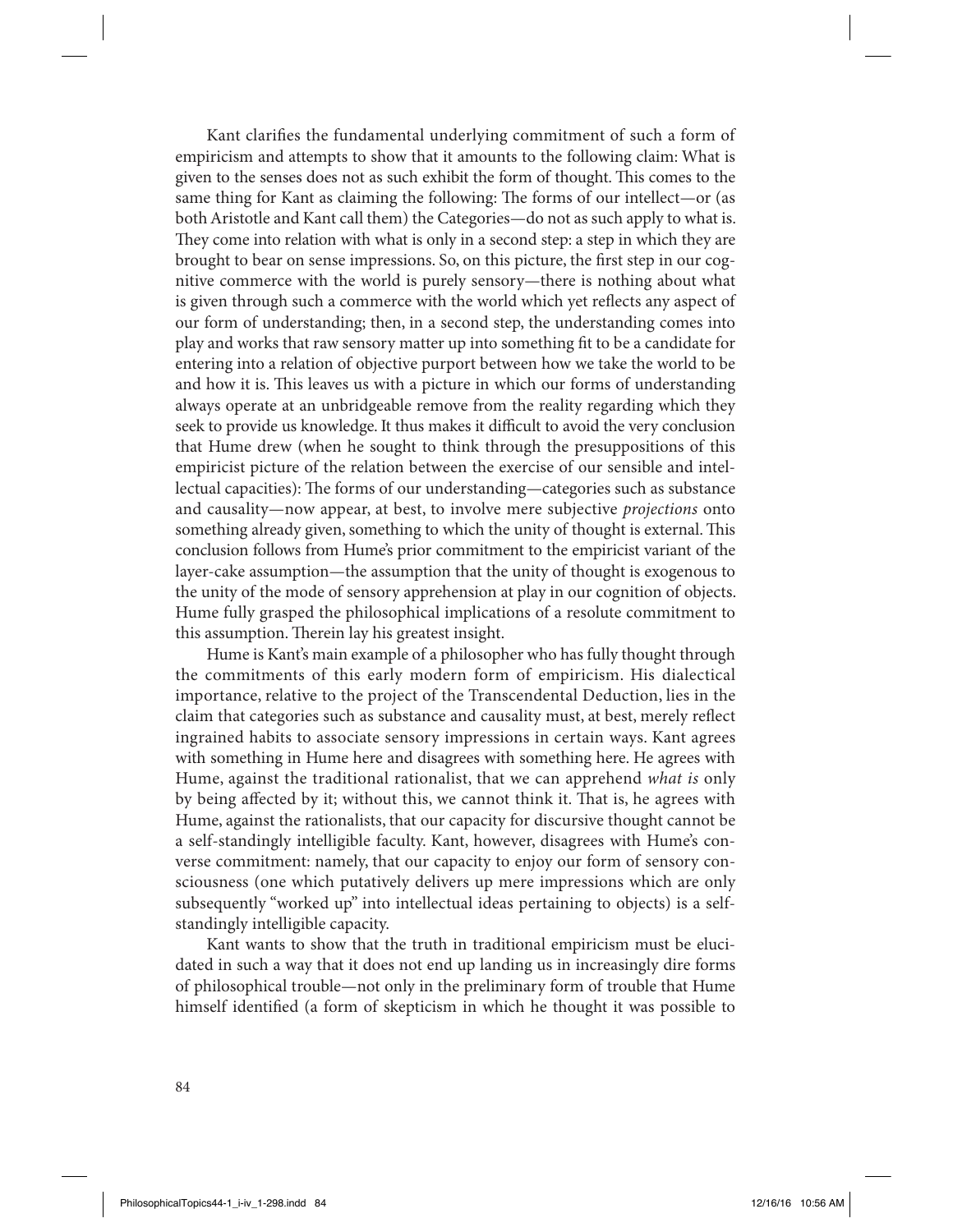acquiesce), but also (once it is strictly thought through) in the far more extreme predicament of (what I have called) Kantian skepticism—the predicament which Kant thought was the real upshot of conceding to either a rationalist or an empiricist the assumption that either our sensible or our intellectual faculty makes a selfstandingly intelligible contribution to human knowledge. This assumption lands us in this far more extreme form of philosophical trouble because it becomes a mystery how could it be so much as possible to have experiences or think thoughts which have the very form of purport that our experiences and thoughts undeniably do have. This means that Kant is conducting an argument on two fronts—one directed at the empiricist and one at the rationalist—while waging a campaign against what is ultimately to be unmasked as a single enemy. The aim is to show that what is philosophically fatal in each of the two traditionally opposed philosophical approaches flows from a single assumption—one that they share. I will concentrate in what follows on Kant's critique of the empiricist variant of the assumption.

An essential part of that critique, Kant came to think, requires showing the following: That the truth in traditional empiricism (that knowledge requires sensory affection) *does not prohibit* the initial character of what is initially given in an episode of sensory consciousness, qua the episode of sensory consciousness that it is, from exhibiting the form of thought. If this is what must be shown in order to avoid the predicament of Kantian skepticism, then this provides us with a clear overview of the overall task of the Transcendental Analytic: to show that the form of what is can be nothing other than that of the consciousness of the thinking, judging, experiencing subject.<sup>19</sup>

In the Transcendental Aesthetic, Kant has shown that what we intuit through the senses has, as such, a certain form: namely, that of space and time: We represent what we intuit—that is, what we take in through sensory apprehension in forming an immediate singular representation of an object—as spatial and temporal in form simply in virtue of our intuiting it in the first place. If this is so, then in order to overcome the layer-cake conception of human mindedness Kant needs to be able to show the following: that the form of sensory consciousness as it figures in sensory apprehension of an object cannot as such bear no internal relation to the form of the capacity which we exercise in engaging in acts of thought and judgment about that same object. Or to put the point in language slightly closer to Kant's own: What is given through the senses, simply in virtue of being intuited, already exhibits a form which is not simply other than that which the categories prescribe.20

### IV. THE AIM OF THE B DEDUCTION

The aim of what is to be shown by the end of the B Deduction may be summed up as coming in the following three steps: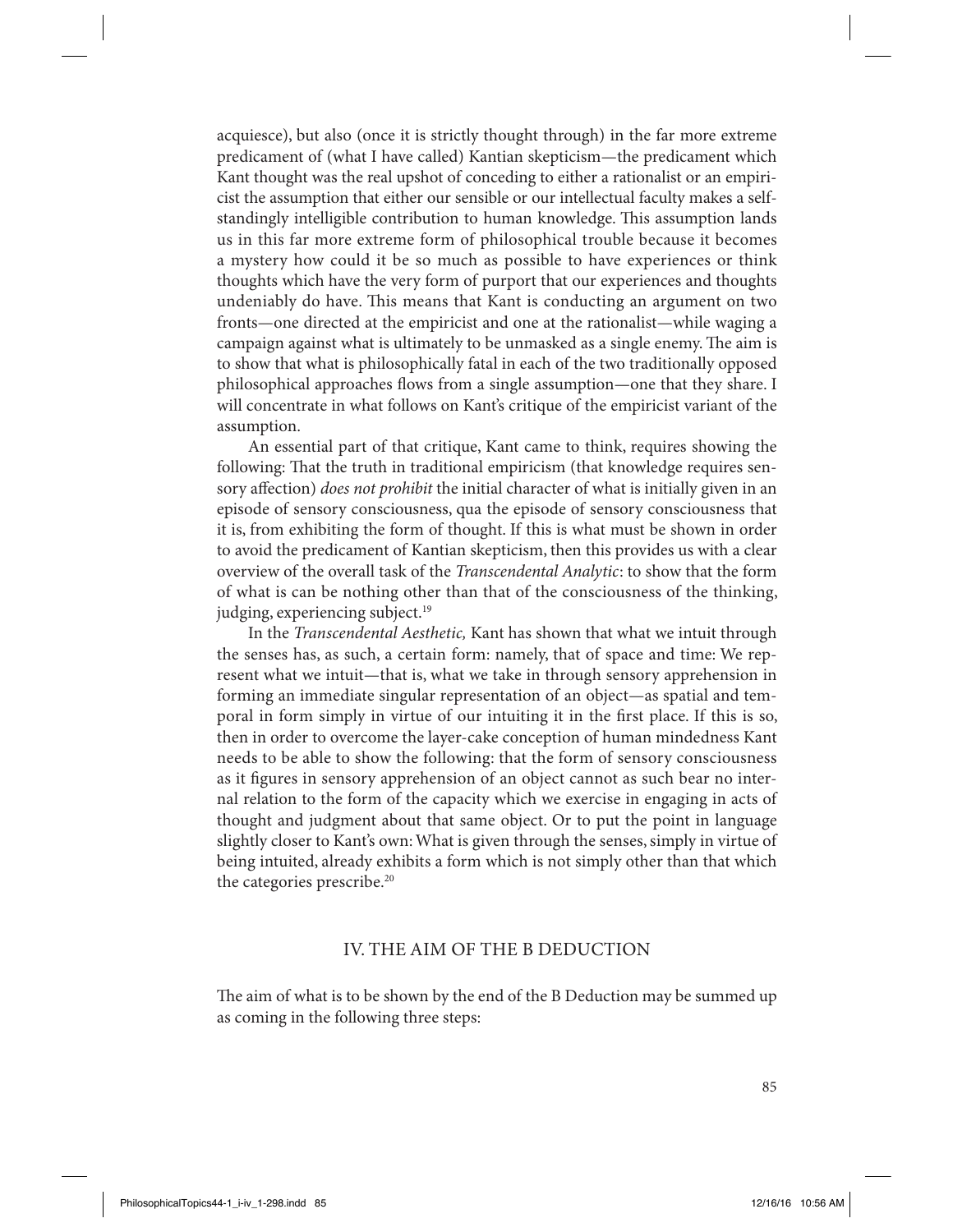#### 1. **What has already been shown in the Transcendental Aesthetic**

What we intuit through our senses has, as such, a certain form: namely, that of space and time. We represent what we intuit as spatial and temporal merely in virtue of intuiting it. Space and time are the forms of our intuition.

#### 2. **What is shown in the first half of the B Deduction**

That which is given through the senses can only exhibit unity of intuition (regardless of what the specific character of the form of intuition in question is) if it exhibits the unity of thought—the forms of categorical unity—those forms of unity which characterize any finite discursive intellect.

3. **What remains to be shown in the second half of the B Deduction** What is given through the senses exhibits the form of thought if and only if the categories do not prescribe a unity that is simply other than that which something exhibits insofar as it is in space and time.

The crucial question is this: What is accomplished in the progress from the second to the third of these steps? Only if we properly understand this are we in a position to appreciate the true nature of the progress from the first to the second of these steps. In order to clarify what the philosophical stakes are here, I will engage in a brief digression to discuss some of the issues that have tended to dominate Anglophone commentary on Kant's theoretical philosophy. I will present these issues as involving four (as I will call them) choice-points in a reading of the First Critique.

I will begin by presenting these choice-points separately, as if they represented fully independent exegetical issues—but, in fact, I do not think they do: I think that the commitments incurred in an attempt to take (what we might call) the left-hand or the right-hand fork at *any* one of these choice-points are intimately related to the commitments one must incur in any attempt to take the lef-hand or the right-hand fork at any of the other three. Many commentators proceed as if these choice-points represented fully independent exegetical forks in the road. They thus try to take the left-hand fork on one issue while taking the right-hand fork on another. Let us first treat them separately therefore, as if each represented an issue about which one could come to a view, independently of determinately settling on a view regarding the others—that is, as if each represented an issue which were genuinely conceptually distinct from the others.

## V. A FIRST CHOICE-POINT IN READING THE DEDUCTION: RESTRICTIVE VS. NONRESTRICTIVE CONCEPTIONS OF SUBJECTIVITY

It is clear that Kant's aim in the First Critique is to elucidate the concept of a finite capacity for theoretical knowledge. But much depends upon how the concept of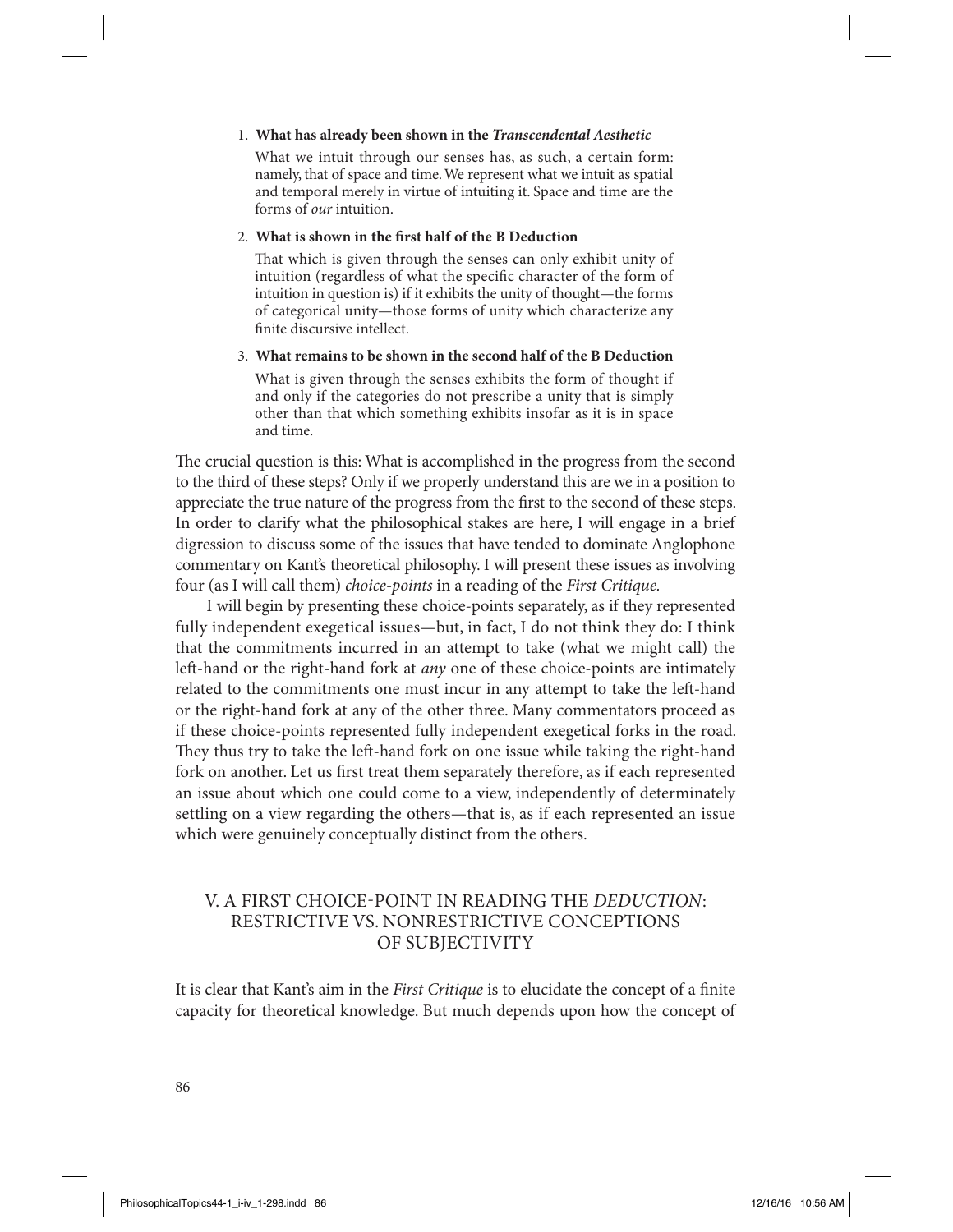finitude or limitation is elaborated here. There is a tendency to elaborate it in (what I will call) restrictive terms—in accordance with a conception according to which the finite knower is pictured as if he were sealed into a delimited sphere. According to this picture, there is an area, within which our reason operates, but the price of our being able to enjoy its satisfactory operation within that domain is that we must reconcile ourselves to the substantive possibility of "running up against a limit"—a limit the other side of which we can dimly make out, although we cannot have knowledge of what goes on there. So, on this picture, our form of knowledge is restrictive because it debars us from being able to enjoy a kind of knowledge it would make sense for us to hanker after but which, alas, we cannot have.<sup>21</sup> Kant is ofen read as if his conception of the finitude of our faculty of knowledge is to be explicated in accordance with such a picture. Indeed, the term "Kantianism" is often taken to denote some version of such a picture.<sup>22</sup> A nonrestrictive conception of knowledge is one that rejects precisely such an interpretation of wherein the finitude of our cognitive capacity lies.

In the terminology that I will employ henceforth: to turn left at this choicepoint is to endorse a restrictive conception; to turn right is to endorse a nonrestrictive conception.23 Here then is a pair of formulations of what it might mean to read Kant as having a restrictive and a nonrestrictive conception respectively:

#### 1. **A Fairly Standard Reading of Kant: Conditions of Experience as Restrictions**

All claims of necessity were, in Kant's view, subject to conditions. For instance, particular claims of, for example, causal connection are always conditional on some prior state of affairs . . . , and general claims that objects conform to the requirements of the possibility of our experience are also subject to a condition—the condition, presumably, that we do in fact experience them. Kant's general position on necessity would thus . . . suggest . . . that the conditions of the possibility of experience are restrictions on what we can experience. . . . The principles of thought which Kant's argument will finally produce . . . have to be regarded as "restrictions" on those cases of consciousness which do in fact count as cognitive judgments.<sup>24</sup>

#### 2. **An Alternative Reading of Kant: To Show Tat the Subjective Conditions of Experience Are Not Merely Subjective**

Kant takes himself to show that the requirements of the understanding are not just subjective requirements but genuinely requirements on objects themselves.25

The first way of reading Kant invites us to understand the conditions on the possibility of our enjoying knowledge of objects as foreclosing certain other possibilities where the latter are conceived as genuine possibilities of knowledge that, alas, are not open to us. The second way contests the assumption present in the first reading that what these conditions "exclude" are genuine possibilities.

We will return to this issue below. Let us simply note for the moment that either of these two ways of reading Kant can agree with much of the letter of the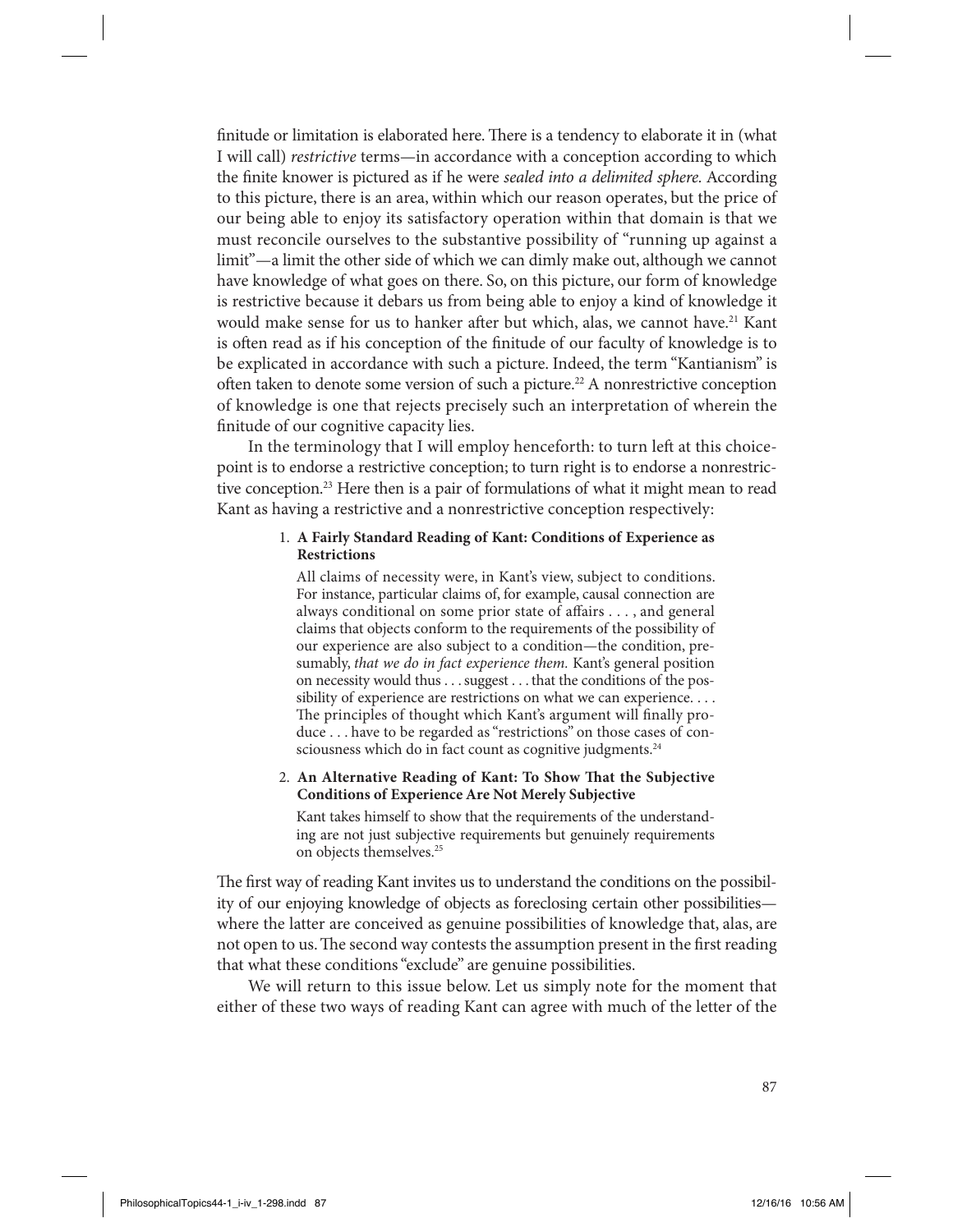other's formulations of Kantian thoughts, while completely differing in its understanding of the underlying spirit of the letter. For example, they can agree that Kant saw the very survival of philosophy as resting upon our being able to make sense of the possibility of there being subjective but necessary conditions for the possibility of experience, while differing completely with regard to how to unpack the very idea of a "form of subjectivity"—hence completely differing about the character of the sort of necessity Kant claims for the categories. On the restrictive conception, the dimension of subjectivity hereby introduced into an account of knowledge restricts or otherwise compromises the character of the objectivity to which such a form of knowledge can lay claim (it is merely true "for us"); whereas on a nonrestrictive conception, the relevant dimension of subjectivity that is to come into view is properly understood only once it is appreciated that it is nothing other than a condition on the possibility of the only conception of objectivity we are coherently able to think through and make sense of. Regarding the topic of "the conditions of knowledge," Robert Pippin observes that if "the only way to make sense of such a subjective contribution was to accept that their status as subjective was also a *restriction* and that therefore we were restricted to possible objects of 'our' finite experience," then this immediately raises "the issue of what sort of subjective restrictions these could be if not psychological."<sup>26</sup> This, in turn, raises the concern that any way of understanding what a restrictive conception of such conditions amounts to will in the end inevitably be faced with the threat of devolving into a philosophically hopeless form of subjectivism.<sup>27</sup>

If one begins by understanding Kant's conception of finitude to be a restrictive one, then it is almost impossible to avoid eventually sliding into (what I call) an impositionist reading of the First Critique—a reading according to which the categories of the understanding are taken to impose certain forms of unity on an exogenous matter. Or, to put the same point the other way around: a reading according to which the forms of the understanding are taken to be exogenous to the inner character of that which is given to us in sensibility. There is much to be said about what an impositionist reading involves and why the sorts of assumptions it makes about how to read Kant might seem either textually or philosophically compelling to some readers of Kant. The motivation of such a reading can ofen seem to begin innocently enough—such as simply in a certain choice of terminology for describing a topic as basic to the text as the manner in which exercises of the understanding are to be described as "operating" "on" a manifold of sensible representations. It is standard in Anglophone Kant commentary to speak in this connection of a concept "imposing" a certain form of unity on a manifold. These terminological choices naturally encourage a certain picture of the relation between sensibility and understanding, especially when they are supplemented by further assumptions—ones that, in turn, further encourage and reinforce the original terminological choices themselves. Rather than exploring the problems with impositionism in its own right as a reading of Kant, what I shall do, instead, is turn to a discussion of some textual assumptions that have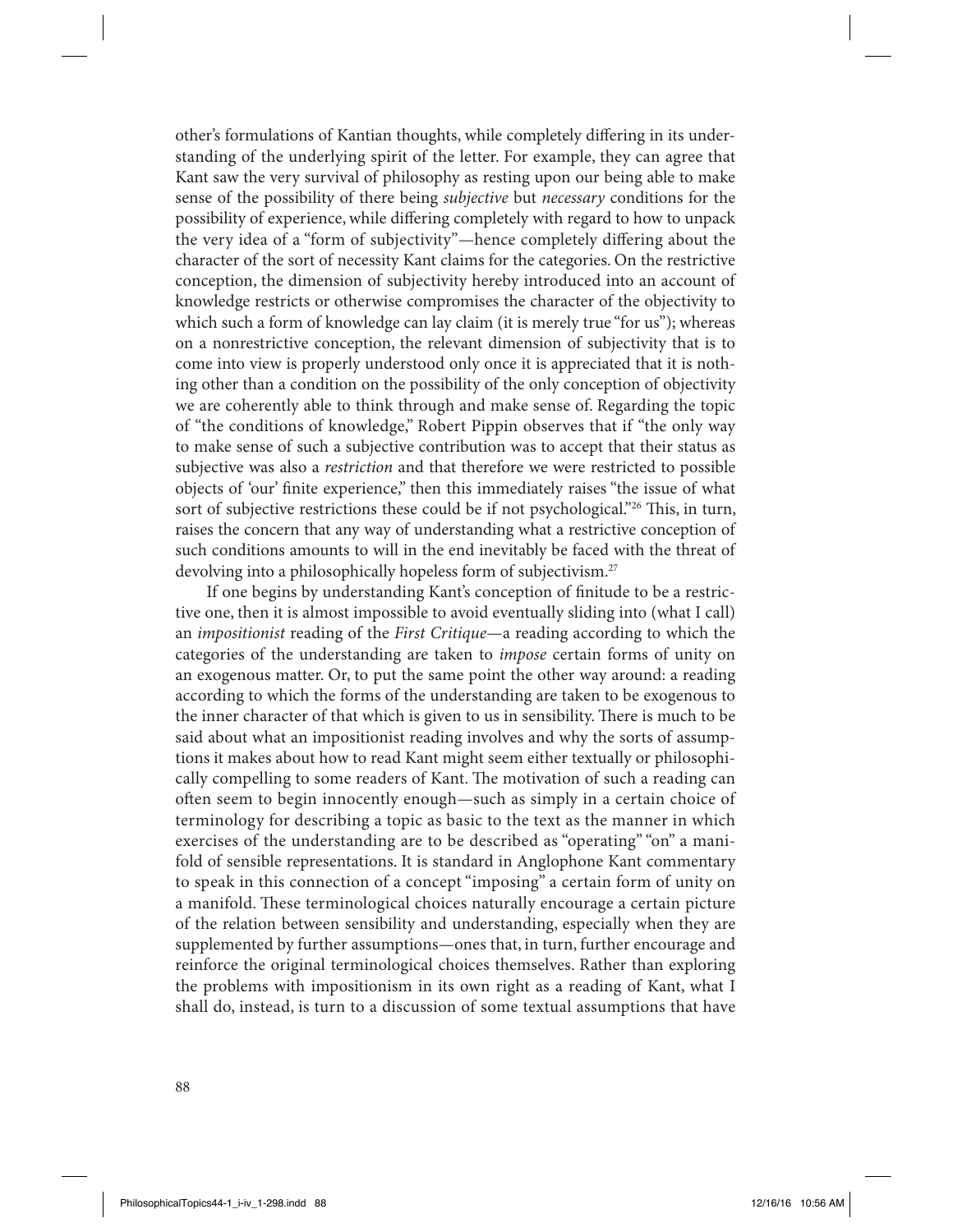contributed to making the problems raised by an impositionist reading urgent for contemporary Kant commentary. This will take us, in a moment, to our next choice-point.

Before we take this step, however, it is worth pausing for a moment to notice how the problem Pippin raises is related to our opening question—namely, how we can comprehend ourselves to be animals, that is, subjects of sensibility, and at the same time subjects of reason? The difficulty posed by that question can be traced to the following apparent dilemma: On the one hand, insofar as we possess the power of reason, we strive for general, nay, universally valid cognition; and it seems that such cognition must be (as Thomas Nagel puts it) from nowhere.<sup>28</sup> For such cognition must not be shaped by any manner in which the knowing subject is contingently determined (e.g., her location in space and time, her sensibility, her inclinations, etc.). Indeed, it is precisely for this reason that such knowledge possesses unlimited authority—a form of authority exceeding the limitation on any point of view. On the other hand, insofar it is equally true of us that we are embodied sensing beings, in space and time, it is never the case that we are simply nowhere; rather it is essential to our nature that we are always somewhere at some time, and that these enabling conditions on the exercise of our power of knowledge determine our cognition, ineluctably confining each of its exercises to a certain determinate point of view. It is thus natural to comprehend our sensibility to be in some sense a limitation of our reason. What is at issue between a restrictive and a nonrestrictive conception is how this "limitation" is to be understood.

On the restrictive interpretation, one operates with an opposition of the "subjective" and the "objective." Such a reading of Kant tends to go hand in hand with a related opposition between the "thing-in-itself" (which we cannot cognize because our cognition is conditioned by our sensibility) and "appearance" (which we can cognize through our sensibility, and which precisely for this reason cannot yield even a single glimpse of reality, as it exists independently of our form of mindedness). Within this interpretative schema, there is room for many variants. But the underlying problem they all share is the same. The nonrestrictive interpretation turns on the thought that Kant's entire theoretical philosophy aims to think through precisely this schema as the source of a fundamental unclarity in modern philosophical thinking—an unclarity in the very idea of what it would mean for reason to achieve self-understanding as a finite cognitive subject. On this alternative way of reading Kant, it is nothing less than the primary purpose of his theoretical philosophy to dissolve the central philosophical assumption which gives rise to the standard interpretative schema in the first place—the idea that reason is added from the outside to our nature as finite sensory beings. Kant's main aim is to show how we can comprehend the subjectivity of our cognition (which resides in its sensory and material character) as one that exhibits, even in its exercise in sensory perception, a certain *form*—one that is, albeit *sensory*, yet at one and the same time, through and through, *rational*.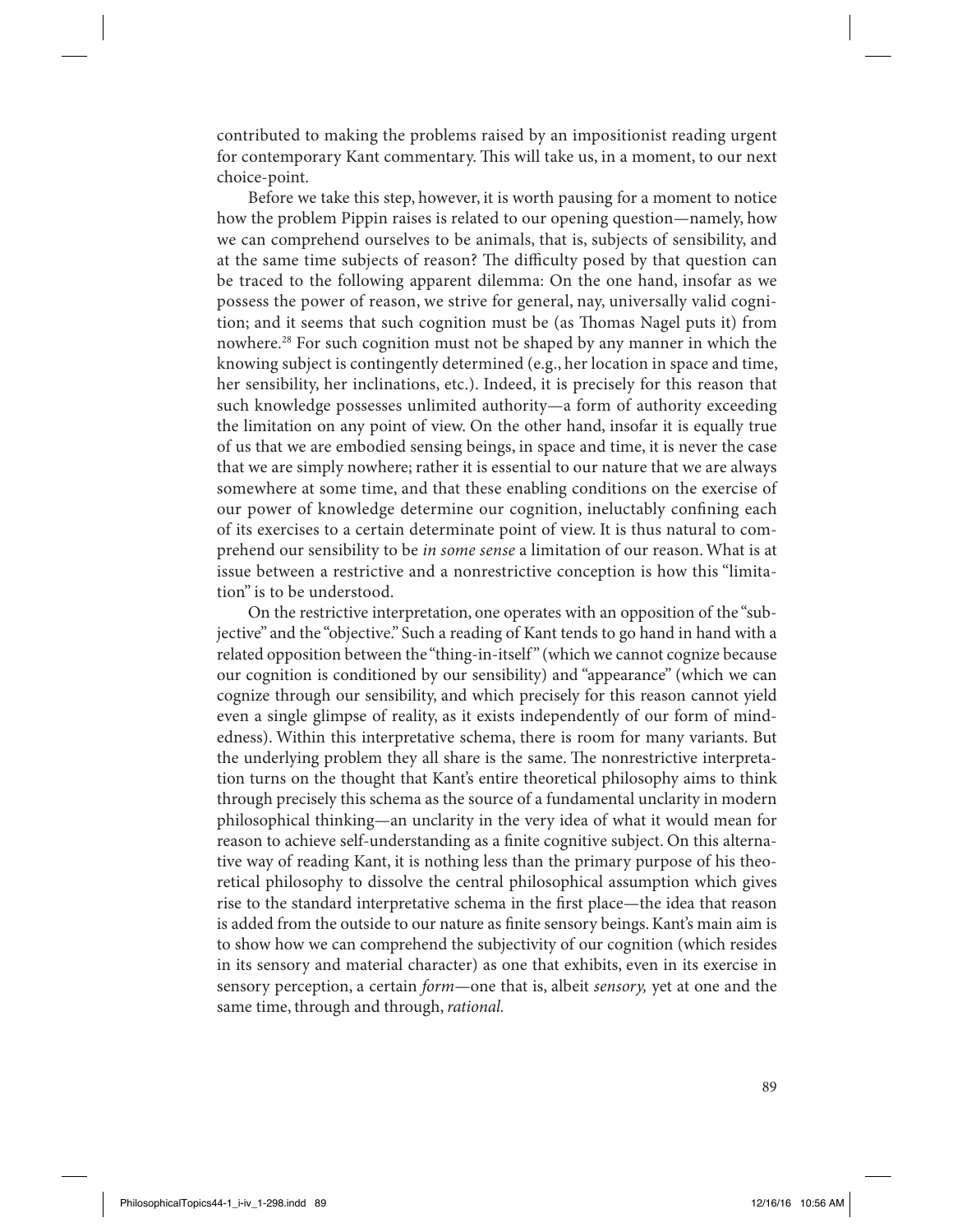# VI. A SECOND CHOICE-POINT IN READING THE DEDUCTION: TWO-STAGE VS. ANTI-TWO-STAGE READINGS OF THE RELATION BETWEEN THE AESTHETIC AND THE ANALYTIC

Of the four choice-points that I discuss here, the one we shall discuss next is the one that most immediately and obviously requires one to take a stand for or against a layer-cake conception of human mindedness. Tis second choice-point has to do with whether one should accept what I will call a two-stage reading of the First Critique. Most Anglophone readings of the work involve some version of a twostage reading—so that many of the central exegetical controversies in the literature actually can be seen to turn *au fond* not on whether to accept such a reading or not, but rather simply on the much narrower question of which version of a two-stage reading one ought to accept. What I want to do in my characterization of this second choice-point is to bring out how the exegetical controversies here in question all participate in a common assumption—how they all make a common left turn with respect to this shared choice-point. For most readings of the First Critique represent some version of a two-stage reading. Tis can only come into view if we develop a sufficiently schematic understanding of the crucial assumption that underlies such readings—that is, if their many differences from one another do not obscure what all such readings have in common. Here are three versions of such a reading:

- 1. **The standard variant of the two-stage reading:** There are two temporally discrete stages in apperceptive consciousness: a first apperceptive stage in which a manifold of bare sensory consciousness is constituted, followed by a second stage in which it is then synthesized and brought into accord with the unity prescribed by the categories of the understanding.
- 2. **Te unconscious/conscious variant of the two-stage reading:** There are two temporally discrete stages, the first of which is subapperceptive: at this stage the forms of sensory input are processed but not yet brought to the level of consciousness; this is then followed by a second stage in which they do rise to the level of consciousness. This is possible only through the involvement of the categories and the forms of unity that they confer.
- 3. **Te "logically but not temporally distinct" variant of the two**stage reading: There are two logically distinct and self-standingly intelligible moments of cognition which co-occur in actual sensory consciousness: a merely receptive moment of sensory uptake of that which is given and an intellectual moment in which what is given is apprehended as displaying forms of categorical unity. They, however, are merely logically distinct: any actual material exercise of our cognitive capacity always involves both.

In my discussion below, I will focus mostly on the third option. For it is the one that brings out most clearly what is the philosophically fateful aspect of the presupposition shared by all two-stage readings. Nevertheless, it is by far the least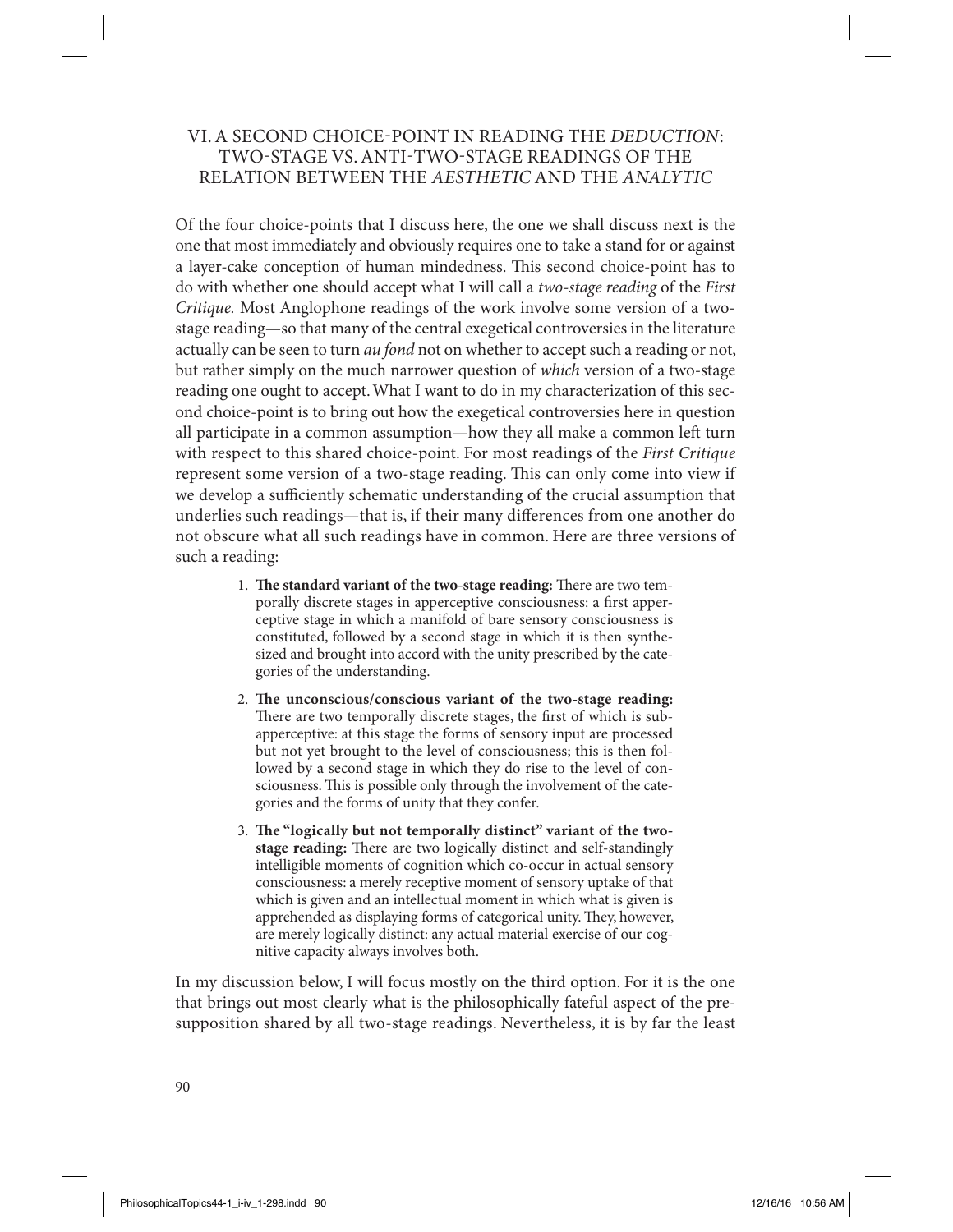common of the three in the literature. The first of the three options mentioned above is the one most widely explored in the Anglophone secondary literature on Kant. This requires that one read the Transcendental Aesthetic as treating of a form of conscious awareness of an object (the sort given to us in the sort of immediate singular representations which Kant calls intuitions) that is pre-categorial and as considering that form of awareness to be something we can enjoy through a self-standing exercise of our faculty of sensibility. Such a form of sheer sensory awareness is taken, on the standard variant of a two-stage reading, to be what is given to us first in the process of cognition—where "first" means that this stage of cognitive processing is taken to be prior in a temporal as well as a logical sense. A proponent of the standard variant will generally go on to read the Transcendental Analytic as introducing what is taken to be a further requirement on genuinely objectively valid representations of objects—one that comes into play when these elements of an episode of sensory consciousness are "brought under" concepts where this business of "bringing things under concepts" is construed as both a temporally and logically posterior stage in the cognitive process to mere sensory awareness of the object.

Option two, the second of three variants mentioned above, notices that the first option runs into a great many problems—both of a systematic as well as of an exegetical sort. It seeks to remedy these by kicking the first stage of the cognitive process downstairs, so that it occurs below the threshold of apperceptive consciousness. This allows one to preserve the letter of a great many things that Kant says in the Transcendental Analytic about how essential the categories are to our so much as being able to enjoy an intuition of an object, while preserving most of the spirit of the first option. It may also seem to have other charms. (One may be delighted, for example, by the way it now allows one to praise Kant for being the father of cognitive science.) Unlike either of the other two variants, it sees Kant as everywhere animated by a concern to theorize about the nature of the subpersonal levels of processing which are antecedent to our apperceptive consciousness of objects. It therefore requires that one read a great many passages where Kant seems to be discussing something that falls above the line of apperception and within the purview of self-consciousness as actually being about forms of cognitive processing below that line and outside that purview.29

The third option involves an appreciation that pushing the first stage of a two-stage temporal picture of cognitive processing underground does not really solve any of the problems which arise for the first reading, either exegetically or philosophically, while creating quite a few new ones of its own. Perhaps the most clear-sighted exponent of this subtlest variant of a two-stage reading within the Anglophone tradition of Kant commentary is C. I. Lewis. Experience always comes to us as unity, Lewis insists—a unity in which the contributions of our sensible and intellectual faculties are inextricably intertwined.30 Moreover, according to him, the common error of both traditional empiricism and traditional rationalism is to attempt an impossible separation of the two. All such factorizing analyses of the phenomenology of experience—ones which attempt to isolate two temporally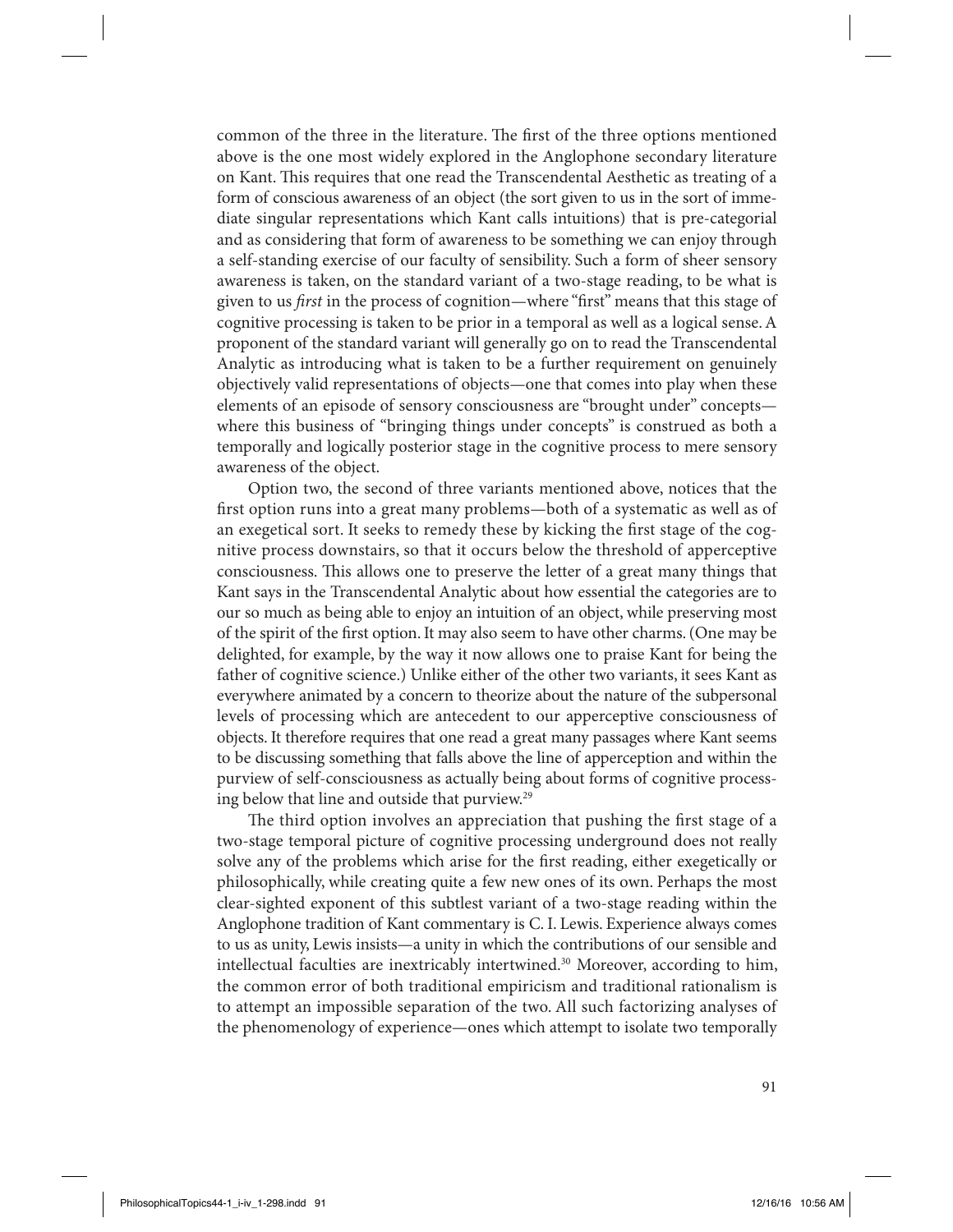successive contributions in experience of each of these faculties—end up failing to do justice to the actual thoroughgoing unity of our experience. In all of these respects, Lewis is a forceful opponent of both of the first two variants of the twostage reading. On the other hand, he insists that the categories (qua pure forms of understanding) and the given (qua sheer deliverances of sensory manifolds) must be independent of each other—that neither limit the other.<sup>31</sup> This is a conclusion that he thinks is forced upon us through an act of transcendental reflection in which we consider what is required in order for our concepts about the world to be subject to a form of genuinely external constraint that comes through our actual interaction with the world.

Let us trace for a moment how Lewis arrives at this conclusion—for it helps to bring out the crucial assumption that is also present in a more disguised form in the other variants of a two-stage reading.<sup>32</sup> Lewis's opening move is recognizably Kantian. He begins from the thought that all conceptual activity must in some sense come from us—that it is a form of activity. He is here following Kant in taking it that all cognition must involve an element of spontaneity. But, according to Lewis, this requires that we also recognize a given element in experience—something that operates as a constraint from outside the sphere of conceptual activity—the element in knowledge which we, as knowers, must be able to take in without bringing something to it. Lewis's thought here is that in order for knowledge of the world to be something more than the contemplation of our own reflection it must come from something genuinely outside us; and he takes himself simply to be echoing Kant in taking it that that must mean that cognition involves an element of passivity. For this element of passivity to make a genuinely independent contribution, it must be logically—even if it is not temporally—distinct from that which is made by our faculty of spontaneity.

So Lewis's picture is this: Without some contribution of spontaneity, the deliverances of our senses would be mere impacts—as Kant says: blind—less even than a mere dream. But, on its own, the mere activity of thinking is empty—as Kant repeatedly says: ohne Sinn oder Bedeutung—as long as its play remains unconstrained from without. What Lewis calls "the given" is that which is thus delivered up to the mind, furnishing it with content upon which to operate, thus rescuing its operations from emptiness and arbitrariness. Lewis takes us to have no choice but to acknowledge such a fully independent given element in experience, if we wish to frame a conception of what it is to have an empirical worldview according to which (that which we wish to be able to look upon as) our "worldview" amounts to something more than wholly unconstrained fabrication. Indeed, without the constraint of the given, what we are left with is less even than a mere fabrication. For there can be fabrication only where there can be an intelligible possibility of something more; and without any constraint on the operations of our spontaneity, the distinction between mere fabrication and something better lapses. There is no longer any basis for distinguishing between those of our constructions that afford a glimpse of how things are and those that are mere caprice. Without the possibility of drawing a distinction between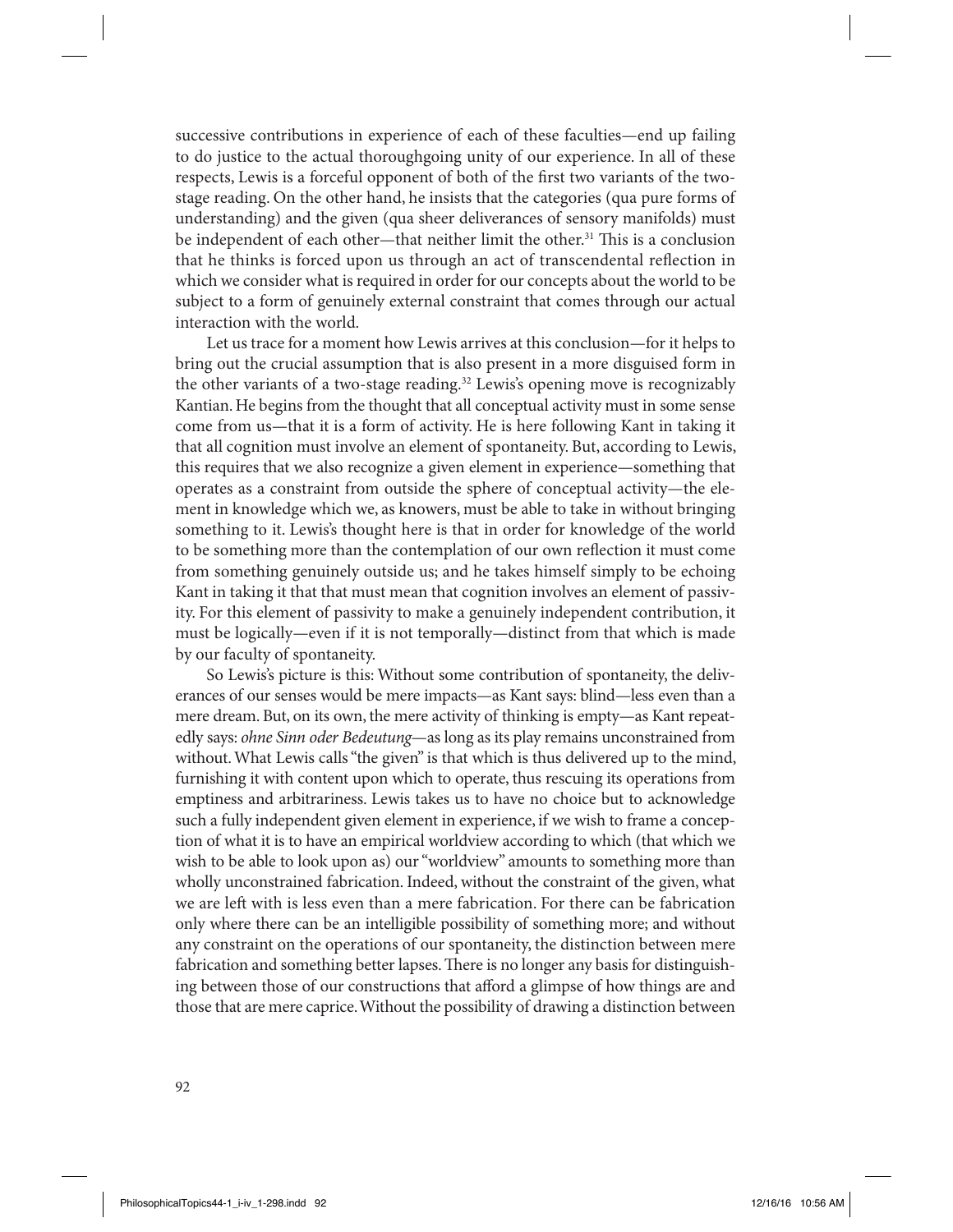mere caprice and genuinely world-guided belief, there is no longer anything in our so-called worldview that is recognizable as world-directed thought.

What makes Lewis a proponent of the two-stage reading—his rejection of the first two variants of such a reading notwithstanding—is the manner in which he construes the aforementioned second condition on knowledge. He takes himself, in thus construing it, to be following Kant. He assumes that the freedom of conceptual activity must be constrained wholly from outside its own sphere, if we do not wish to lose our grip on thought's possession of content. Hence Lewis declares not only something Kant would be happy to declare: "If there be no datum given to the mind then knowledge must be contentless and arbitrary; there would be nothing which it must be true to."<sup>33</sup> But he also goes on to declare: "The pure concept and the content of the given are mutually independent; neither limits the other."34 Lewis therewith insists that the given, qua merely given, must remain utterly uncorrupted by the concepts which we bring to it, on pain of our falling into a vicious form of idealism—one in which we are no longer able to see our conceptual activity as constrained by anything from outside its own sphere. Thus he is committed to regarding the initial form of a manifold of sensory receptivity, considered as the sort of logical moment it is in the constitution of knowledge, as one that is exogenous to the form of conceptual knowledge.<sup>35</sup>

I will refer to any reading of Kant that rejects the common presupposition of the three variants of a two-stage reading sketched above an anti-two-stage reading of the First Critique. This initial characterization of what qualifies a particular reading as an anti-two-stage reading is therefore purely negative. What all antitwo-stage readings have in common is merely this: that they think that the three ways of reading Kant sketched above are not only mistaken, but are mistaken for the same reason. It will become clear later why I presently choose to formulate the general shape of an opposition to two-stage readings as I do, in such merely privative terms (saying nothing positive yet about the nature of the alternative to a two-stage reading). At that point, we will take up some of the difficulties involved in trying to turn right at one of these choice-points.

### VII. A THIRD CHOICE-POINT IN READING THE DEDUCTION: TWO SENSES OF THE TERM 'INTUITION' AND RELATED TERMS?

#### Consider the following quotation from Henry Allison:

[A] tension, if not outright contradiction, has often been noted between the official definition of 'intuition' as a "singular representation" and the account of sensible intuition. The problem is that, according to Kant's theory of sensibility, sensible intuition provides the mind with only the raw data for conceptualization, not with the determinate knowledge of objects. Such knowledge requires not only that the data be given in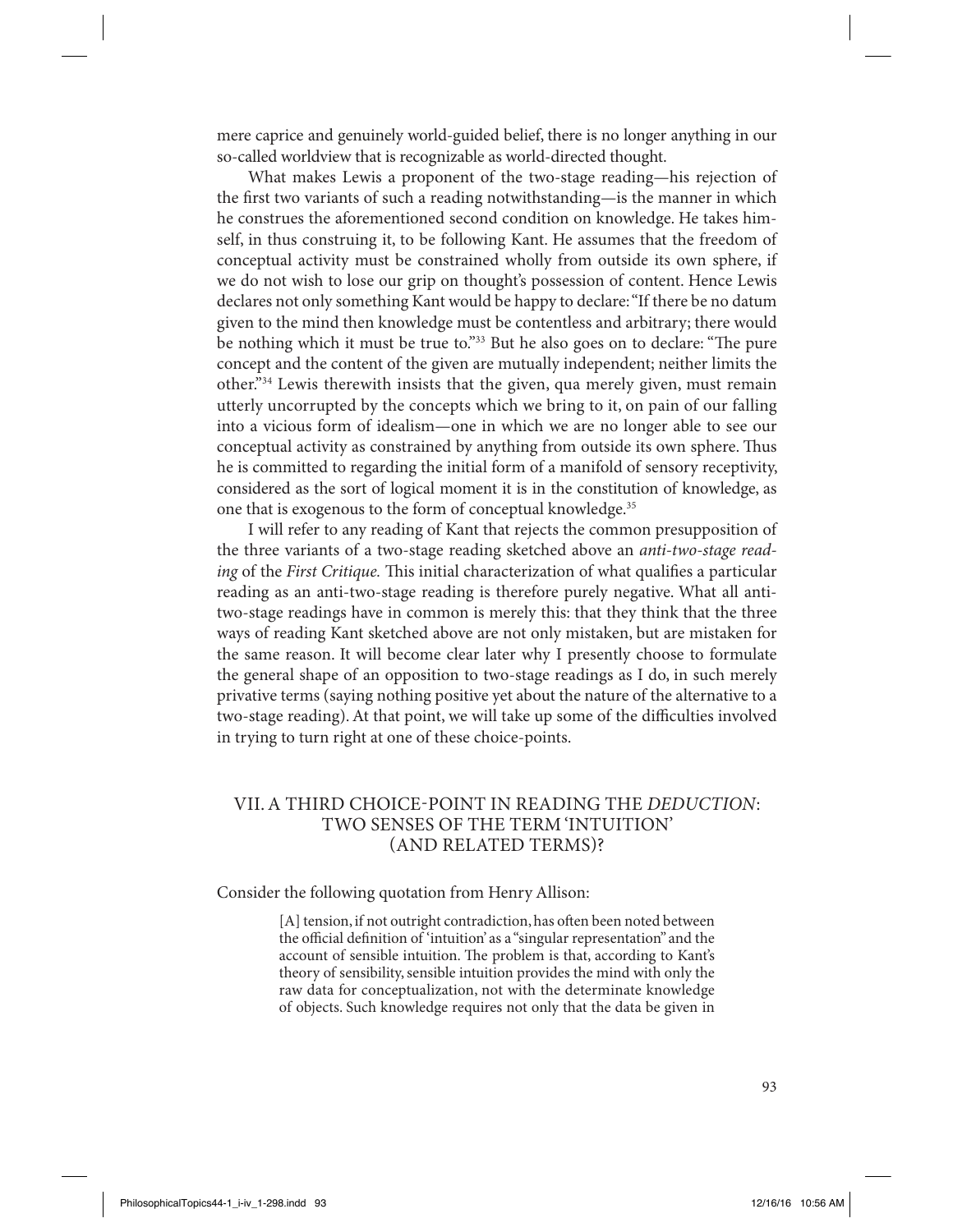intuition, but also that it be taken under some general description or "recognized in a concept." Only then can we speak of "representation of an object." Kant gives clear expression to this central tenet of his epistemology in the famous formula, "Intuitions and concepts constitute, therefore, the elements of all our knowledge, so that neither concepts without an intuition in some way corresponding to them, nor intuition without concepts, can yield knowledge." (A50/B74)<sup>36</sup>

Allison is noting a problem that must arise for any proponent of a two-stage reading. Consider now the form of a solution to this problem which Allison himself endorses:

> The key to the resolution of this tension is well expressed by W. H. Walsh, who remarks that a Kantian sensible intuition is only "proleptically" the awareness of a particular. The point here is simply that, although intuitions do not in fact represent or refer to objects apart from being "bought under concepts" in a judgment, they can be brought under concepts, and when they are they do represent particular objects. In this respect, they differ from purely subjective or aesthetic "representations," such as feelings, which can have no representative function. Thus . . . it is really necessary to draw a distinction between determinate or conceptualized and indeterminate or unconceptualized intutions.<sup>37</sup>

Some version of this solution has become very popular in Kant interpretation. The solution to the problem is, in effect, to insist that one must distinguish two sorts of intuition—those that figure in the first layer of the layer-cake picture of sensory cognition and those which figure in the second layer, once the former have come to be reshaped in the light of their interaction with our higher cognitive capacities. The first sorts of "intuition," according to Allison, are nonconceptual modes of apprehending an object; these require no involvement of the understanding. The second sorts of "intuition" are such that they can come into view for us as episodes of consciousness with objective purport only once they have been informed by the categories. Notice, as long as things are put this vaguely, any of the three variants of a two-stage reading spelled out above could help itself to such a distinction (between two fundamentally different sorts of "intuition") and then spell out the details of how the two sorts differ from one another in accordance with the demands set by that particular variant of a two-stage reading.

Once one makes this move, one starts to see that it requires one to begin to make all sorts of further local decisions. Further distinctions now urgently need to be introduced—distinctions which the text itself does not originally force upon a reader, but which are now dictated by the interpretative presuppositions which one brings to one's reading of the text. These subsidiary decisions will flow from which sense of the term "intuition" is supposedly at issue in a given passage. So every time one encounters the term, one is, in effect, now obliged to see it as coming with an implicit subscript. For, according to such an understanding of the work, in each such occurrence of the term, Kant's topic must be either intuitions of the first sort or intuitions of the second sort. To such an interpreter, Kant is bound ofen to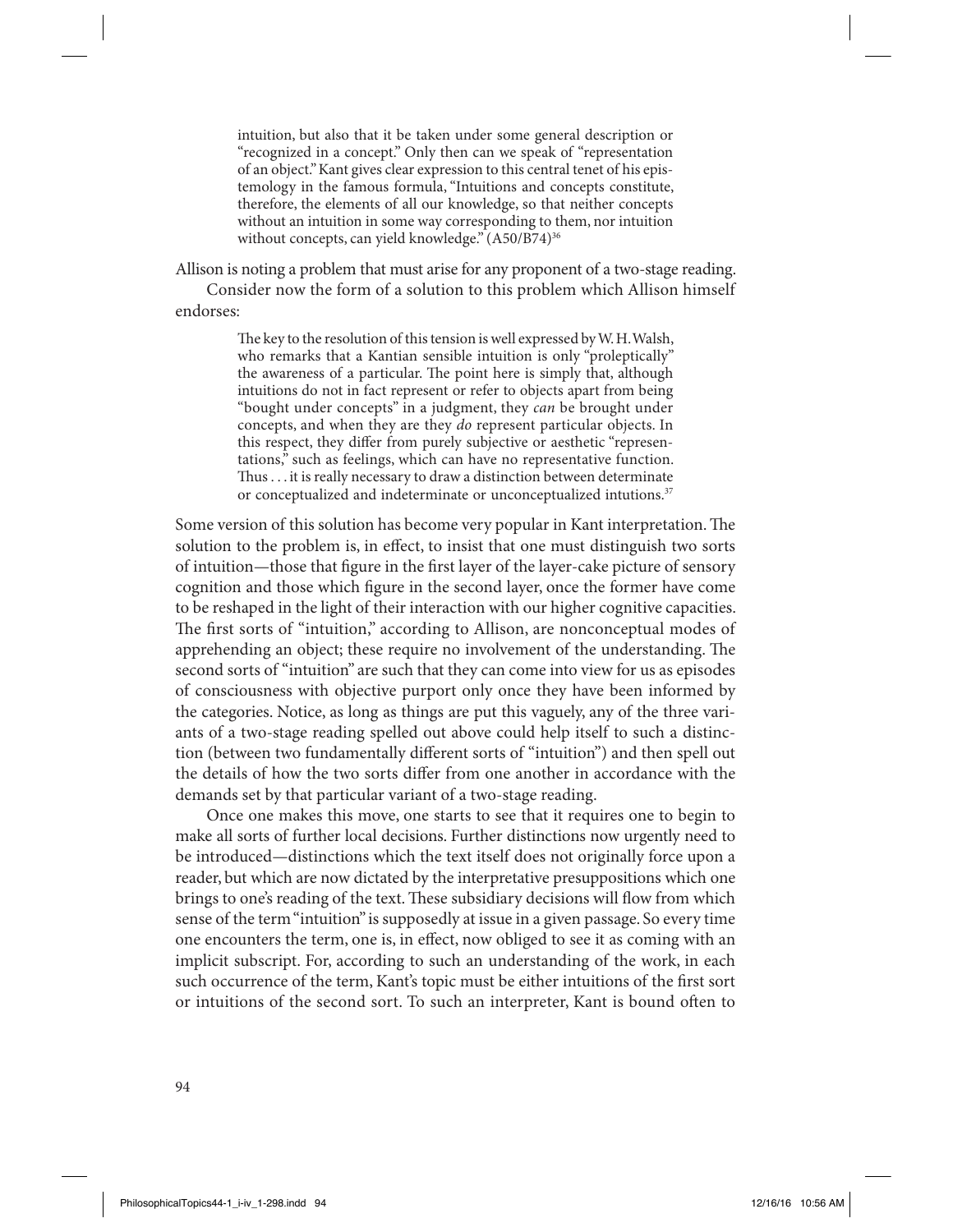seem not very clear as to which of the two is really at issue. So a terminologically perspicuous view of what is at issue can now come to seem to require of a commentator that he take a pen to the text and begin to introduce a little subscript for each occurrence of the term "intuition," clearly indicating which sort of intuition is Kant's topic where. So what initially looked to be just one large choice-point suddenly devolves into an enormous series of lots of little choices to be made. How many choices? Initially, it might seem that the number of choices that need to be made is no larger than the number of occurrences of the term "intuition" in the text.

As indicated above, however, further reflection upon this issue will reveal that the term "intuition" represents only the tip of the iceberg of the problem that arises here. For the commentator will also need to distinguish two senses of "form" of intuition (hence two senses of "space," two senses of "time"), two senses of "synthesis," two senses of "manifold," and so on, for virtually every major supposed term of art in Kant's theoretical vocabulary. If Kant seems to be largely discussing only one of the possible two cases under some particular terminological heading—say, under the heading of "form of sensibility"—this then raises the question why he neglected to discuss the other case in more detail.<sup>38</sup> This eventually becomes a pressing issue about the structure of the text. For on the two-stage approach to reading the text, Kant appears not only to neglect crucial topics, but also constantly to contradict himself—an appearance that must be undone by doing him the favor of improving on the text by continuing to introduce yet further distinctions—ones which he allegedly needs, but failed properly to make. Part of what creates this appearance of constant contradiction—of which the example Allison cites above is really nothing more than one very vivid instance—is the assumption that one can treat the initial introduction of a term such as Anschauung as the introduction of a term of art—as the introduction of a term no understanding of which is possible apart from the provision of a definition of the term. In thus treating Kant's initial gloss on such a term as a definition, the commentator takes it that he has already, right at the outset, been provided with a sufficient account of what it is to be such a thing—in this case, about what it is to be that form of representation that Kant seeks to designate with the word "Anschauung."<sup>39</sup> If Kant then later suggests that in order to enjoy something which is an intuition one requires more than was contained in the initial definition of what such a representation is, it then appears that he is contradicting his initial definition and introducing a new definition. Hence arises the strategy of seeking to mitigate the problem by insulating the two definitions from each other by taking them to be definitions of two different (if albeit interrelated) notions regrettably designated by a common term. We thus multiply distinctions in order to save the text from itself. One result of such an approach to the text is that it rapidly begins to appear as if Kant's book is very badly written, indeed.

If one turns right at the second choice-point and decides to opt for an antitwo-stage reading, this makes available a strategy for reconciling these moments in Kant's text (which appear to a commentator such as Allison to involve enormous tensions, if not outright contradictions) in a very different way. Indeed, it is open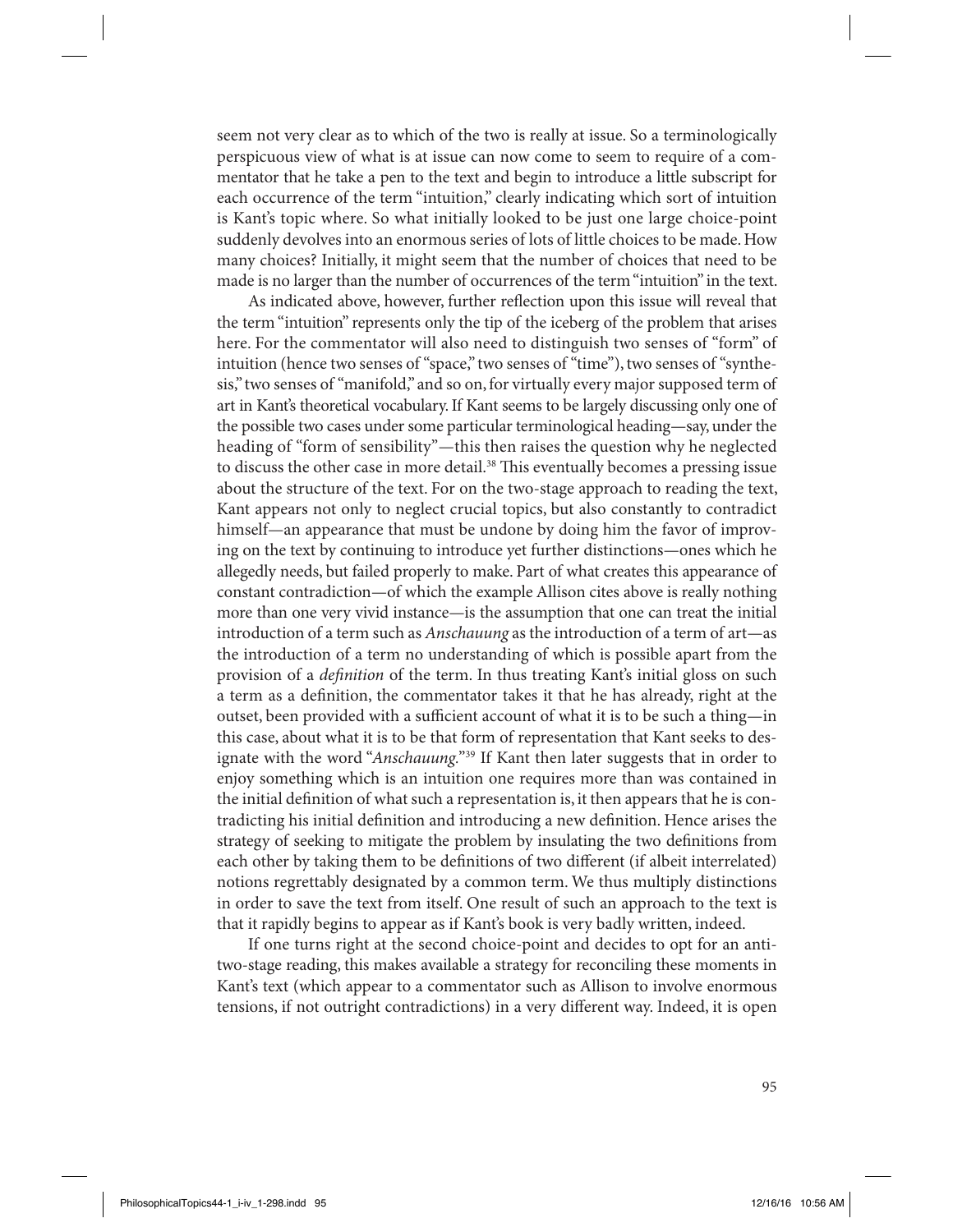to the proponent of the anti-two-stage reading (in a way that it is not open to the proponent of the two-stage reading) to pose for herself the task of trying to make sense of the book on its own terms—namely by taking as her point of departure the assumption that the book is written exactly as it should be in order for it to be doing exactly what it is trying to do. Then, rather than constantly assuming that what appears to us to be an undesirable tension or outright contradiction is one, we can ask at each such point instead: why is the book written just as it is? Rather than undertaking to rewrite Kant's text so that it can be made to say what we imagine it is supposed to, such a reader may inquire instead: Why, in order to execute its task, ought this book assume precisely the form that it does?

Under the pressure of this latter question, one crucial exegetical assumption underlying two-stage readings of the text may come to light, allowing one to negotiate this third sort of choice-point in an entirely different way. The exegetical assumption is the following: that the prosecution of the task of the First Critique is compatible with the work having the form of an ordinary treatise. The form of the traditional philosophical treatise comes from mathematics: one begins with definitions and unassailable propositions, and one proceeds to demonstrate further truths that follow from them. At any point in the traditional treatise, the truth of what has been shown up to that point does not depend upon what comes later. This, in turn, requires that the meanings of the crucial terms which figure in such a demonstration be fixed once and for all at the start and that what is shown over the course of the demonstration be inessential to a proper understanding of their earlier employment. Consider the following passage from Kant:

> Whereas . . . mathematical definitions make their concepts, in philosophical definitions concepts are only explained. From this it follows: ... That in philosophy we must not imitate mathematics by beginning with definitions, unless it be by way of experiment. . . . In short, the definition in all its precision and clarity ought, in philosophy, to come rather at the end than at the beginning of our enquiries. (A730/B758)

To take the right turn at the third set of choice-points is to reject the idea that a work of critique has the form of a mathematical demonstration and to take seriously that we only fully understand the concepts that we deploy in philosophical reflection once we have completed the task of critique.

This requires reading Kant's book in a very different way than it has usually been read. It requires getting fully into view that the structure of a work of critique must be dialectical from the start. Glosses on the central notions that figure in such a work are introduced, but the characterizations that figure in these initial glosses are subsequently shown to admit of a manner of understanding that leads us into philosophical difficulties. This eventually prompts us to want to enrich those characterizations. But first Kant wants to show us that as long as we remain with the initial understanding of the characterization, taking it not to require further commentary or reflection—assuming that we have already fully plumbed the conditions of the possibility of the target notion—then we will operate with an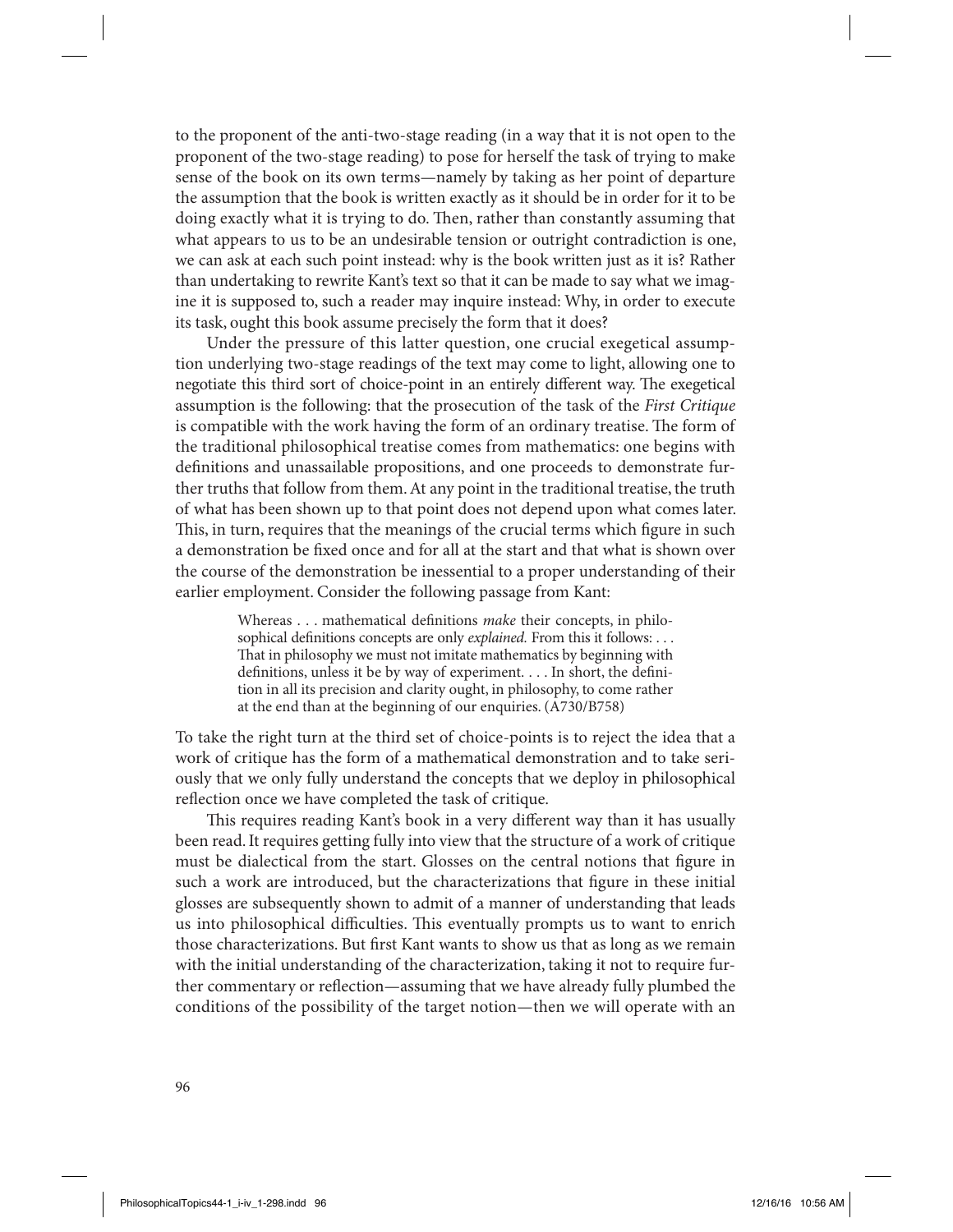understanding of the notion in question that will inevitably lead us into perplexity. It is the task of critique to show us how to avoid the ensuing aporia. Tis requires that we further reflect on the conditions of the possibility of our initial topic of reflection. This requires, in turn, that the notion in question be further clarified in a manner that reveals how we may vindicate our entitlement to our initial gloss on the notion—how it admits of an understanding that does not lead to such aporia. Each such step of further clarification in Kant generally involves showing that the notion in question brings with it very substantial further conditions on its possibility—conditions from which our initial gloss had abstracted and it is this which had led to our initial sense of perplexity.

The initial gloss, however, when we were first presented with it, will seem to capture all that ought to be required to grasp the notion in question if a certain traditional philosophical manner of framing the notion in question were equal to the task of adequately grasping its conditions of possibility. To stick with the example of "intuition": it is initially glossed by Kant as "immediate singular representation" and contrasted with another form of representation (mediate general representation). Now we can say that we need both sorts of representation, that the one is blind and the other empty apart from their relation to each other. But this still leaves us with the question of just how deeply the conditions of the possibility of the one are entwined in those of the other. Perhaps we could still in some sense "enjoy" the one sort of representation without the other? It is then shown over a great many pages that the initial gloss is not to be understood as the characterization of a self-standingly intelligible form of representation—that its very possibility requires the involvement of a capacity whose exercise cannot be restricted to the production of such representations.

This is not to recant our initial gloss of what an intuition is, nor to replace it with a new one, but rather to clarify what it is to be entitled to the notion in the first place—to reveal that the notion of a singular immediate representation of the sort that an empiricist such as Hume is apt to think can figure in an episode of consciousness prior to the involvement of the categories is subject to a dilemma: Either it is a notion of a sort of representation that is genuinely blind (and thus cannot be "related to" and hence "of" objects in even the manner in which Hume imagines possible) or it is a notion of representation to which we can vindicate our entitlement only by giving up on Hume's assumption that its formal character may be specified independently of the involvement of the understanding. Only once we understand this do we really understand what a blind intuition is: it is a privative exercise of a capacity whose healthy functioning yields intuitions of objects. As with its nonmetaphorical counterpart, we understand what blindness is only if we understand what it means to see. We must reverse the two-stage reading's conception of which form of representation has logical priority here. We must come to see that the sort of "blindness" at issue here is intelligible only against the background of the logical priority of a form of exercise of our capacity for receptivity that is informed by the understanding.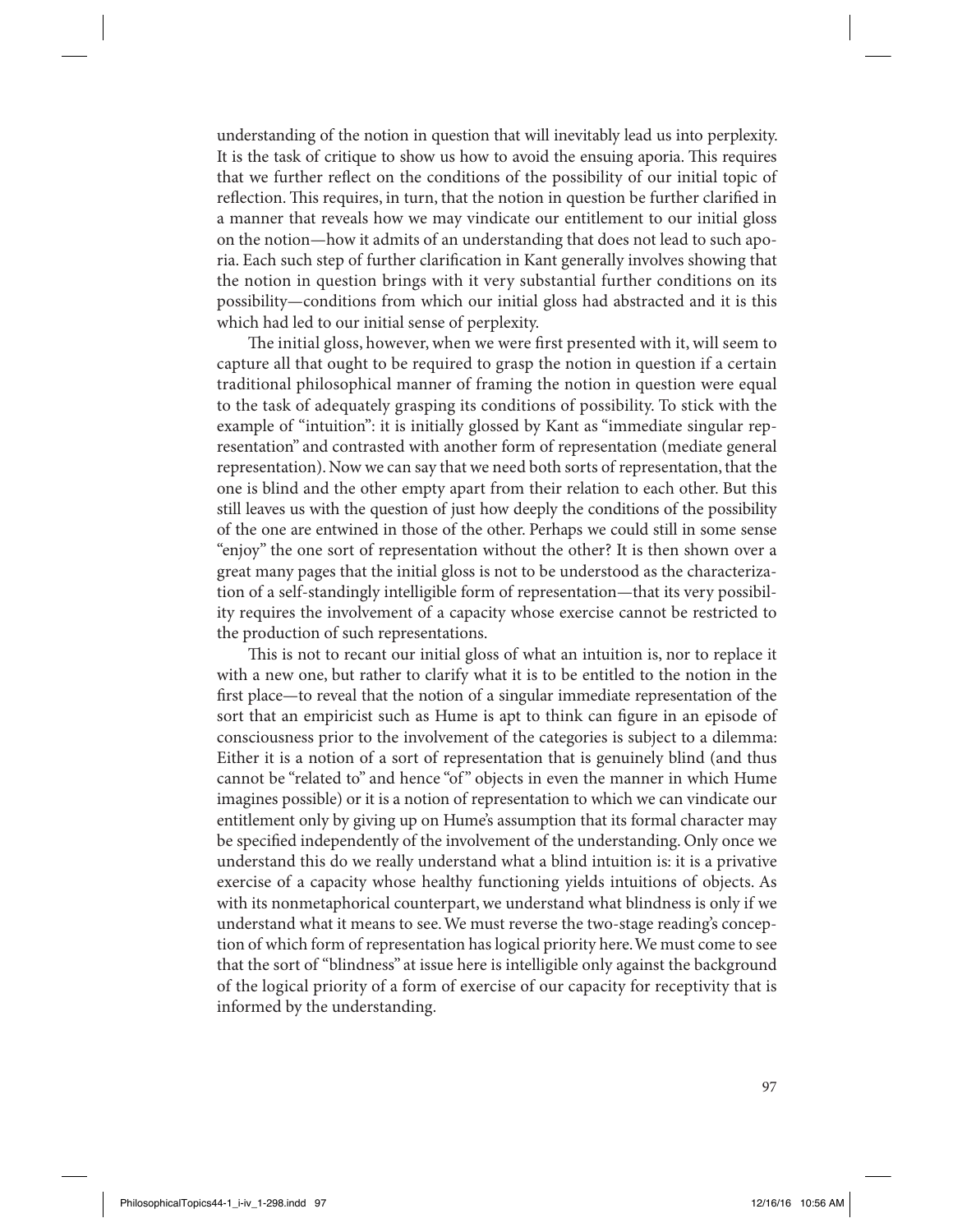# VIII. A FOURTH CHOICE-POINT IN READING THE *DEDUCTION*: THE RELATION BETWEEN SUBJECTIVE AND OBJECTIVE UNITY OF CONSCIOUSNESS

The tendency among many commentators on Kant is to think that Kant's criticism of Hume is of such a sort that it is compatible with Hume and Kant agreeing on the following point—let's call it the point of putative agreement between Hume and Kant: The form of consciousness which Hume takes to be initially available to us through the exercise of our sensory faculty is not sufficient to give us objectively valid representations of objects. (The difference between them is then taken to be the following: Hume thinks that what we add to what is thus initially given is merely a subjective projection, whereas Kant thinks it is a form of representation which has a claim to objective validity.) The fourth choice-point has to do with whether there is such a point of putative agreement between Hume and Kant. To turn left here is to think that Hume and Kant agree on at least this much; to turn right is to think that Hume wins if Kant cedes what Hume here (along with many a "Kantian") takes to be self-evident.

The standard way of turning left at this choice-point involves a certain construal of the distinction between subjective unity and objective unity—or subjective validity and objective validity. What is conceded to Hume here is that the following idea is in itself perfectly intelligible: that we could enjoy a form or unity of consciousness that is merely subjective through and through—that the intelligibility of such a form of subjectivity does not require the real possibility of genuine perceptual knowledge. The concession to Hume might also be put like this: it is perfectly intelligible that the only way in which our representations could be connected to one another is via relations of mere association. If one reads Kant in this way, as making such a concession, then one will most likely take his task to be one of showing how we can go from enjoying mere subjective unity of consciousness to enjoying objective unity of consciousness. On such a reading of Kant, the categories are then taken to be able, as it were, to kick consciousness into a higher gear. The lower gear—the merely subjective gear—is a self-standingly possible first gear. However, in order to become genuine knowers, we must be able to get out of this first gear and into a second gear in which something is added to this merely subjective form of connection of representations in order to confer greater "objectivity" upon them.

Lewis White Beck is a particularly lucid exponent of this way of reading Kant. I will therefore use him to illustrate what it means to turn left at this (fourth) choice-point. Beck distinguishes between two senses of the term "experience" in the First Critique:

> The opening sentences of the Introductions to both editions use the word 'experience' equivocally. In B we read: There can be no doubt that all our knowledge begins with experience. For [otherwise] how should our faculty of knowledge . . . work up the raw material of sensible impressions into that knowledge of objects which is entitled experience?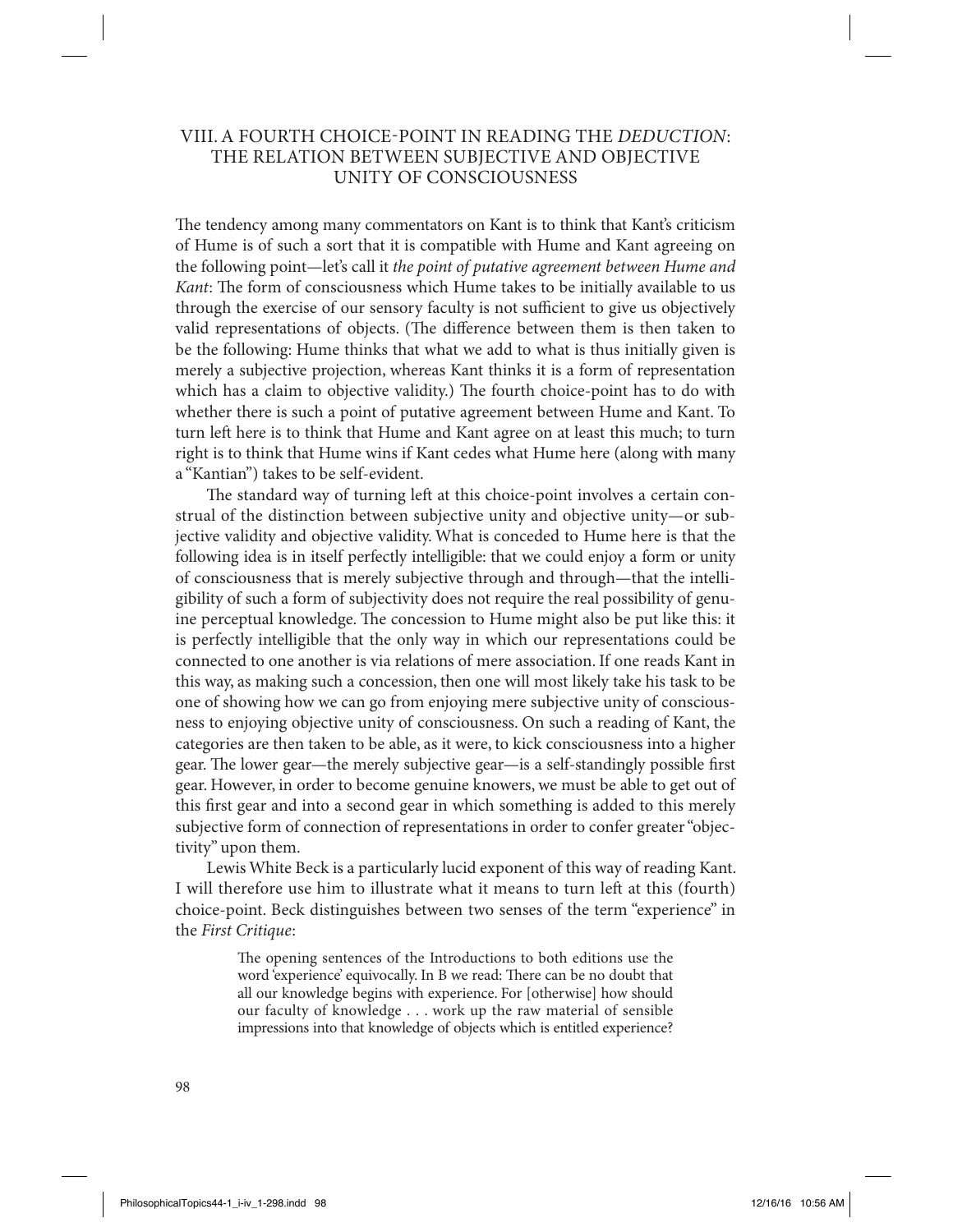In the first sentence, 'experience' means "the raw material of sensible impressions," the manifold of apprehensions or Lockean ideas without the conceptual or interpretative activities of the mind. In the second sentence 'experience' means "knowledge of objects" . . . Let us call these two meanings "Lockean experience" and "Kantian experience," or, for short, L-experience and K-experience.<sup>40</sup>

Tis leads him then to propose a very particular characterization of the role of the categories in carrying out the overall project of the Critique of Pure Reason: the task of the categories is to transform L-experience into K-experience. Or as he puts it: "One way of reading the Critique of Pure Reason is to see it as an answer to the question: how do we move from L-experience to K-experience?"41 Before continuing to explore Beck's reading, it is worth noting that when Kant addresses this topic (of the character of so-called experience if it were to lack the unity of the categories), he suggests that what we would be left with is less than Beck suggests:

> The a priori conditions of a possible experience in general are at the same conditions of the possibility of objects of experience. Now I maintain that the categories . . . are nothing but the conditions of thought in a possible experience . . . [A]nd without such unity . . . no thoroughgoing, universal, and therefore necessary, unity of consciousness would be met with in the manifold of perceptions. These perceptions would not then belong to any experience, consequently would be without an object, merely a blind play of representations, less even than a dream. (A112)

What this passage suggests is that we would be much worse off without the categories than a commentator such as Beck imagines. He takes it that without the unity the categories confer we would be left with what Beck calls mere L-experience (rather than full-blooded K-experience). What Kant says is that what we would have would be less than a dream. It would not be any form of experience. The problem that looms here is Kantian in form, not Cartesian.

Beck introduces, somewhat like Allison, two different conceptions of intuition to go with his two different concepts of experience: an inspectional conception and a functional conception. Let us consider Beck on the inspectional conception of intuition:

> The Critique begins with an inspectional conception of intuition and ends with a functional conception. According to this first conception, an intuition is a passively received inspectable sensory datum giving consciousness of an individual object independently of all categorization. It is given to consciousness ready-made and labeled.<sup>42</sup>

We can begin to see here how taking a left at this fourth choice-point is related to a left turn at each of the preceding three. As with each of the other left turns, this one implicitly commits the commentator to attributing the layer-cake conception to Kant.

Beck says: "The inspectional conception of intuition is presupposed in the 'difficulty' raised in §13." Beck therefore takes himself to have a crucial bit of text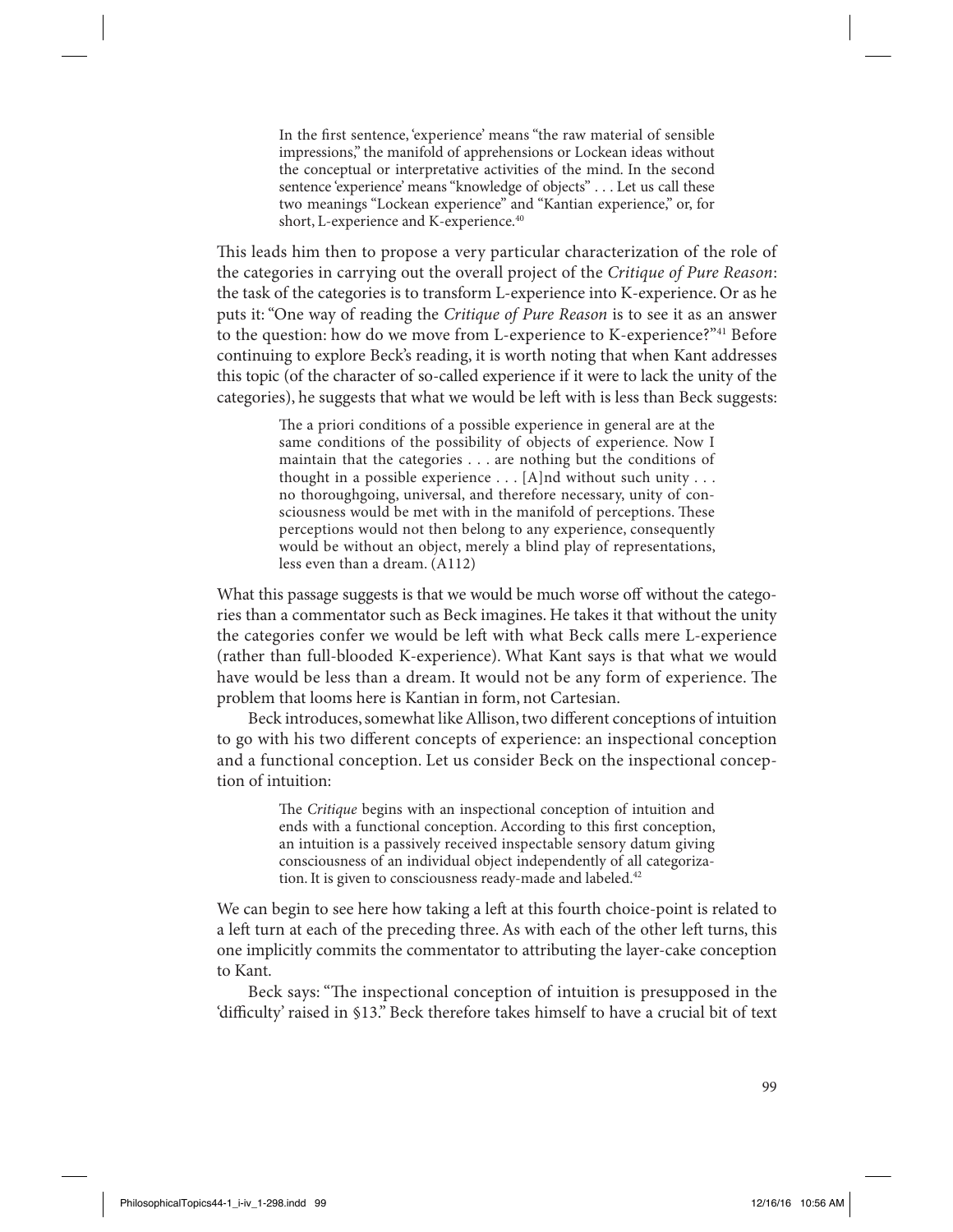that shows that Kant himself is committed to this way of understanding his own text. We will turn to that bit of putative textual evidence in a moment. Before we do, it will help to get a bit clearer what the stakes are here.

Here is what Beck takes to be crucial about the inspectional conception of intuition: "Given this conception of intuition, it is obvious that there could be intuitions which would not be tractable to categorial rules."<sup>43</sup> Beck takes §13 to be committed to this claim; this is why he thinks it supports his reading. Let us look at that section:

> That objects of sensible intuition must conform to the formal conditions of sensibility . . . is evident, because otherwise they would not be objects for us. But that they must likewise conform to the conditions which the understanding requires for the synthetic unity of thought, is a conclusion the grounds of which are by no means so obvious. Appearances might very well be so constituted that the understanding should not find them to be in accordance with the conditions of its unity. Everything might be in such confusion that, for instance, in the series of appearances nothing presented itself which might yield a rule of synthesis and so answer to the concept of cause and effect. This concept would then be altogether empty, null, and meaningless. But since intuition stands in no need whatsoever of the functions of thought, appearances would none the less present objects to our intuition. (CPR, A90–91/B122–23)

The question of the modality of the thought hypothesis here is crucial. A difference between a right turn and a left turn with respect to our fourth choice-point can helpfully be summarized simply in terms of the issue of how one understands the status of this possibility. There are two options here. The first option is to take the possibility under consideration here to be a fully intelligible one. Then Kant's task is to show that, though things might be as this passage suggests, though the formal conditions of sensibility and the formal conditions of understanding might well be entirely orthogonal to each other in the manner described in this passage (so that in the series of appearances nothing presented itself which might yield a rule of synthesis), nonetheless and most fortunately, that is not how things stand. There is an argument—call it the Transcendental Deduction—which shows that this genuinely intelligible possibility does not in fact obtain.

The structural role of this argument in Kant's work, on this reading, is thus not unlike that played by Descartes's argument in the *Third Meditation*. There it seemed possible for there to be a gap between the way things appear to us and the way they are, but a further consideration is brought in to bridge this gap. Tanks to the existence of an omnipotent and benevolent Creator, we can rest assured that the items on either side of this gap are appropriately in accord with one another. Similarly, here, on this reading of Kant, there is a genuine gap between the conditions required for something to figure for us as an item in a series of sensory appearance and the conditions required for it to yield to a rule of synthesis. All that is required for it to meet the first set of conditions is that it be in space and time, whereas what is required for it to meet the second set of conditions is something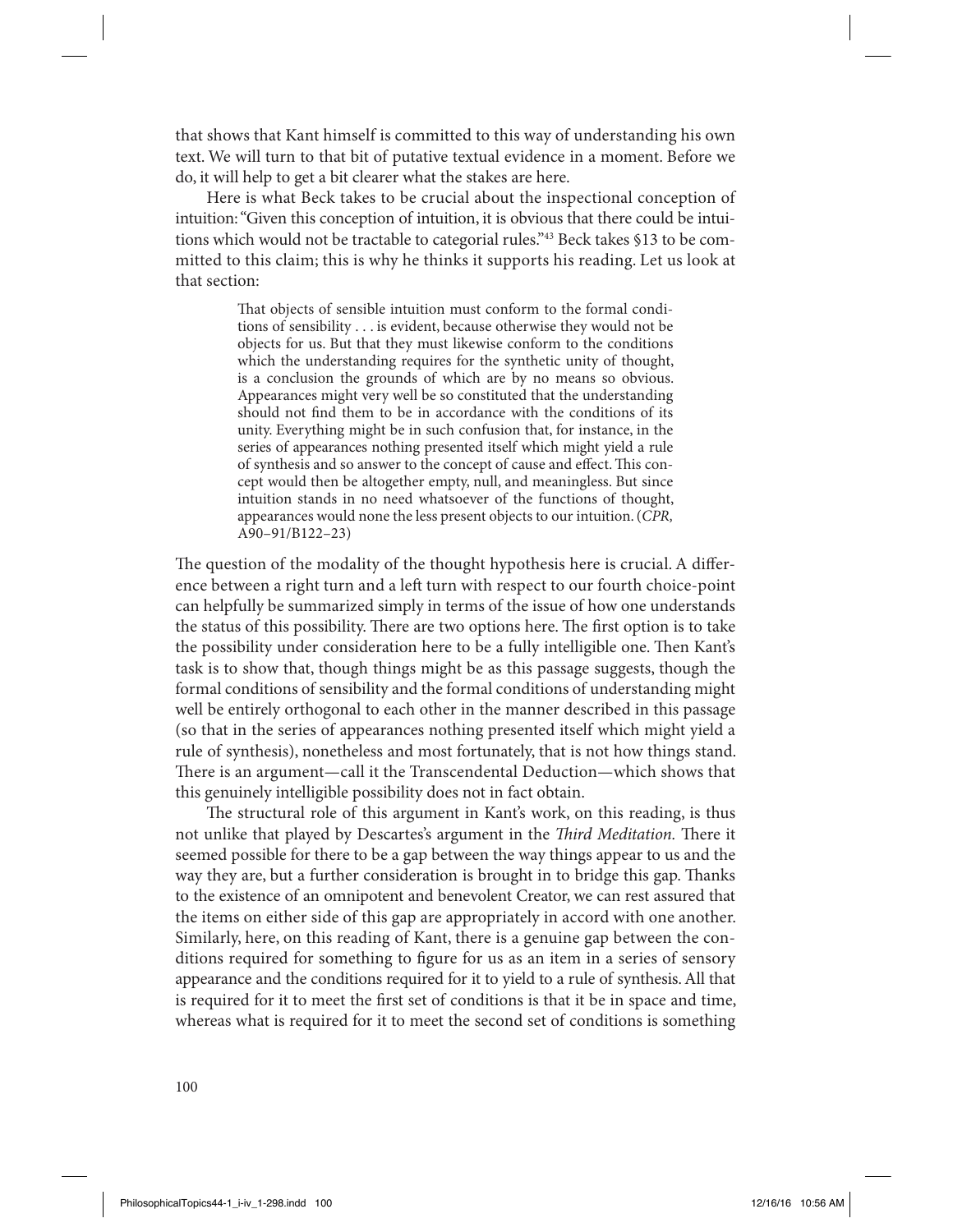entirely different. But it turns out, on this construal of the task of the Deduction, that Kant can deliver an argument that guarantees that the items on one side of his gap are appropriately in accord with those on the other.<sup>44</sup> I will call this reading of §13 the "Phew!" reading of the text. It turns on the idea that it makes sense to suppose that we might have been screwed and left with a mere blooming buzzing confusion of sensory appearances, but Kant succeeds in showing that—Phew! this turns out not to be the case! To turn right at this choice-point is to reject the "Phew!" reading. It is to read Kant as seeking to show that the possibility that is entertained here in §13 is to be unmasked as a merely apparent possibility.

It is worth noting in passing that the English translation does not do full justice to the hyperbolic subjunctivity of the mood in which this "possibility" is put forward here. The emphatic iteration of internally nested clauses all thrown into the mood of Konjunktiv II is the grammatically single most striking feature of the original German passage. Here is Kant's German:

> Denn es könnten wohl allenfalls Erscheinungen so beschaffen sein, daß der Verstand sie den Bedingungen seiner Einheit gar nicht gemäß **fände**, und alles so in Verwirrung **läge**, daß z.B. in der Reihenfolge der Erscheinungen sich nichts **darböte**, was eine Regel der Synthesis an die Hand **gäbe**, und also dem Begriffe der Ursache und Wirkung **entspräche**, so daß dieser Begriff also ganz leer, nichtig und ohne Bedeutung wäre. Erscheinungen würden nichtsdestoweniger unserer Anschauung Gegenstände darbieten, denn die Anschauung bedarf der Funktionen des Denkens auf keine Weise. [my emphases]

I defy you to find a passage anywhere else in the history of German philosophy that succeeds in piling up quite as many verbs conjugated in the grammatical mood of Konjunktiv II in such a short space. A short standard explanation of this grammatical form in a typical German grammar reads roughly as follows: "Konjunktiv II verwenden wir hauptsächlich, wenn wir uns etwas vorstellen oder wünschen, das nicht möglich ist."<sup>45</sup> We have here to do with a grammatical form that can be and ofen is employed for other purposes (such as stating self-evidently improbable counterfactual possibilities), but which also recommends itself as particularly suitable for the expression of the sorts of "possibilities" in which philosophers are prone to traffic. Kant's strikingly sustained iteration of this grammatical form can be read as signaling a question about the aspect of possibility of which the passage's envisioned scenario putatively partakes.

### IX. TRANSCENDENTAL DEDUCTION AND PHILOSOPHICAL FICTION

An ordinary fiction involves an imagined state of affairs that falls within the realm of the possible, while not itself being actual. A fictional scenario in this sense invites us to consider something that happens not to be the case. When we contemplate the scenario put forward in an empirical fiction, we are able to grasp what it would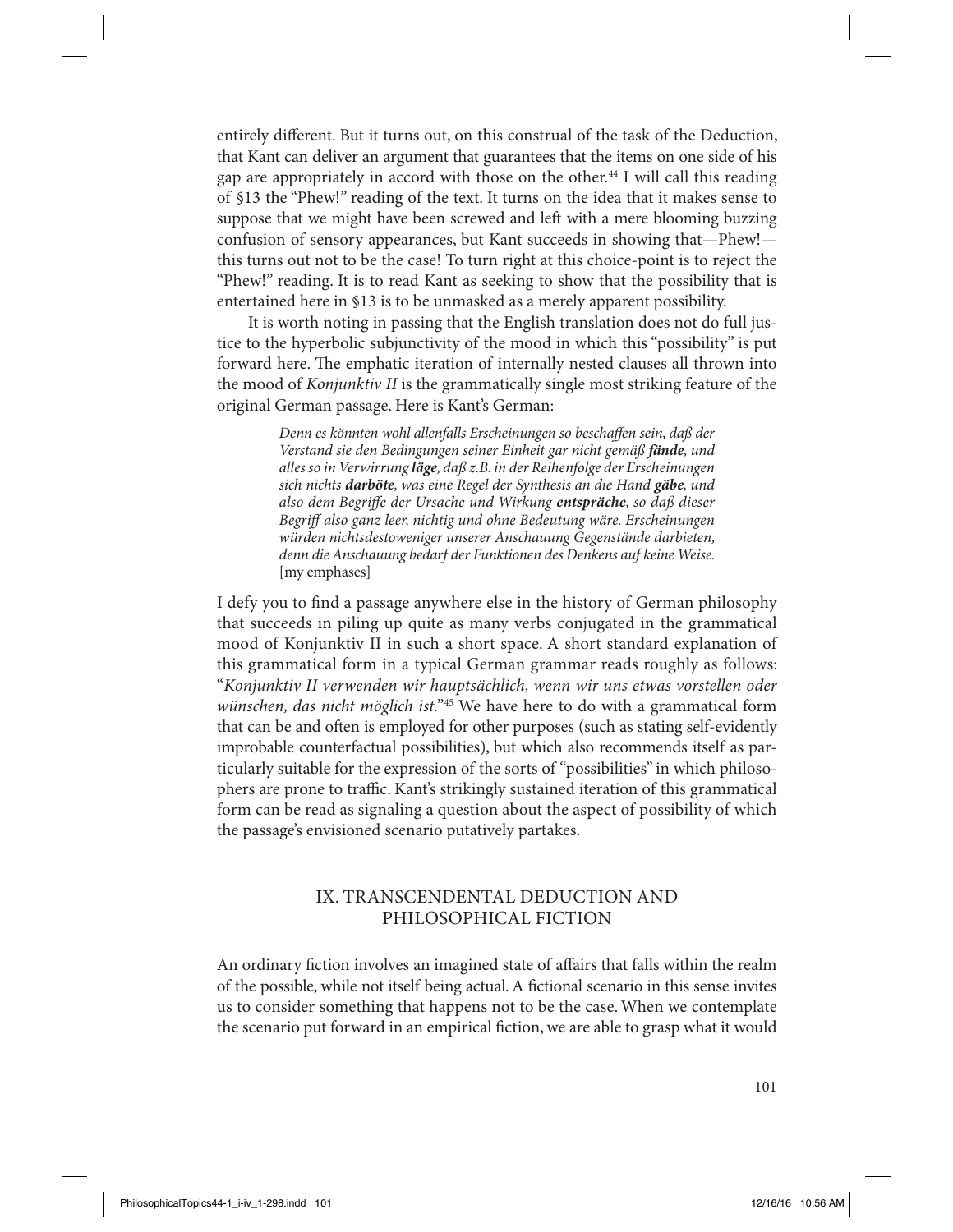be for it to obtain: Its possibility may be grasped in thought. So, too, can the negation of what we grasp in getting into view what the fictional scenario invites us to contemplate. Indeed, our ability to grasp the negation of a fictional thought is crucial to our being able to conclude that that which the fictional scenario invites us to contemplate is fictional—something that is not the case. Both members of such a pair of thoughts—the thought of the fictional scenario and its negation are equally thinkable. What makes the scenario fictional—rather than factual—is that, of the two members of this pair, it is the negation of the thought originally put forward that is the one that is the case.

A "philosophical fiction," as I will employ the term, does not involve a scenario that just, as a matter of empirical fact, *happens* not to be the case. The exercise through which we come to see that it does not obtain is not one of looking to how the world is in order to ascertain whether it is admissible. Rather a quite different kind of exercise of our cognitive capacities is now called for. If we are to engage in (what Kant calls) transcendental philosophy then what is required is a capacity to become reflectively aware of the very capacities that are always already in act in our everyday exercises of our capacities for nonphilosophical thought and action. For Kant, such a philosophical attempt to achieve self-knowledge about the nature of our finite theoretical cognitive capacity calls for reflection on the conditions of the possibility of what can and cannot come into view for us as something that is really possible, thus on what can and cannot be grasped in thought and taken up in judgment, and hence on what does and what does not constitute a genuine exercise of our power for theoretical cognition.

If an ordinary fiction is something that falls within the realm of the possible, but not that of the actual, then a "*philosophical* fiction"—as I will employ the expression—involves the attempt to contemplate a scenario that does not even fall within the realm of the really possible. Whereas an empirically fictional scenario invites us to consider something that happens not to be the case, a philosophically fictional scenario invites us to undertake to frame the idea of something that falls outside the space of all of the genuine possibilities that there are. I said earlier that when we contemplate the scenario put forward in an empirical fiction, we are able to grasp what it would be for it to obtain: Its possibility can be grasped in thought. When we engage in the "contemplation" of the "scenario" put forward in a philosophical fiction, we only apparently grasp what it would be for it to obtain: Its real possibility can be only seemingly grasped in thought. To show that a particular scenario *is* a philosophical fiction therefore involves showing that its initially seemingly genuine possibility amounts to nothing more than just that: a *seeming* possibility.

The following is the relation that may be said to obtain between what a transcendental deduction seeks to show and what a philosophical fiction purports to get into view: Of the two members of the pair, only one constitutes a genuine exercise of our capacity for reflection and understanding, whereas the other constitutes a miscarriage of thought—a miscarriage stemming from a pseudo-exercise of that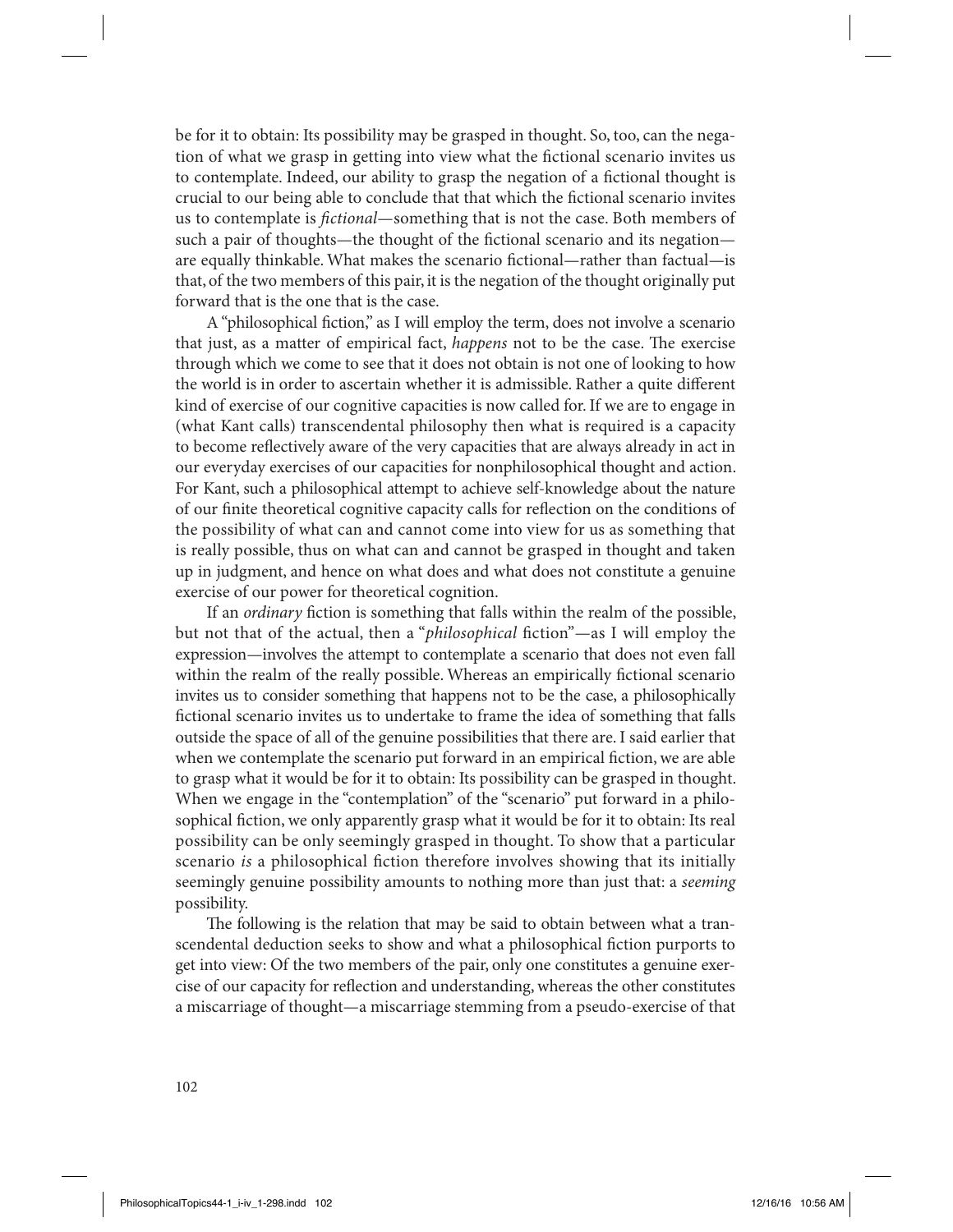capacity, one that engenders the impression that we are able to step outside the space of what is thinkable, judgeable, or possible. The pseudo-possibility of which the Transcendental Deduction of the Categories treats is the one that is envisioned in the above quotation from section 13.

What is a "transcendental *deduction*"? Well, what is an ordinary (nonphilosophical, nontranscendental) deduction? The literal meaning of "to deduce" (in Latin) is: "to carry something forth or over to something or somewhere else." The most familiar meaning of the term in contemporary parlance derives from the employment of the nominalization of the relevant Latin verb to translate a bit of Aristotle's Greek—the bit of his Greek from which the modern English word "syllogism" derives. A deduction, in this sense, is a logical procedure by means of which one proposition is derived through its formal relationship to others—say, to take the most famous sort of case, through its formal relationship to a pair of premises, one major and one minor.

In its broadest sense, "deduction" in Kant's day was a general term for some form of methodological derivation or other, most commonly the derivation of a right or entitlement.<sup>46</sup> (The modern English expression "tax deduction" has its etymological roots in this older use of the term.) Within the juridical context, for a party in a legal dispute to provide a deduction of X is for him to show that he has a valid legal claim or right to X. Hence Kant himself observes, in explaining his terminology:

> Jurists, when speaking of rights and claims, distinguish in a legal action the question of right (quid juris) from the question of fact (quid facti); and they demand that both be proved. Proof of the former, which is to state the right or the legal claim, they entitle the *deduction*. (A84/B116)

Thus the employment of the term "deduction," in the context of a showing that we have a valid claim or right to certain concepts, is based on a metaphorical extension of the manner in which the jurists of Kant's day employed the term to signify the derivation or vindication of an entitlement to a claim or right. To deduce a nonphilosophical concept in this sense is to vindicate our entitlement to use the concept in (nonphilosophical) ordinary empirical contexts. To deduce such a concept is to show that it is genuinely contentful, that it can figure in objectively valid judgments regarding what is the case. Or to put it the other way around, it is to show that it is not a pseudo-concept—not, for example, a usurpatory concept, as Kant claims the concept of *fate* or that of *fortune* is.<sup>47</sup>

What is at issue in each case in one of Kant's several philosophical deductions, however, is not the vindication of our entitlement to concepts that might or might not make the grade along such a dimension of failure or success. Hence what is at issue is not this sort of a (nontranscendental) deduction—one that aims only to demonstrate that a particular concept is suited to serve in first-order empirical knowledge. Rather what is at issue is a deduction of a formal concept—that is, a concept arrived at through transcendental reflection. Or, more precisely, if we restrict ourselves just to the First Critique: a concept that is framed in order to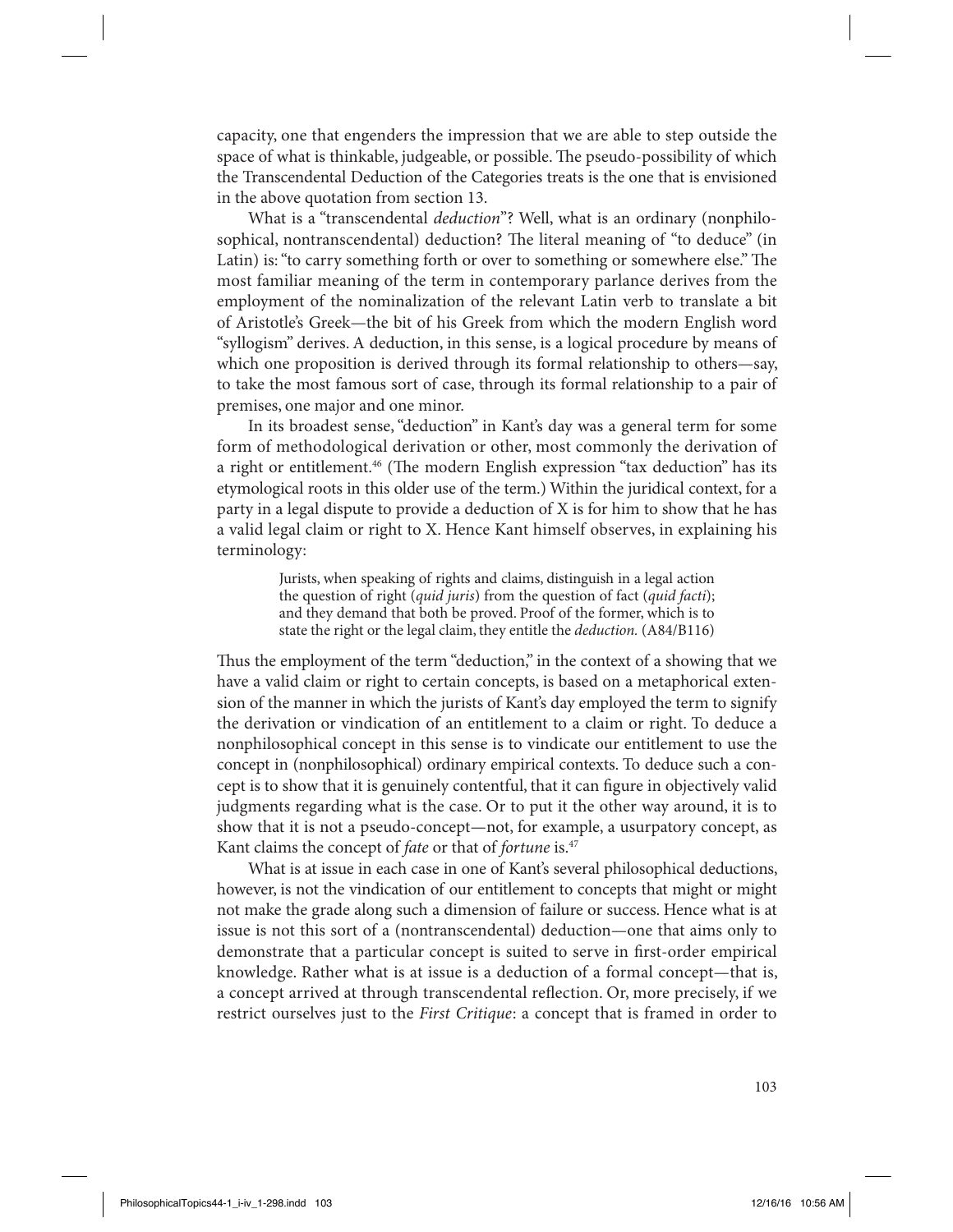articulate some aspect of the formal character of our finite capacity for theoretical cognition. The most famous such formal concepts in Kant's theoretical philosophy are those that articulate the formal conditions of unity that any concept must exhibit in order to be a genuinely schematizable concept of an object suited to serve in objectively valid judgments regarding what is the case. Unlike the firstorder material concepts that merely partake of this unity, the formal concepts articulate these conditions of unity themselves. The latter sort of "concept" are thus not suited to figure as predicates in ordinary material judgments of what is the case. For the job of such formal concepts is not to articulate what is the case, but rather to articulate what it is to claim or judge that something is the case; they do this by articulating the form of any such claim or judgment.

The manner in which a formal concept occurs in relation to first-order cognition is always through the mediation of a material concept: through the form in question being materialized. Tus, for example, the category of substance comes to be in act in empirical cognition only through some material substance concept figuring as the predicate concept of a judgment regarding what is the case. More generally, a form of the understanding informs that of which it is the form only through its being actualized in a judgment in which a nonformal concept partakes of the form in question, bringing it to bear on the logical subject of a judgment. That is to say, the categories are conceptual forms that we make use of in our every act of cognition—hence concepts that we deploy long before we ever bring them, through the assistance of philosophy, to reflective consciousness and name them. According to Kant, the form of genuinely object-involving thought has a twelvefold dimensionality. It is this twelvefold dimensionality of the formal character of all objectively valid judgeable content that Kant seeks to articulate in his table of pure concepts or (as he also calls them) categories of the understanding. A deduction of such concepts requires showing that the forms in question constitute the formal intellectual conditions of the possibility of any empirical cognition. Tus a deduction of such concepts is necessarily a transcendental deduction.

We noted before that within a juridical context, for a party in a legal dispute to provide a deduction of X is for him to show that he has a valid legal claim or right to X. Such a showing of entitlement is required if and when someone's claim or right to something has been challenged. If such an attempted showing in a court of law is found by a competent legal authority to have failed to vindicate the party's entitlement to X, then the party in question must relinquish his claim to X—at least if he wishes to avoid legal sanction. Similarly: to deduce a nonphilosophical concept is to vindicate our entitlement to use that concept in ordinary empirical contexts; where, here too, a failure to do so—or worse still a showing to the contrary (say, one that reveals the concept in question to be a usurpatory concept)—will require us, at least if we wish to avoid justified rational rebuke, to set aside our original claim that the concept in question is suitable for cognition. What is at issue in both of these nonphilosophical contexts of deduction are forms of entitlement or claim that can be relinquished: Life can go on, even if we have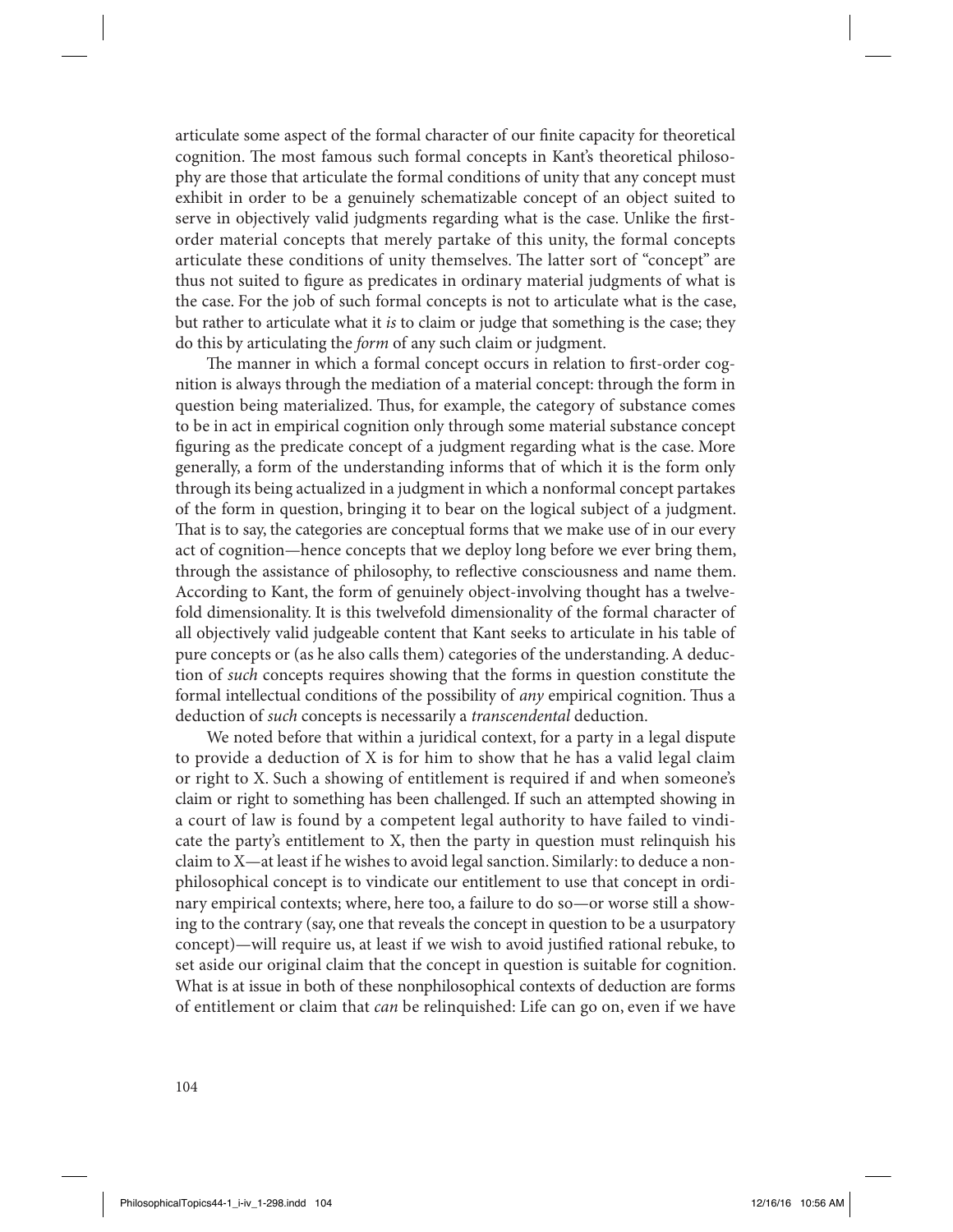to give up on the particular resource to which we, in such disputes, seek to claim legitimate possession. I can, if I have to, do without that particular green patch of arable land on which I was going to build a house or without that particular seemingly contentful concept through which I wanted to explain why I always lose at poker. It is less clear what it would be to "give up" on (what Kant calls) the forms of the understanding. If these are revealed to be less than we had hoped them to be, then the outcome is one in which the conditions of the possibility of objectively valid judgment amount to nothing more than the illusion of the possibility of such a form of judgment. If an attempt to deduce the forms of our understanding fails then—as Kant himself puts the point—we have given the skeptic what he most desires:

> The concept of cause, for instance, which expresses the necessity of an event under a presupposed condition, would be false if it rested only on an arbitrary subjective necessity, implanted in us, of connecting certain empirical representations according to the rule of causal relation. I would not then be able to say that the effect is connected with the cause in the object, that is to say, necessarily, but only that I am so constituted that I cannot think this representation otherwise than as thus connected. **Tis is exactly what the skeptic most desires. For if this be the situation, all our insight, resting on the supposed objective validity of our judgments, is nothing but sheer illusion.** (B168) [my emphasis]

As with juridical deductions of legal claims and ordinary deductions of empirical concepts, so too philosophical deductions proceed in the context of responding to a challenge to a claim of legitimacy: they seek to vindicate our entitlement to something once that entitlement has been called into question by some sort of skeptic—that is, by someone who casts doubt on the legitimacy of the claim. When the challenge in question is philosophical in form so, too, must be the response.

What is at issue in "the Deduction" that concerns us in this paper are not claims about what is the case, but rather considerations regarding what is necessarily involved in the apprehension of anything's ever possibly being the case. If a transcendental (i.e., genuinely philosophical) deduction of a formal concept fails then we cannot respond by simply relinquishing the concept in question. There is no such thing as a finite discursive thinker exchanging (what Kant calls) the forms of understanding for some other set of forms. For the job of the set of concepts here at issue is not to articulate what is the case, but rather—as we put it before—to articulate what it is to claim that something is the case. And, if it turns out that we are unable to do this, then our problem is not that the claim that we set about to overturn is now to be recognized as true and the one that we sought to vindicate is now to be recognized as false; rather our problem is that our apparent capacity to engage in acts of claiming or judging has been revealed to be a fantasy. The very rational capacity that sought self-knowledge, and thus was an act in the attempt to achieve reflective self-understanding of the form of all rational activity, turns out itself not to be a viable form of capacity at all. If this is so, then neither do the ingredient capacities (such as sensibility and understanding) to which a critique of pure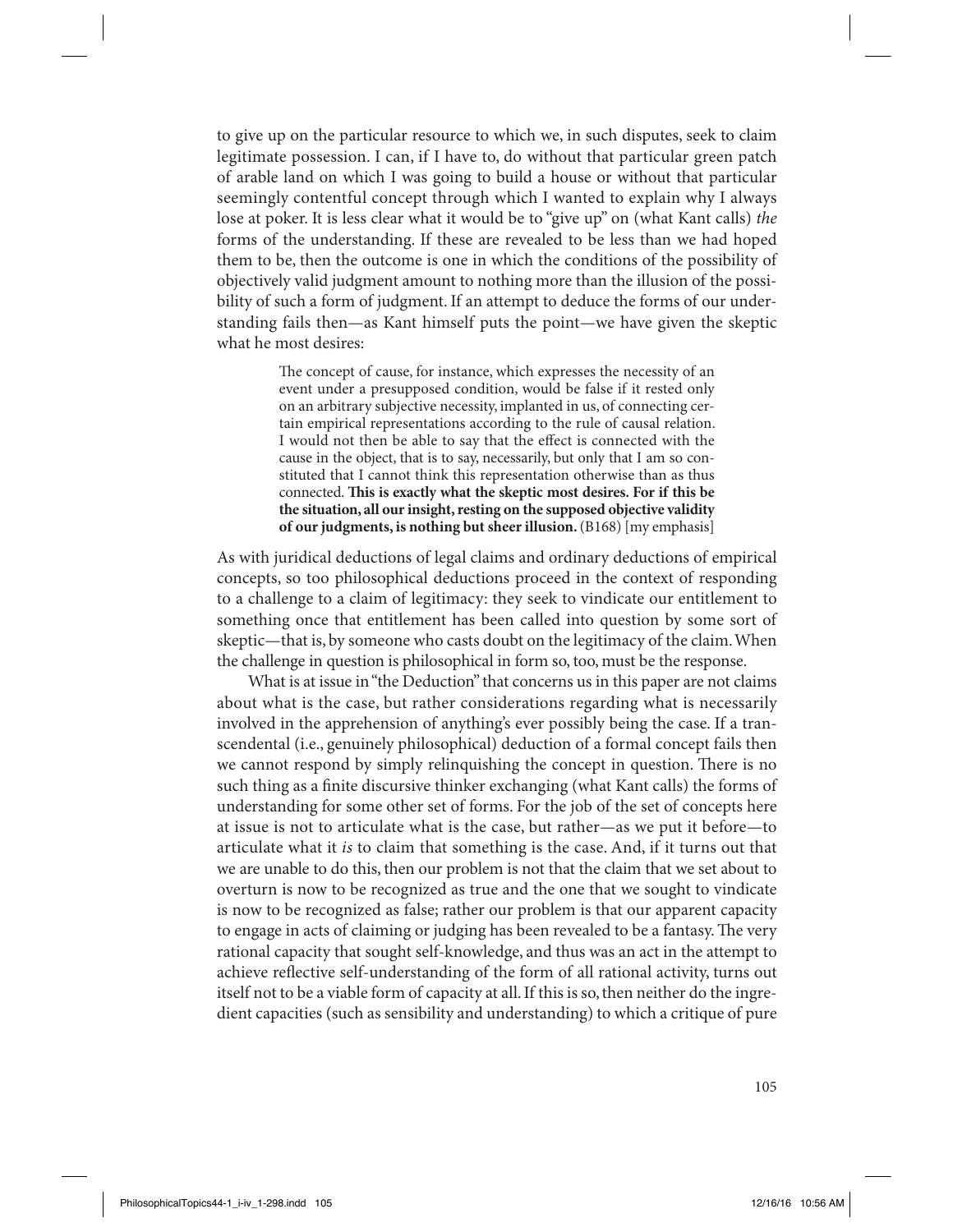reason had sought to vindicate its entitlement—let alone the comparatively more recondite species of exercise of those capacities seemly executed in our attempt to frame a philosophical fiction—such as our capacity to wonder whether something apparently true may be false, our capacity to suspend judgment, etc.

To overturn the sort of fiction to which a transcendental deduction responds involves showing that it is the mere fantasy of a possibility. If a transcendental deduction succeeds, then the seeming possibility presented in the challenge to which it responds is revealed to be (what I earlier called) a philosophical fiction. Each of Kant's transcendental deductions comes paired with a philosophical fiction to which it responds. The first step to getting clear about the task of a given deduction requires getting clear about the character of its correlative philosophical fiction—how the latter seemingly allows for the possibility of the ground of the challenge it seemingly presents.

### X. §20 OF THE B DEDUCTION: HOW THE FIRST HALF ENDS

When we read the conclusion of the first half of the Deduction in the B edition, if we read the text the way Allison and Beck do, the following ought to become an urgent question for us: Why doesn't what Kant says at that point suffice to secure the conclusion of the Deduction as a whole? Afer all he takes himself to be able to conclude the following at this juncture: "All sensible intuitions are subject to the categories, as conditions under which alone their manifold can come together in one consciousness" (B143). What is missing? If accord with the conditions of the unity of consciousness is a condition on something's being in consciousness, then this already suggests that Kant has secured his entitlement to a fairly strong claim—namely one to this effect: if sensible intuitions are to figure in consciousness then they must be subject to the categories. This is a condition on their being more than simply nothing to us. That might suggest that what has been shown by the end of the first half of the Deduction is something along the following lines: something can be an intuition all right without being subject to the categories, it would just be nothing to us—we wouldn't be conscious of it.

Section 20 here secures a conclusion toward which the first half of the Deduction has been building for some time. But how is that conclusion to be understood? It seems to involve at least a claim to the following effect: if there were such a thing as a sensory state of the subject lacking conformity to the requirements of the original synthetic unity of apperception, it would be nothing to me. Such states of the subject would not be ones in which that which was present to my senses would be cases of something's being present to me.<sup>48</sup> But questions can still remain about just how strong this conclusion should be taken to be. Indeed, Kant's immediate reformulation of the point appears to be intended to bring out how very strong he himself takes the claim here at issue to be: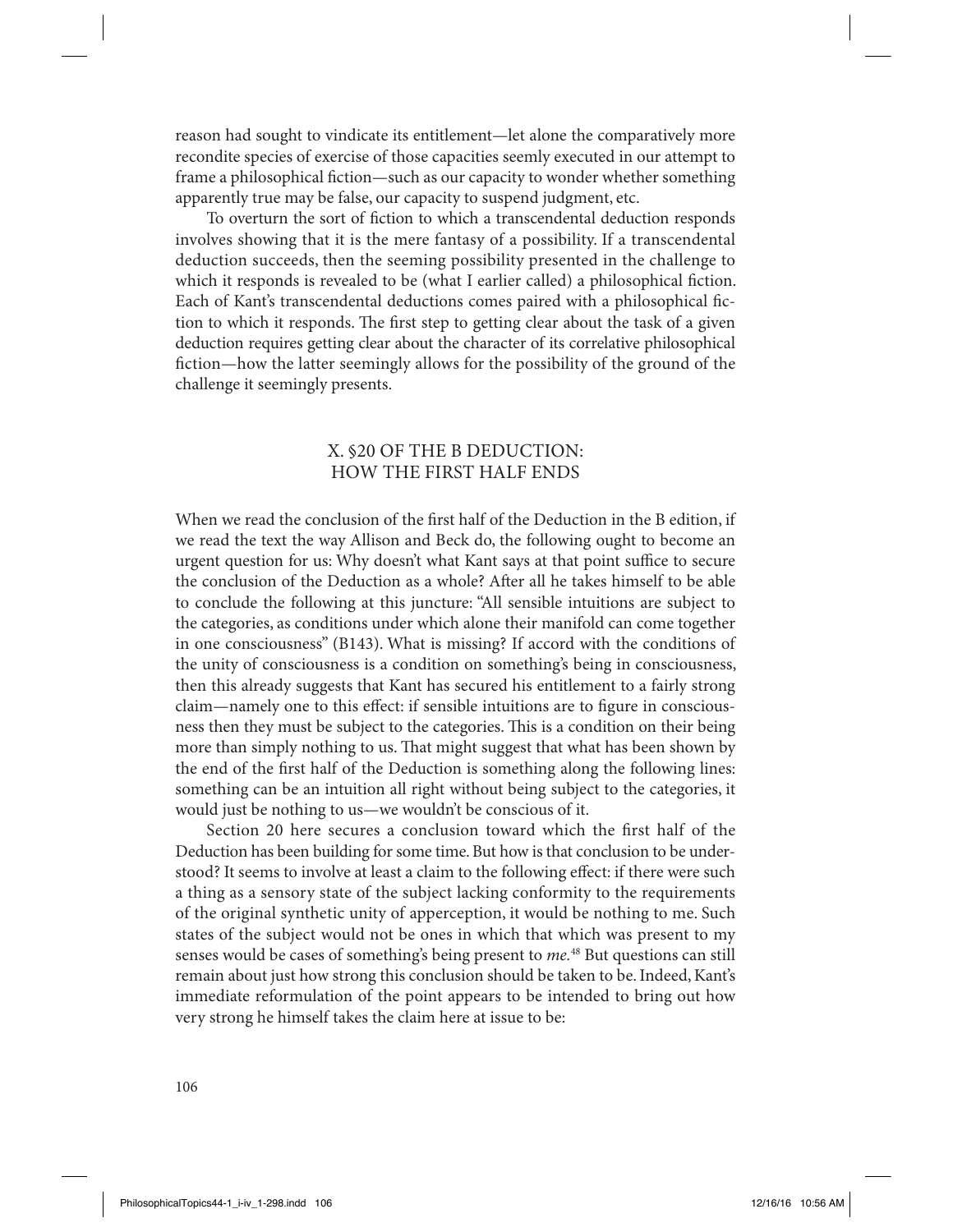All the manifold, therefore, so far as it is given in a single empirical intuition, is determined in respect of one of the logical functions of judgment, and is thereby brought into one consciousness. (B143)

In the original German, Kant famously capitalizes the indefinite article here  $(\cdot \cdot \cdot \cdot \cdot \cdot \cdot n)$ Einer Anschauung"), flying in the face of the conventions of German grammar, presumably in order to bring out that the conditions at issue here are conditions both on something's being an intuition and on anything's partaking of intuitional unity.<sup>49</sup> This looks to say that in order to meet the conditions on something's so much as being an intuition it must be subject to the categories. So it now looks as if the following idea is to be rejected as well: the idea of something's being subject to the conditions on intuitional unity while not being subject to the conditions on categorial unity. Is that sufficient to rule out a two-stage reading? Not necessarily. A two-stage reader will be able to find wiggle room here. He may conclude that all that is ruled out are certain versions of a two-stage reading: namely those according to which what the first stage yields are full-blooded intuitions. But such a reader can still wonder whether it need rule out a more austere version of a twostage conception: namely one according to which all that has to figure in the first stage are mere "non-conceptual representations"—a manifold of sheer receptivity that (as Allison puts it) "provides the mind with only the raw data for conceptualization." This would then suggest a reading of the conclusion of section 20 that would still be amenable to a two-stage construal—and hence to a conclusion along the following lines: something *can* be present to the senses without its being subject to the categories. Admittedly, such a "something" could not be present to me, and we must now concede that such a something will amount to less than an intuition, yet it would still not be a mere nothing, for it can still be an object of the senses.

The "of" here (on this understanding of what it is for something to be "an object of the senses") must admittedly now be understood to be of a wholly different kind than the "of" of self-conscious representation. For what qualifies something to be an object "of" the senses no longer requires that it be an object for me. It requires merely that it figure in sensibility in some way.<sup>50</sup> Nevertheless, as long as it remains open to our two-stage reader to suppose something along these lines, he can continue to maintain that the conditions for objects to be present to the senses remain self-standingly intelligible and fully independent of the conditions for objects to be thinkable. The former set of conditions are provided for by the Transcendental Aesthetic and the teaching of the first half of the Deduction (about the way in which the original synthetic unity of the understanding is a condition on an object's being present to me) may be taken merely to show how those sensible conditions require supplementation before we can enjoy a genuinely apperceptive consciousness "of" that which is antecedently and independently given in sense—that is, before we can enjoy the sort of sensory consciousness of an object in which the "of" has been converted from the merely sensory "of" into the robust "of" of intentionality.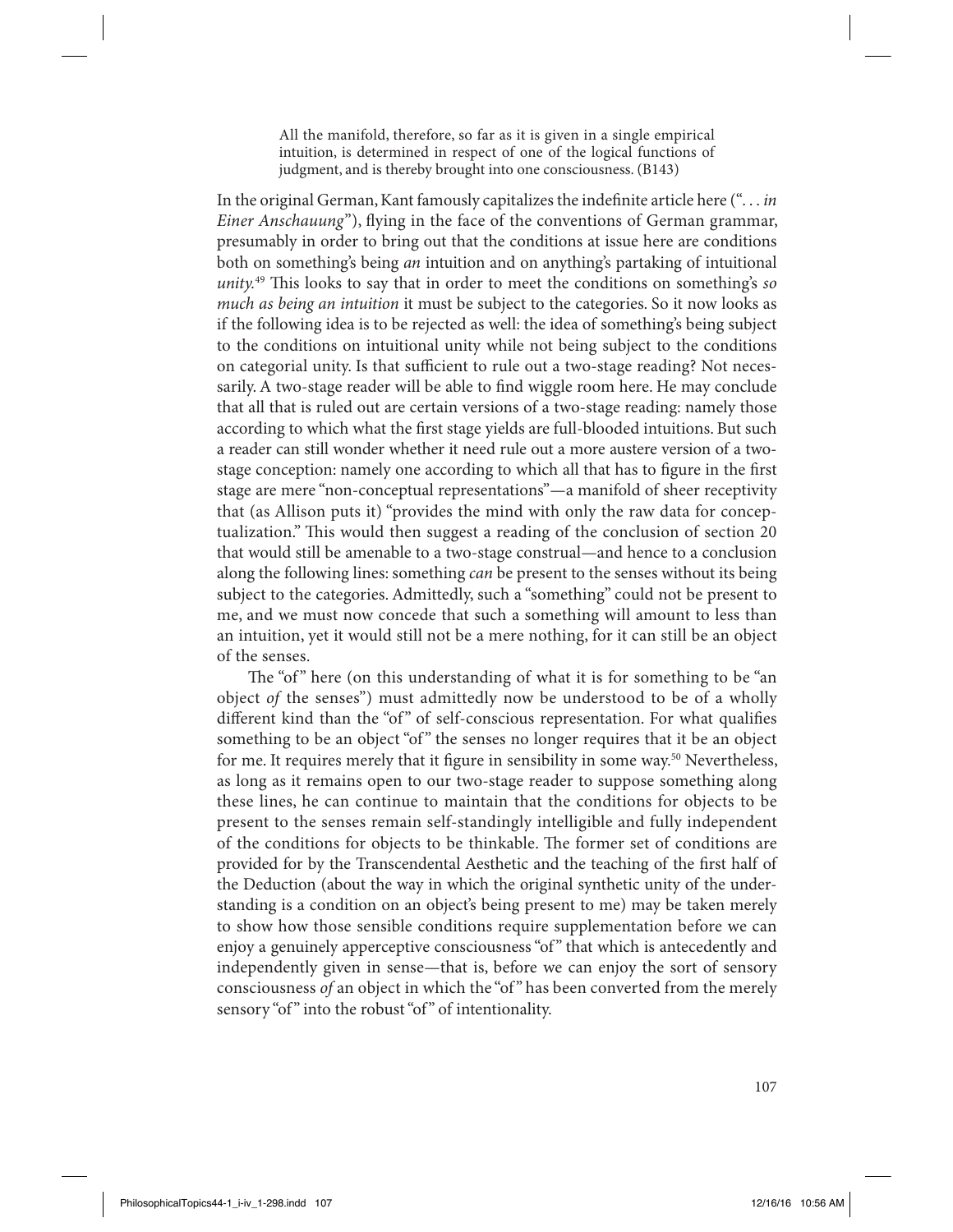This suggests that in order to understand what is at stake in the Deduction as a whole, it is not enough simply to attribute to Kant a thesis such as that "all sensible intuitions are subject to the categories," for everything depends upon a proper understanding of what such a claim really comes to and what its putatively intelligible negation might amount to. (As we have just seen, a two-stage reader is able to offer a reading of Kant on which that string of words states something that he is happy to attribute to Kant.) This is where the first half of the Deduction leaves matters: having shown that categorial unity is a condition on anything's being something for me, but without yet having definitively ruled out the possibility of a kind of presence to sense—a first stage of mere sensory processing—in which objects may be present to my senses without being present to me. To claim that there is such wiggle room is just another way of claiming that the "possibility" mooted in section 13 is a genuinely intelligible one. It is this "possibility" that the second half must reveal to be a merely seeming possibility for the task of the Deduction to be complete.

### XI. §21 OF THE B DEDUCTION

Section 21 comes in two parts: a commentary on what has been shown in the first half, followed by a meditation on what would count as the Deduction's having fully completed its task. Kant interrupts the prosecution of the Deduction at the midpoint of the task in order to conduct a halfime show in which he comments on how the game is going. His point at the outset of that commentary is that a certain standard reader of the First Critique may think things are going very well here at halfime (indeed, that "the Kantian" is about to win the game against the skeptic), whereas Kant's own claim will be that the game could actually still go very badly. For what has happened so far is perfectly consistent with the Kantian being trounced by the skeptic—with his leaving matters in such a state that (as he puts it in section 27) he "gives the skeptic what he most desires."

Section 21 of the B Deduction is titled an "Anmerkung"—an "observation." Why is this commentary, this "observation," there at this point in the text? I take this question to be related to our second exegetical puzzle above, pertaining to the relation between the A and B deductions. There is an objection the B Deduction is structured so as to avoid. The objection in question is one that the Deduction in A (already on the standard reading offered of it in Kant's time) appears to be open. The entire structure of the B Deduction reflects an effort to make perspicuous how a proper understanding of its aim will no longer allow such an objection to appear to be sustainable. I do not take this concerted effort to restructure the Deduction to reflect any sort of retraction of the A Deduction on Kant's part, but merely an attempt to rewrite it entirely, from beginning to end, with his focus on presenting it in such a manner that it is now to be made clear, once and for all, that if one's reading of the Deduction continues to leave it looking vulnerable to the objection in question then one has utterly misunderstood its entire point. John McDowell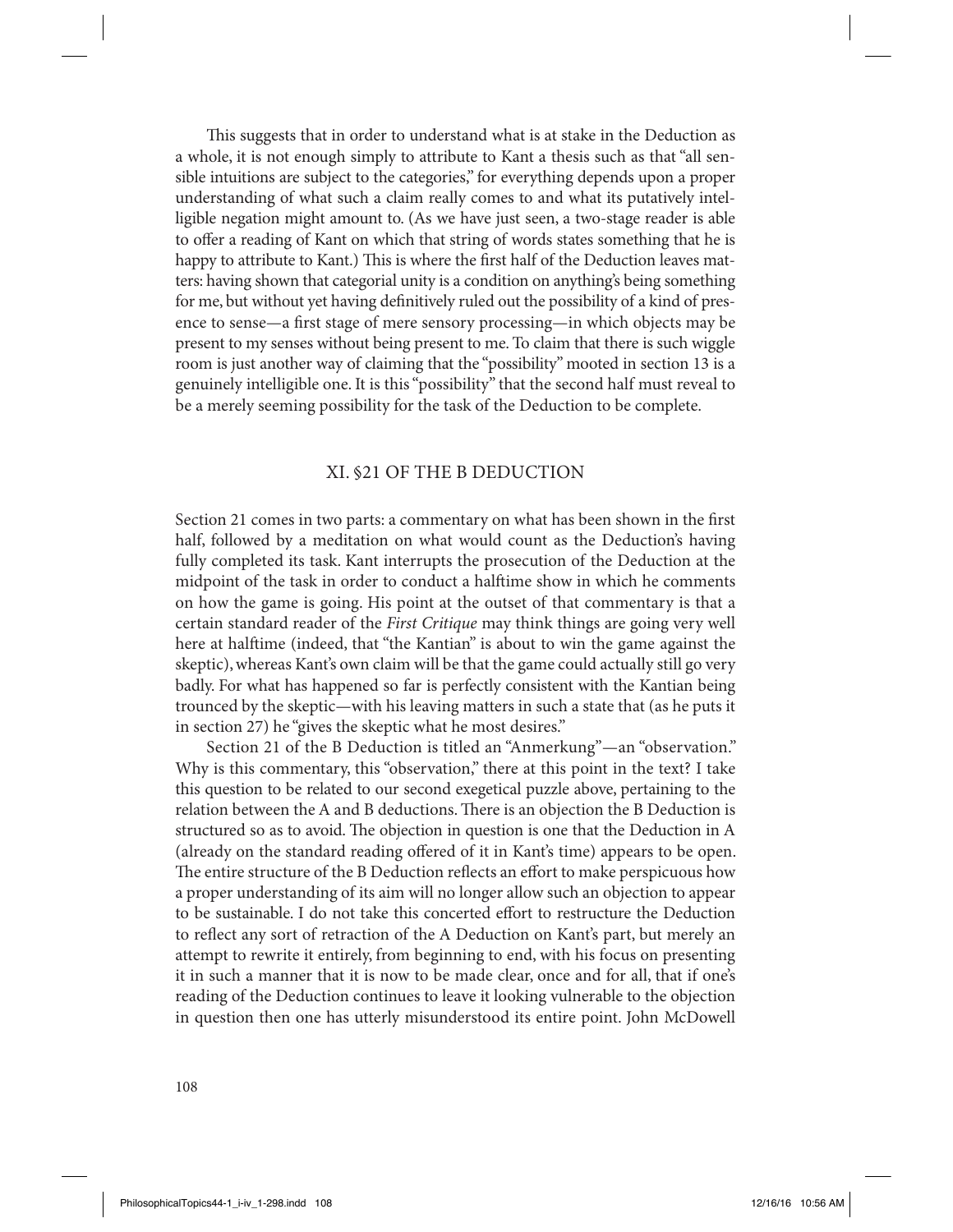has discussed this issue at some length in an important article; here is how he puts the objection:

> Kant wants to establish that experience has its objective purport in virtue of being informed by the pure concepts of the understanding. The objection is that that ensures only their thinkability and a condition for objects to be thinkable is not thereby a condition for them to be capable of being given to our senses. Indeed (the objection goes on) the Transcendental Aesthetic has already supplied an independent condition for objects to be able to be given to our senses: they must be spatially and temporally ordered. For all Kant can show, objects could satisfy that condition for being present to our senses without conforming to the requirements of the understanding.<sup>51</sup>

Such an understanding of the Deduction—one that takes it to be open to this objection—inevitably encourages an impositionist reading. It looks as if, on this construal of the Deduction, our initial access to objects has nothing to do with the forms of the understanding; rather these are viewed as subsequently imposed on an independently available, purely sensory form of access to objects. The role of the categories, on such a reading, looks to be a "restrictive" one—one of somehow ensuring or allowing that that which we experience be additionally amenable to the conditions of thought (that is, over and above, already being fully and independently amenable to the conditions of sensibility). The B Deduction is rewritten precisely to invite such a reading and then to reject it.

Another way of seeing the point here is to imagine an interlocutor—as we have already seen in the cases of both Henry Allison and Lewis White Beck—who wishes to distinguish sharply between two notions of 'intuition' which are putatively in play in the First Critique, only now in our imagined scenario our hypothetical interlocutor (unlike Allison or Beck) is perfectly willing to make a terminological concession. (It is important not to confuse such a merely terminological concession with some form of progress on the substantive underlying issues here.) Our hypothetical interlocutor, as we shall now imagine him, is prepared to cede the term 'intuition' to the conceptualist, so that its employment is restricted to the second of the two senses of 'intuition' previously distinguished. Our imaginary interlocutor is prepared to refer to only the more robust, conceptually informed, sort of singular immediate representation as an "intuition." Yet it is still open to our interlocutor—our modified Allisonian, if you will—to respond to the first half of the B Deduction as follows:

> Yes, I admit that, as a matter of terminology, we can refuse to count a state of a subject as an intuition in the robust sense (that is, as a case of having an object available for cognition) unless the state in question has categorial unity. But we can introduce a terminological distinction at this point and distinguish between "intuitions" in the robust sense and "mere objects of the senses"—mere nonconceptual modes of representing an object. But the original objection still remains in place: the categories have been shown to be valid only for the former and not the latter. If that is the case, then the initial problem posed by section 13 has not been answered, but merely evaded.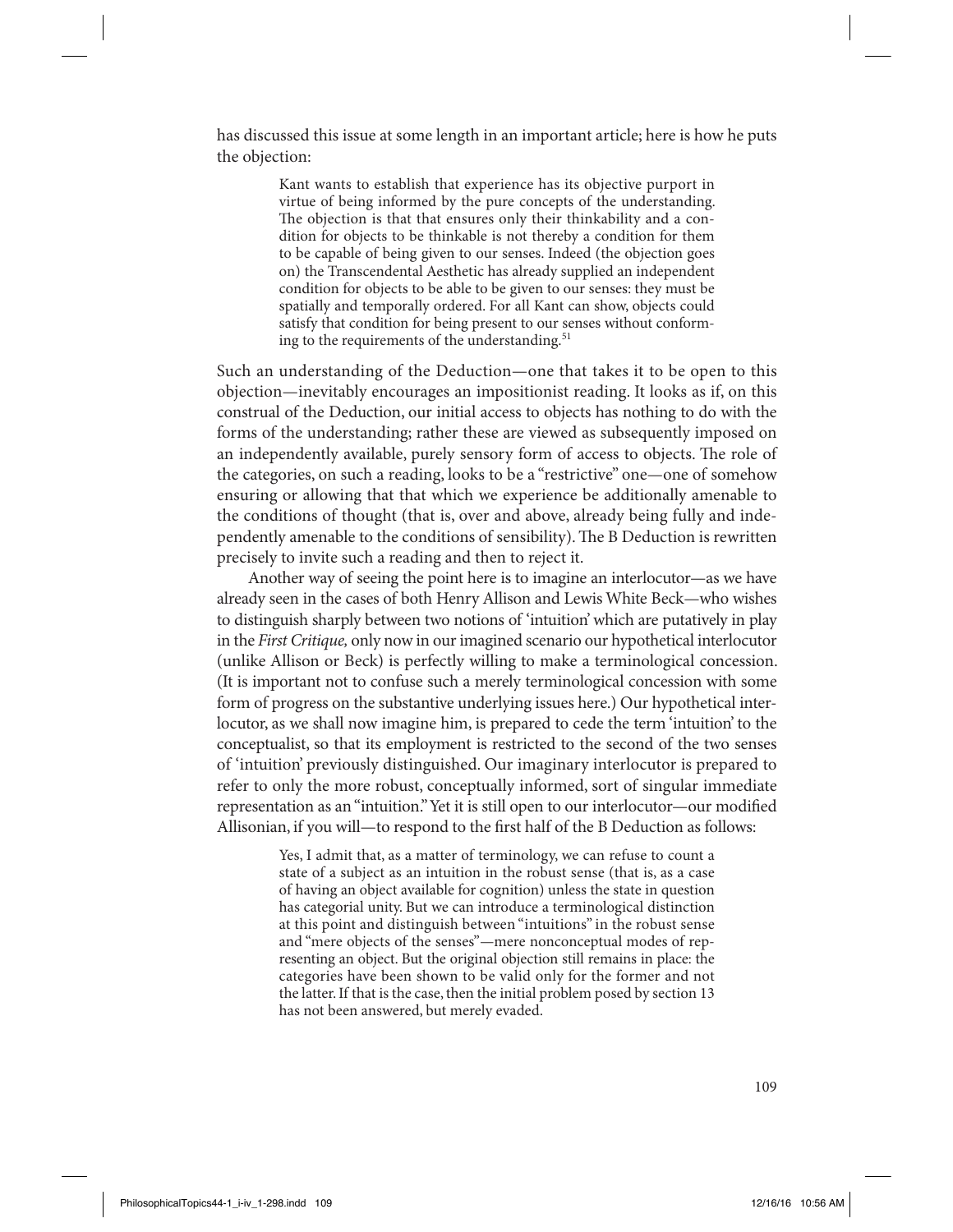It is important to see that the philosophical stakes raised by this form of worry do not substantially differ from those raised by the objection that figures in the McDowell quotation above. Moreover, if Kant is not equipped to respond adequately to this worry, then it looks as if the requirement that intuitions have categorial unity amounts (as Hume had claimed) to nothing more than mere subjective imposition. It looks to be something that the structure of our minds brings to experience in order to turn its deliverances into the sorts of things that can be true or false, but that (due to its thus merely "imposing" such a structure or unity on experience) its claim to genuine objective validity remains dubious at best. For it looks as if the unity here in question comes merely from the mind and has nothing to do with the objects which it enables us to think about. It looks to be, as John McDowell puts it (in the article cited above), something merely "superadded to the requirement for things to be present to our senses and to have nothing to do with the things themselves"—that is, with "the things as given to our senses."52

From Kant's point of view, if this objection were to go through—if it were true that the unity that the categories prescribe has nothing to do with the form of sensory experience as such—then the claim that Kant is seeking to vindicate through a Transcendental Deduction of the Categories of the Understanding (namely that the pure concepts of the understanding have genuinely objective validity) would not only turn out not to have been vindicated, but, worse still, and utterly contrary to Kant's most cherished intention, the Deduction would have succeeded in showing precisely the opposite of what it sets out to show. For, if the objection goes through, then the categories are shown not be valid for that which is given to us in sensory consciousness as such. If that is the case, then all the categories would represent are mere conditions on the thinkability for us of that which is given to us in such a self-standing form of consciousness.

Kant organizes the way the entire B Deduction is written precisely so as to be able, first, to thematize this objection, and then to address it: to invite it and then to repudiate it. The repudiation in question does not take the form of a direct answer to the objection (for that is to give the skeptic what he most desires), but rather to elucidate why the objection itself is based on a misunderstanding of both what the Deduction seeks to show and how it seeks to show it. The essential move, in rebutting this objection, is to deny the central assumption of the layer-cake conception of human mindedness—an assumption that is crucial to the very intelligibility of the objection in the first place. Or, to reformulate the assumption in question in terms that allow us to see how such a denial figures at the heart of the Deduction, we can put our point as follows: the Deduction is rewritten in such a way as to make it as clear as Kant possibly can that the Transcendental Aesthetic does not present us with a separate and independent condition for objects to be given to our senses.

Let us now look briefly at some of the detail of Section 21 of the B Deduction. This is Kant's halftime commentary on how the B Deduction is going, delivered from the midway point in its execution. Section 21 is, in the first instance, a comment on the proposition defended in the previous section and on where we stand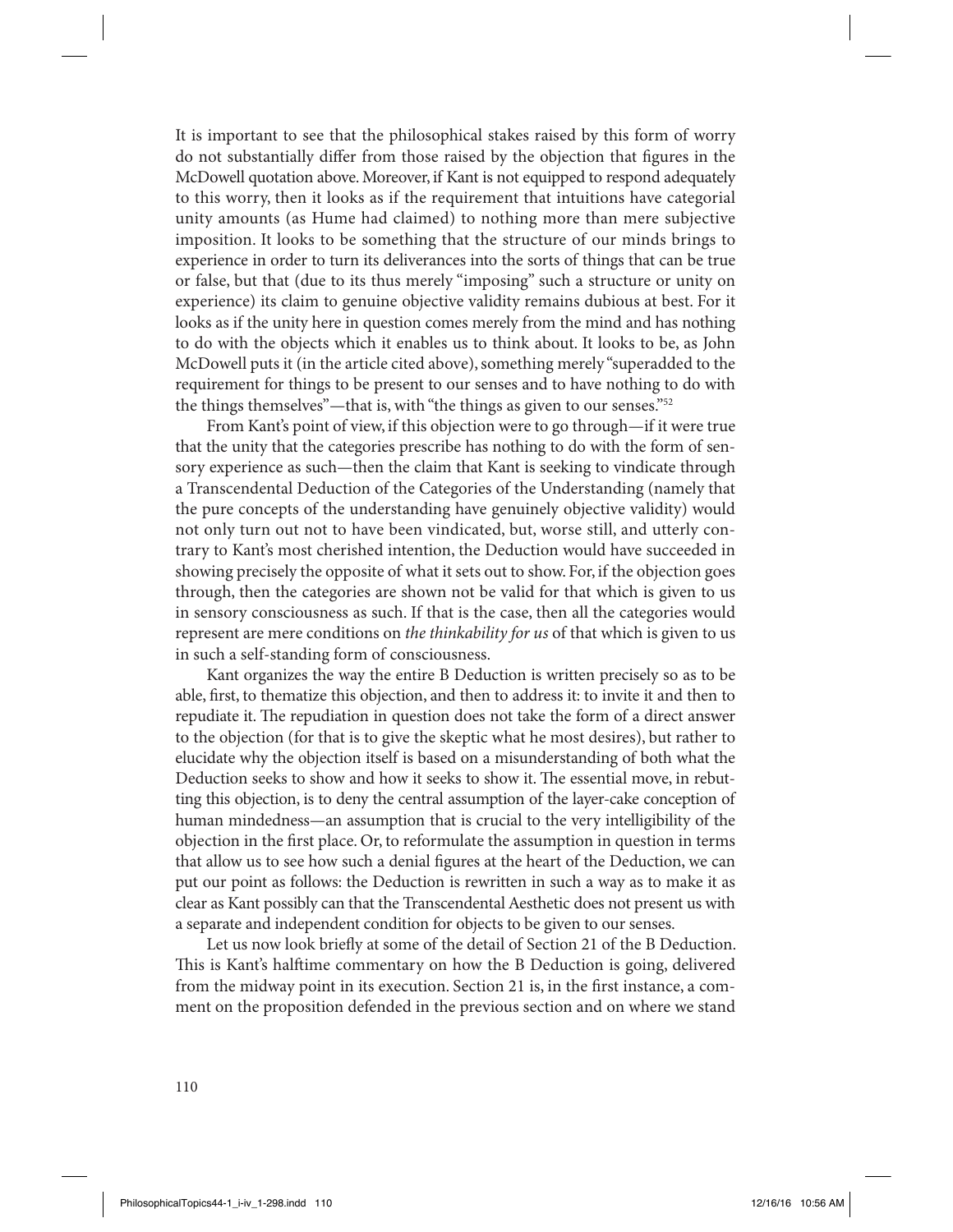once that proposition is secured. Here is the proposition—the Hauptsatz—that stands at the heading of §20 of the B Deduction: "All Sensible Intuitions are subject to the Categories, as Conditions under which alone their Manifold can come together in one Consciousness." In commenting on this proposition, Kant insists that he is by no means finished with the Deduction at this point:

> Thus in the above proposition a beginning is made of a deduction of the pure concepts of understanding; and in this deduction, since the categories have their source in the understanding alone, independently of sensibility, I must abstract from the mode in which the manifold for an empirical intuition is given and must direct attention solely to the unity which, in terms of the category, and by means of the understanding, enters into the intuition. (B144)

In a moment we will want to inquire what sort of abstraction was in place in the first half of the Deduction and what it means that Kant now proposes to lif that abstraction. But first let us ask what sort of division (between a "first half" and a "second half") in the Deduction it is that it is the task of Section 21 to both effect and to reflect upon.

Dieter Henrich has been taken by many to show that a careful reading of the text requires us to accept that what this commentary aims to show us is that the overall form of the B Deduction is one in which we have a single proof, but that it requires two separate steps to carry it out.53 If the alternative to holding this is to claim that Kant takes himself to have largely completed the Deduction by the time he reaches the conclusion of section 20 and that what he does in the "second half" is to reinforce or reprove the same proposition in some further way or to prove some minor corollary consequent upon it, then I suppose I agree with Henrich. I agree that in this sense of "more" there is more than just that first "step." But this still leaves the question whether what figures in Henrich's reading as a "step" is happily viewed as a self-standingly intelligible moment in an argument—one that admits of a full and proper understanding independent of the issues litigated in the second half of the Deduction. The reading I favor is one on which the language of "steps in a proof" (and a privileging of the question of how to count them and how many of them there are) must be deemed misleading. The aim of the second half of the Deduction is in no small part to clarify what it is properly to understand the force of what is claimed at the end of the first half. Kant has placed this issue at the center of our attention by allowing a certain abstraction to be in place in the first half of the Deduction that is now lifed. Until now, in the first half of the B Deduction, we have considered the understanding in relation to a manifold of intuition, abstracting from the particular formedness of that manifold of intuition. Now we lift that abstraction and ask ourselves the question: how does this form of unity—that which belongs to our forms of sensibility—relate to that considered in the first half of the Deduction—that is required for objectively valid judgment?

Once the abstraction is lifed, the form of unity that had previously been treated in the Transcendental Aesthetic is to be reconsidered, now with regard to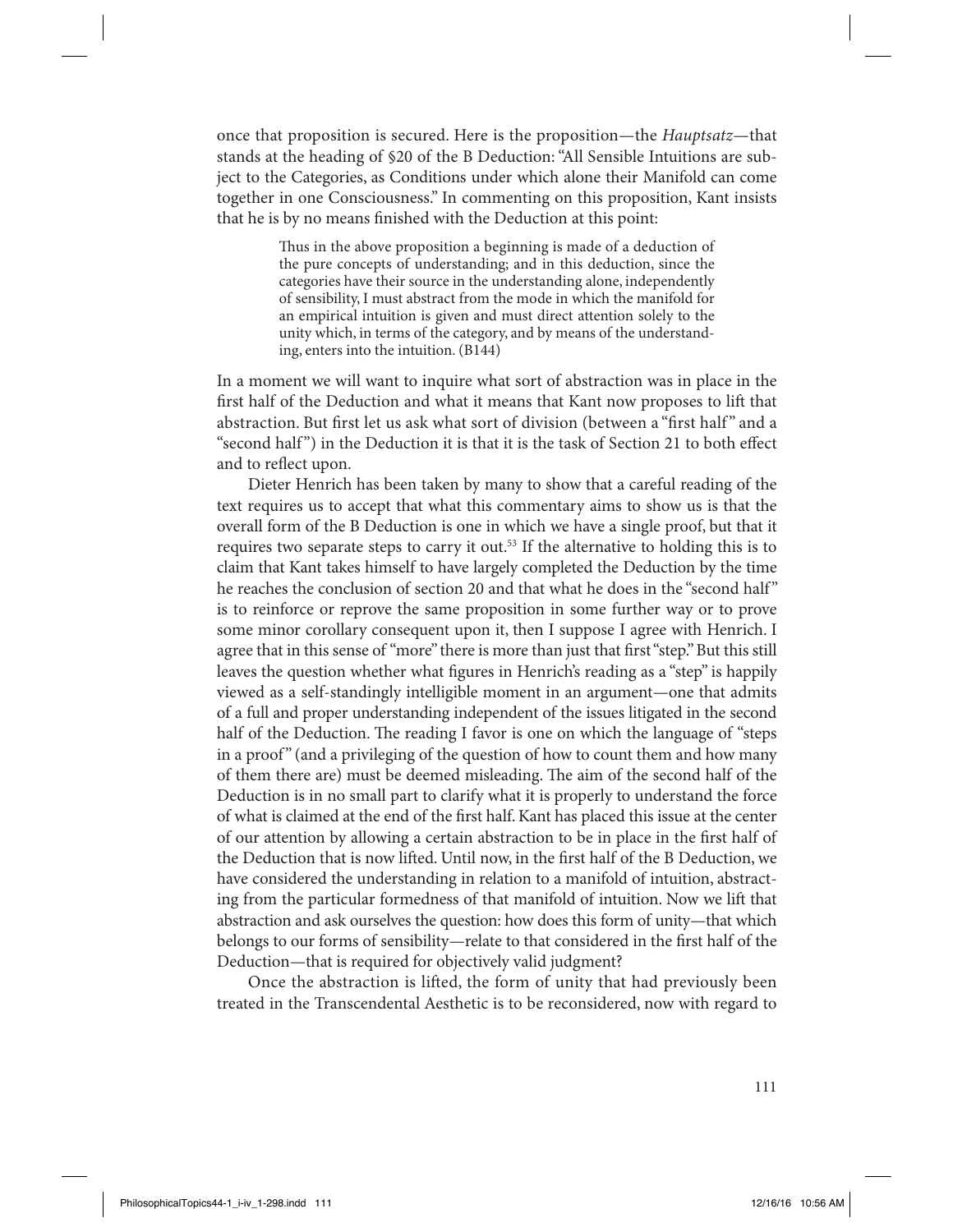the question of its degree of accord or lack thereof with the form of unity that the categories prescribe. In particular, once the abstraction is lifed, we are supposed to come to see the pure intuitions of space and time (treated in the Aesthetic) in a new and proper light. To see them in this light is to reject the crucial assumption underlying all two-stage readings. The second half of the B Deduction aims to show that the formedness of our sensibility, treated in the Aesthetic, cannot be in view fully independently of the form of apperceptive spontaneity, treated in the Analytic—even if the initial treatment of it had not yet revealed that its very possibility was subject to such a further condition.<sup>54</sup> Here is how Kant himself puts what remains to be shown if a deduction of the categories is fully to attain its purpose:

> In what follows. . . it will be shown, from the mode in which the empirical intuition is given in sensibility, that its unity is no other than that which the category . . . prescribes to the manifold of a given intuition in general. (B144–45)

This is Kant's most precise statement of what the transcendental deduction of the categories is supposed to show. On the one hand, a proper understanding of this passage requires seeing that it requires us to forego any of the aforementioned left turns at each of the choice-points canvassed above. On the other hand, it also leaves open a construal of it that does not require that we take a hard right at each of these choice-points. The point at issue here is perhaps most easily clarified by considering it in relation to the second choice-point reviewed above—that which involves embracing a two-stage reading or rejecting such a reading. What I will call a hard right turn inverts the fundamental claim of the two-stage reading and argues that where the former holds there are two unities—sensible and intellectual—there is only one, that any distinction between these two forms of unity is merely notional. I take it that such a hard right turn would also involve a misreading of the Deduction.

We can distinguish a hard right turn at this choice-point from (what I call) a soft right turn. The soft right turn rejects the fundamental premise of any two-stage reading—namely the premise of the self-standingly independent character of the unity of our forms of intuition from those of the understanding—while refraining from simply turning it on its head and thereby insisting on an overly thoroughgoing identity between these two forms of unity. Kant says that the former unity (the unity of the manner in which objects are given to us) "is no other than that which the categories prescribe." We may encapsulate his moral here by summarizing it via the following catchy slogan: "There is only one unity!" As we shall show in more detail below, this will not be false, but it does threaten a misunderstanding one that is apt to encourage a hard right turn.

Before we continue to consider what is involved in an overly hard right turn and what is required to take an appropriately soft turn at this choice-point, let us recall for a moment the modified Allisonian response to the first half of the B Deduction. It turned on distinguishing between intuitions in the robust sense and mere objects of the senses and claiming that all the Deduction proves is that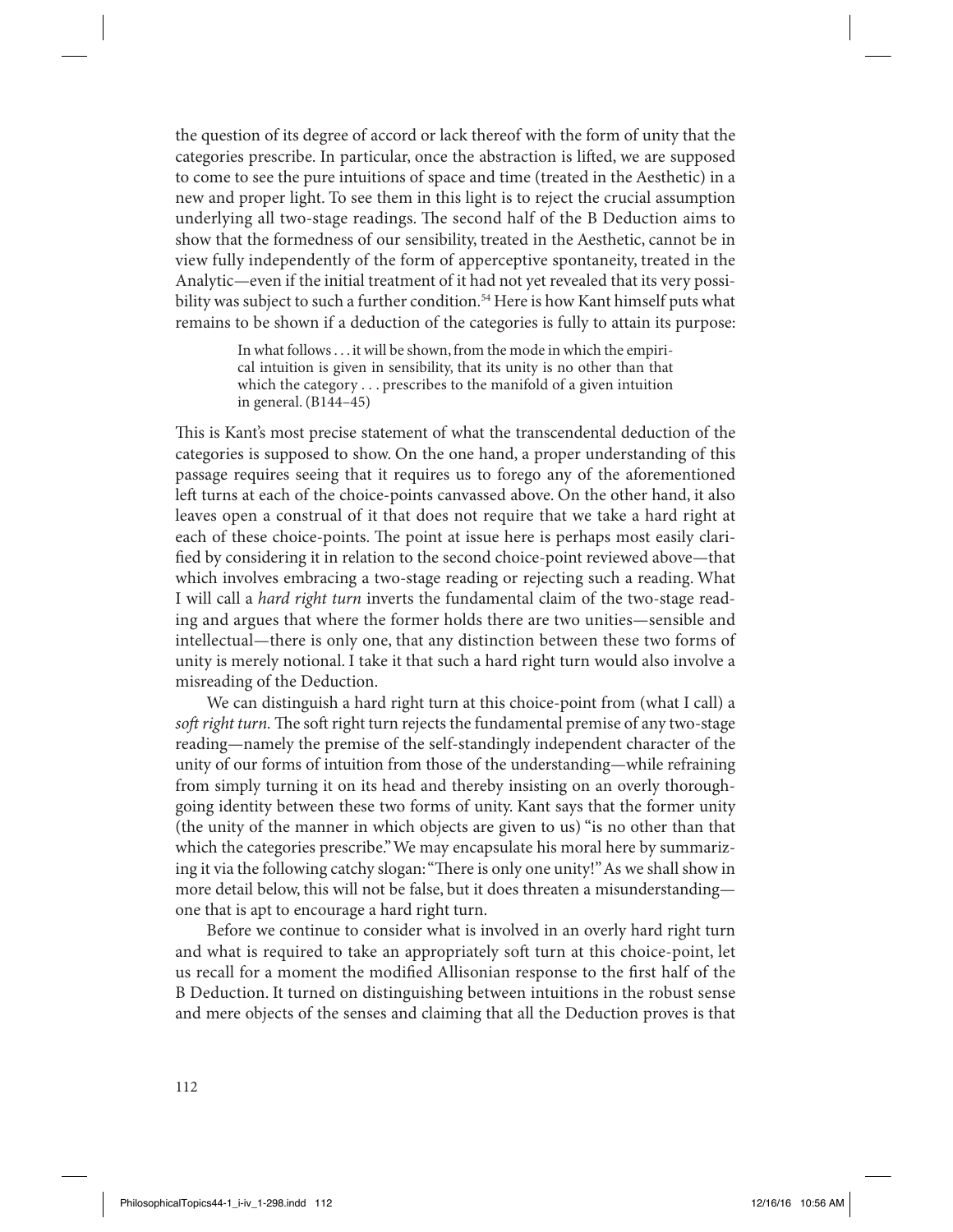the categories are valid for the former but not for the latter. Now let's look at what else Kant says in section 21 about what it would mean for a Deduction of the Categories to have fully attained its purpose—and not merely to have stopped at a point when it was only halfway completed. Here is Kant's own alternative formulation of what remains to be shown in the second half:

> Only thus, by demonstration of the a priori validity of the categories in respect of all objects of our senses, will the purpose of the deduction be fully attained. (B145)

Notice: "all objects of our senses." Tus Kant offers two formulations of what needs to be shown in the second half of the Deduction: (1) the unity of our mode of intuition is no other than that which the categories prescribe, and (2) the categories are valid for all objects of our senses. Part of what needs to be grasped is how these two ways of formulating what needs to be shown in the second half of the Deduction come to the same thing. A full appreciation of this point is incompatible with a reading of Kant that attributes to him a commitment to the layer-cake conception. If Kant can show that the categories are valid for all objects of our senses then the objection that he seeks to forestall no longer can arise. Hence Kant's insistence on the second way of putting his point here.<sup>55</sup> To show that the categories are valid for "all objects of our senses" is to show that the wiggle room that our two-stage reader imagined still to be available (at the conclusion of section 20) is illusory.56 If Kant can show this, then he will have averted the risk that figured in the objection—he will have shown that the categories (which at first appeared open to the charge of being mere subjective impositions on the independent form of our senses) turn out to be partially constitutive of the very possibility of sensory consciousness in the first place.

#### XII. ONLY ONE UNITY?

The second half of the Deduction wants to show that the unity of empirical intuition "is no other than that which the category prescribes." It thereby seeks to show that two forms of unity we are apt, when doing philosophy, to construe as fully self-standing and independent of each other cannot be related to each other in the manner we imagine. But what is to deny that the unity of our mode of intuition and the unity of our forms of understanding are "fully self-standing and independent of each other"? Does it mean they are in every respect one and the same? The threat of taking an overly hard right shows up in the overarching slogan with which McDowell at one juncture summarizes the reading which he and I both favor of the B Deduction: "There is only one unity, common to the Aesthetic and the Analytic; not two separate unities."<sup>57</sup> There is a way of understanding this remark that is compatible with the reading of the Deduction advanced in this paper. But the remark, taken on its own, is apt to strike many a serious student of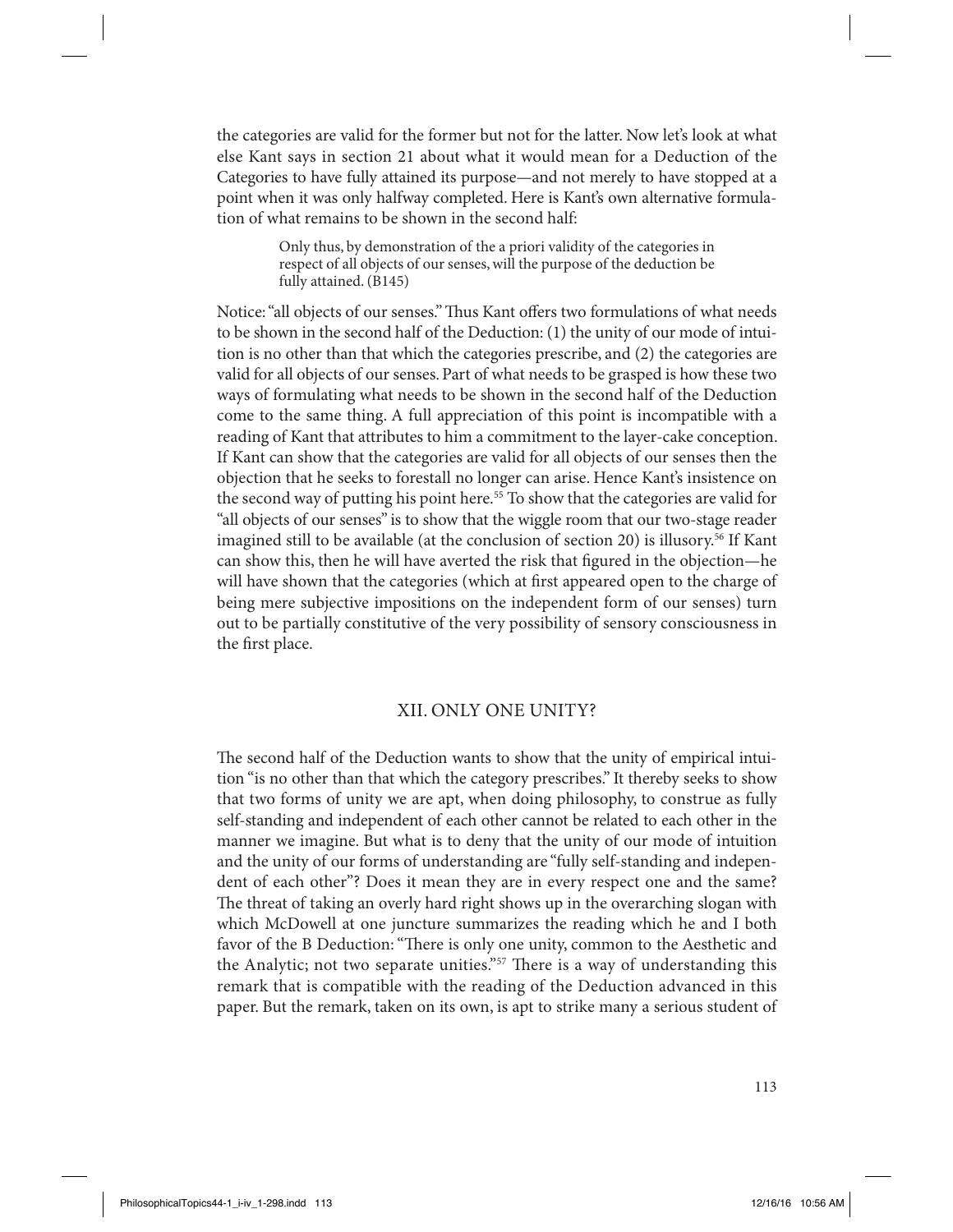Kant's philosophy as self-evidently absurd. Does this mean there is no difference between unity of intuition and unity of concept? Does this mean that the synthesis of a sensible manifold into an intuition and the combination of concepts into a judgment are in every respect two cases of the same form of synthesis or combination? Positive answers to these questions will appear hard to square with the text of the Critique of Pure Reason. But even much less extreme ways of unpacking what the Deduction seeks to show here (in seeking to show that the unity of empirical intuition is no other than that which the category prescribes) can threaten misunderstanding.

The key to taking a soft right turn here is to be clear about the level of abstraction with respect to which it can be claimed that there is a single unity—one with which both that treated in the Aesthetic and that treated in the Analytic are in accord. Kant's term for this unity, considered at this level of abstraction, is the original synthetic unity of the understanding. This admits of forms of further determination, one sensible and one intellectual. Tis form of unity—categorial unity characterizes both the manner in which objects are given to us in intuition and the manner in which concepts are combined in judgments. To say it can be in act in these two different ways is not to claim that the two sorts of synthesis in no way differ from each other. It is merely to claim that there is a level of description of form at which they have something generically in common.58 I take this to be the point of the following famous passage: "The same function which gives unity to the various representations in a judgment also gives unity to the mere synthesis of various representations in an intuition" (A79/B104–5). Tis "function" grasped in its most abstract form is the original synthetic unity of apperception. This is Kant's most abstract characterization of the unity of the understanding. It exhibits the structural feature which became so important to Hegel: any determination of it is one in which the unity of the whole remains prior to the unity of the parts.

The formal character of the sort of unity here at issue is that of (what Kant calls) a *totum*, rather than that of a mere *compositum*.<sup>59</sup> The unity of sensibility (perhaps most vividly illustrated in Kant's manner of vindicating the claim that all parts of space are parts of one space) and the unity of knowledge (perhaps most vividly illustrated in Kant's manner of vindicating his claims on behalf of the ideas of reason) both partake of this generic form of unity. Anything that partakes of such unity partakes of the unity of the logical  $I<sup>60</sup>$ —the conditions of being jointly possible in a single consciousness, and thus of being necessarily jointly accompaniable by the "I think." A synthesis of concepts in a judgment is one way of making this highest form of unity more determinate in cognition; a synthesis of a manifold into an intuition is another way of making this highest form of unity more determinate in cognition—both presuppose the involvement of the understanding.<sup>61</sup>

A central claim of McDowell's earlier work Mind and World was the following: if we want to hold on the idea that our conceptual capacities inform the exercise of our sensory capacities (an idea McDowell tries to show is obligatory if we wish to avoid the two horns of the dilemma outlined in that book), then this requires that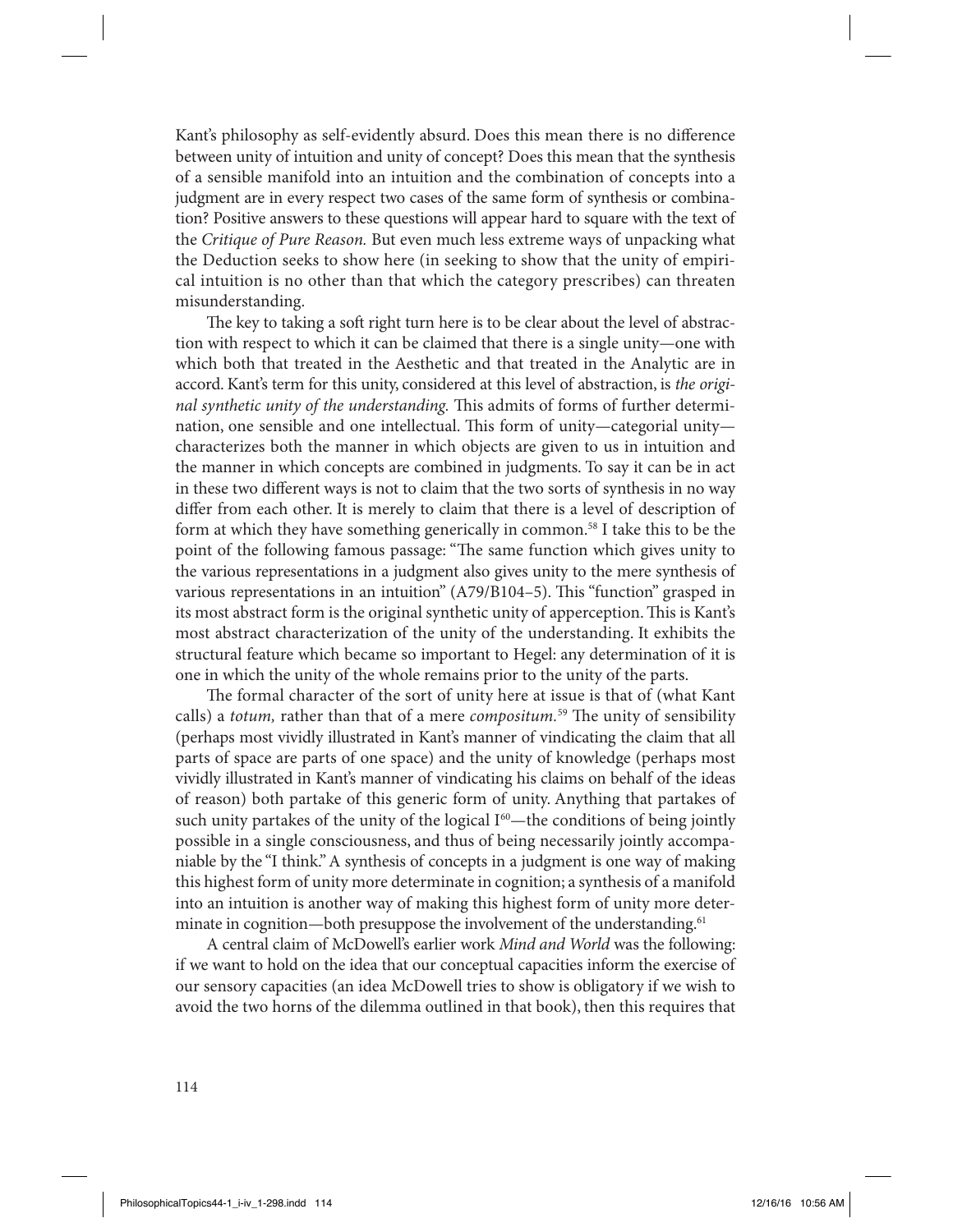the content of perceptual experience be propositional.<sup>62</sup> Transposed to the frame of the B Deduction, a quick way of summarizing the parallel thought would be as follows: If there is only one unity, and if we already know that the full-blown form of an exercise of our conceptual capacities in judgment is propositional in nature, then the unity of any object-related sensory consciousness which passively draws on these same capacities must be equally propositional in nature. The emphasis on the propositional here reflects a post-linguistic turn way of putting matters. The relevant misreading of Kant which I am concerned to ward off here is the following: since the categories inform the exercise of our sensory as well as our judgmental capacities, this requires that we view both a synthesis of a manifold into intuition and a synthesis of concepts into a judgment as not only involving at some level of abstraction the same form, but as involving at any level of specification a fully and determinately identical form—so that the form of perceptual experience must be in all respects identical to the form of judgment. What this expresses in the context of the interpretative issues surrounding the B Deduction is, in effect, the parallel move to the one that issued in the Mind and World doctrine that sensory experience has propositional content: a move that appears to license the conclusion that the form of our sensory consciousness as such for Kant is always already judgmental in character.<sup>63</sup> It is important to see that one can take on board the point which Kant aims to demonstrate in the second half of the B Deduction (that the unity of the manner in which objects are given to us is no other than that which the categories prescribe) without needing to efface in this way the differences in the manner in which the categories are involved in sensible and intellectual synthesis respectively.<sup>64</sup>

The claim to which the second half of the Deduction needs to entitle itself is not so ambitious as the following: there are no differences in the determinate character of that which gives unity to the various representations in a judgment and that which gives unity to the mere synthesis of various representations in an intuition. This would be overkill. In particular, it would make nonsense of the central arguments of the Transcendental Aesthetic, such as Kant's argument for the apriority of space. For that argument turns on the claim that there is a fundamental difference between sensible and discursive representation—between representing something *in* space and representing something *under* the concept of space. When we intuit objects as standing in spatial relations to one another, we presuppose a representation of the space (and the correlative form of spatial synthesis—say, being outside of one another) these objects are in.<sup>65</sup> When we represent a manifold of concepts, a predicate concept under a subject concept in a judgment, we presuppose a representation of the category (and the correlative form of categorial synthesis—say, being a property of that substance) that the predicative unity of the judgment presupposes. These are determinately different forms of "giving unity to a synthesis of representations" for Kant. To represent the former sort of intuitional unity of manifold is not to presuppose the representation of a comparatively determinable genus concept under which some comparably determinate species must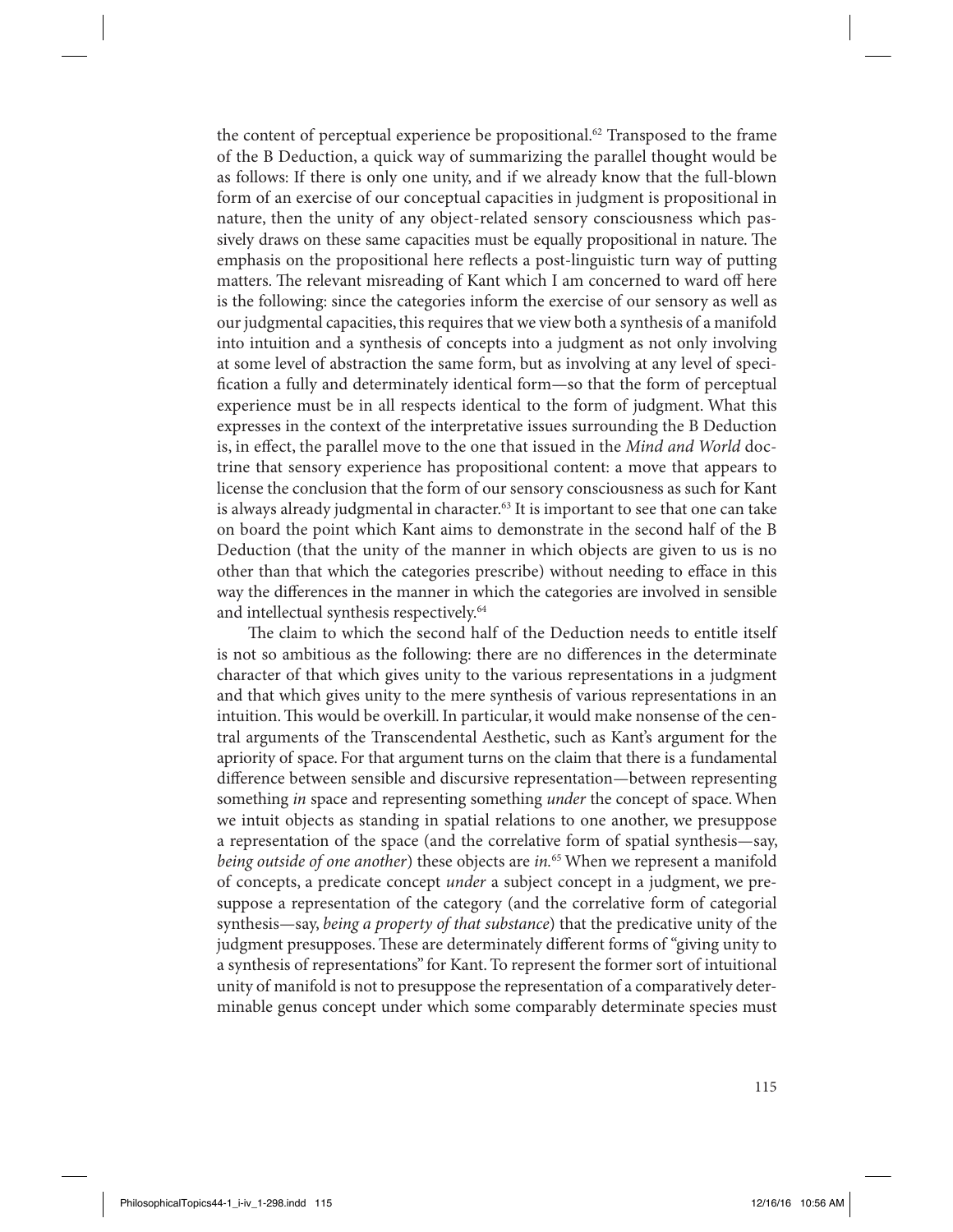fall. Conversely, to represent the latter sort of judgmental unity is not to intuit objects as occupying places or regions in space. The claim regarding that which is generically common to the unity of sensibility and understanding—the claim to which the second half of the Deduction needs to entitle itself—must not be so excessive as to require the effacement of what is specifically different for Kant in the unity of sensible representation, on the one hand, and the unity of conceptual representation, on the other. What the second half of the Deduction needs to show is nothing stronger than this: that there is a higher and more determinable form of unity with which each of these two more determinate forms of unity accord. No more, but also no less, than this needs to be shown if the Deduction is to unmask the possibility mooted in section 13 as a philosophical fiction—as a merely apparent possibility. The task is to show that the conditions of the possibility of something's being present to our senses, on the one hand, and the conditions of the possibility of something's being thinkable, on the other, cannot be merely disjoint. These two sets of conditions of possibility presuppose the overarching unity, as well as the actuality of the activity of the spontaneous intellect.<sup>66</sup>

The central claim to which the second half of the Deduction must vindicate its entitlement must therefore neither be so weak as to permit the relation of sensibility and understanding to come apart from each other in the manner envisioned in the "possibility" entertained in section 13, nor to be so strong as to preclude the articulation of the unity of our cognitive faculty into its ingredient sub-faculties. The layer-cake conception conceives the unity of our cognitive power as a mere compositum of sensibility and understanding. Worse still, from Kant's point of view, it does so by conceiving the matter and the form of this power as comprising a mere composite. The Transcendental Aesthetic on this reading elucidates the selfstanding form of one element of this composite, while the Transcendental Analytic elucidates that of the other. It has been the purpose of this paper to argue that (contrary to what a lef turn at any of our four choice-points commits us to in reading the First Critique) the Deduction aims to show that the kind of condition on knowledge that the Transcendental Aesthetic articulates is reflectively abstractable, but not ontologically extractable—it is an internal formal aspect of a single unified capacity for cognition.

For Kant, as for Aristotle, form and matter are internally related and only notionally separable through a reflective exercise of abstraction: that which we thus reflectively abstract can never be ontologically extracted from the nexus of unity in which it has its life. The "form" of which we here speak is therefore not a kind of ens that can be actual apart from the matter it informs. The form of knowledge is latent and operative in all material knowledge. Its activity manifests itself in one way in the spatiotemporal form that all sensory consciousness of objects exhibits, in another way in the predicative form that every categorical judgment displays, and in yet other ways in other forms of exercise of our cognitive capacity. Our Erkenntnisvermoegen is a unified capacity that is thus in energeia in each and every exercise of its ingredient capacities of perception, imagination, understanding, judgment, and reason. It is the task of transcendental philosophy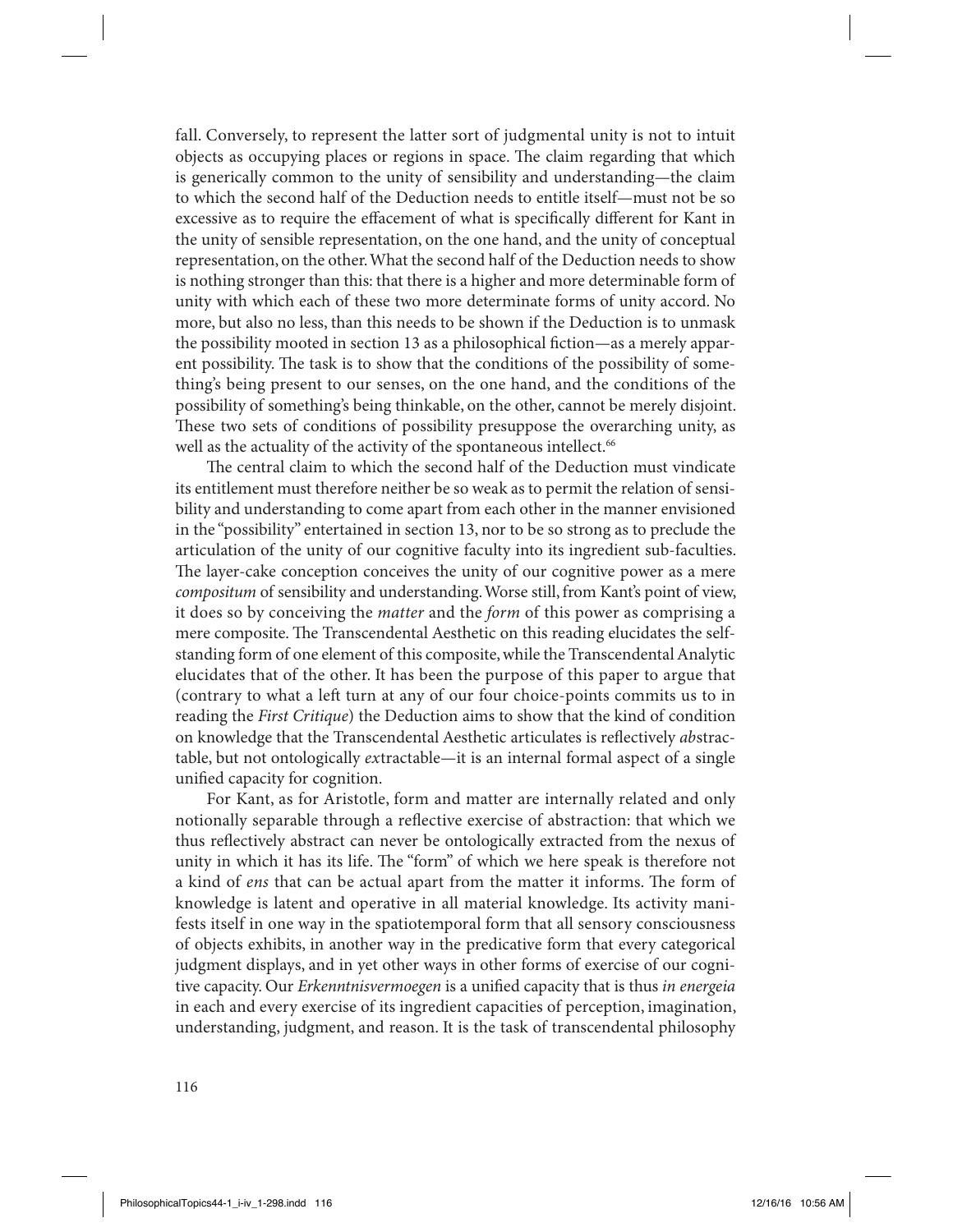to bring this latent form of the human cognitive power in all its dimensions to full reflective consciousness. It is one small aspect of this much larger task that the Deduction seeks to discharge.<sup>67</sup>

#### XIII. CONCLUSION

In the central early modern controversy, the empiricist and the rationalist disagree as to which of two cognitive faculties—sensibility and understanding—should be given logical priority in an account of the epistemic credentials of knowledge. As against both the empiricist and the rationalist, Kant wants to argue that the terms of their debate rest on a shared common assumption: that the capacities here in question—qua cognitive capacities—are self-standingly intelligible. In the foregoing discussion I have focused on Kant's argument against the empiricist. A full account of his argument strategy, however, requires that one come to see how a reciprocal moral is to be drawn from his critique of the rationalist. The aim of the Deduction is one of making sense of each capacity (sensibility and understanding) in the light of the other. For the front of the argument that is directed against the empiricist, this means coming to see how the standard assumption of the two-stage reading (that takes the Transcendental Aesthetic to already furnish us with the full story about the nature of our faculty for sensory apprehension) is mistaken. For the front of the argument which is directed against the rationalist, this requires coming to see how a mere inversion of the central claim of such a reading would be equally wrong. It would require seeing how a discursive faculty of understanding able to traffic in nothing more than empty concepts would no more amount to a genuinely cognitive power than would a faculty of intuition able to traffic in nothing more than blind intuitions. That is, it requires seeing how each of these faculties depends on its relation to the other to be the sort of faculty that it is in a finite rational being.

#### ACKNOWLEDGMENT

Beyond the fundamental debt to Haugeland and McDowell adduced in note 6 below, this paper is indebted to conversations with Mathew Boyle, Jason Bridges, Steve Engstrom, Johannes Haag, Matthias Haase, Andrea Kern, Irad Kimhi, Thomas Land, Jim O'Shea, Robert Pippin, Sebastian Rödl, Daniel Smyth, Barry Stroud, and David Wellbery.

#### **NOTES**

1. A much shorter version of this paper, less focused on illustrating this point than the present version, appeared as "Kant's Critique of the Layer-Cake Conception of Human Mindedness in the B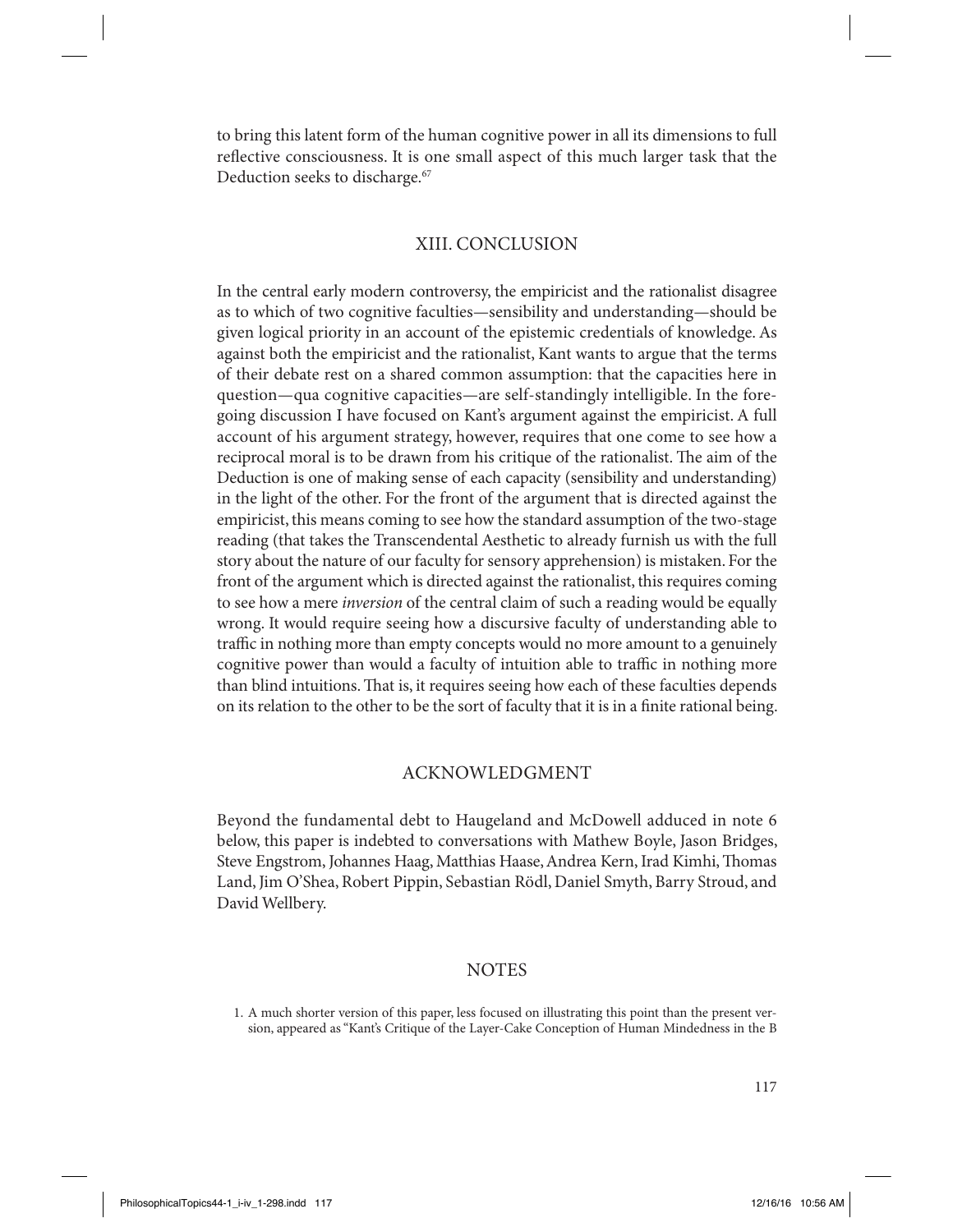Deduction" (in James R. O'Shea, ed., Kant's Critique of Pure Reason: A Critical Guide [Cambridge, UK: Cambridge University Press, 2016]).

- 2. The topic of why this is no accident must be deferred to another occasion.
- 3. For reasons that will become clear below, I intentionally leave it vague at this point as to what aspect of our sensibility qua faculty of cognition is supposed to be independent of the understanding. In what follows, I will be concerned to argue against various versions of such a thesis. The version that will matter most below is the following: the formal character of our sensibility as spatiotemporal is independent of its relation to the understanding. This, however, is only one of many ways of attributing to Kant an overly dualistic conception of the relation of sensibility to understanding.
- 4. Here, too, there are a variety of ways of construing the distinction (in this case between the a priori and the a posteriori) in overly dualistic terms. The one that will matter most below is the (remarkably widely held view) that Kant's concern in the First Critique is not with the vindication of the possibility of empirical knowledge, but only with that of a priori knowledge—as if the possibility of one were independent of the other. If a priori knowledge is of nothing less nor more than the form of empirical knowledge and if (3) is to be recognized as nonsense, then this too must be nonsense. The way of (mis)reading the First Critique that presupposes the truth of (2) ofen goes hand in hand with a massive underestimation of how great the turn is from Kant's pre-critical to his critical philosophy.
- 5. Controversies as to whether the distinction between form and matter is properly to be construed in dualistic or anti-dualistic terms are, of course, not unique to interpretations of Kant's manner of deploying it. The very different philosophical and exegetical issues of which it treats notwithstanding, Christopher Frey's "Organic Unity and the Matter of Man" (Oxford Studies in Ancient Philosophy 32 [Summer 2007]: 167–204) is a paper every scholar of Kant ought to be made to study. It makes the case against a dualistic construal of Aristotle's original deployment of the distinction in a manner that helpfully (if unintentionally) almost perfectly mirrors some of the formal difficulties that arise in connection with the distinction in its Kantian setting.
- 6. Starting with this page, the interpretation of Kant presented in the following pages is the product of a collaborative effort. It was my privilege to read through the First Critique and discuss it in detail, line by line, over a period of six years, from 1993 to 1999, with John Haugeland and John McDowell, who were at the time my colleagues in the Philosophy Department at the University of Pittsburgh. A description of the modus operandi of our collaboration may be found in McDowell's paper "Notes on the B Deduction" forthcoming in Z. Adams and J. Browning, Giving a Damn: Essays in Dialogue with John Haugleand (Cambridge: MIT Press, 2016.). John Haugeland is sadly no longer with us and I am thus no longer able to discuss these topics with him. I have, however, on any number of occasions continued to discuss both the exegetical details and philosophical implications of this reading of Kant with John McDowell and am probably no less indebted to these further conversations than to the original three-way cooperation. Tough the reading of Kant's First Critique presented in these pages is in this way born of a collaborative effort, some of the wrinkles in formulation introduced here are due to me. If I could, I would clearly mark off what is the subsequent result of my own attempt to formulate the reading in question from what was fully and genuinely ingredient already in our original joint understanding of Kant. However, I am very far from being in a position to do this. Apologies to both Haugeland and McDowell for the many blemishes I have no doubt introduced through my attempt to make things clearer!
- 7. On what is involving in moving through the Stufenleiter of forms of cognition, see Sebastian Rödl, "Hegelian Dialectics and Aristotle's Stufenleiter of Souls" (forthcoming). To say that the sort of animal here under consideration is transformed through and through—as we move from considering the form of nonrational to considering that of rational cognition—is not to claim that the individual human being, over the course of her upbringing, is herself transformed from being the one sort of animal into being the other. The sort of "transformation" the individual undergoes, as the capacity for rational cognition in her gradually awakens and matures through its exercise by her, is not a topic taken up at any point in this paper. For a criticism of the philosophical tendency to confuse the first sort of "transformation" (from considering the formal nature of one sort of life-form to considering that of another) with the second sort of "transformation" (from the first nature to the second nature of a given life-form), see Michael Thompson, "Forms of Nature: 'First', 'Second', 'Living', 'Rational', and 'Phronetic'" in G. Hindrichs and A. Honneth (eds.), Freiheit: Stuttgarter Hegel-Kongreß 2011 (Frankfurt am Main: Klostermann, 2013).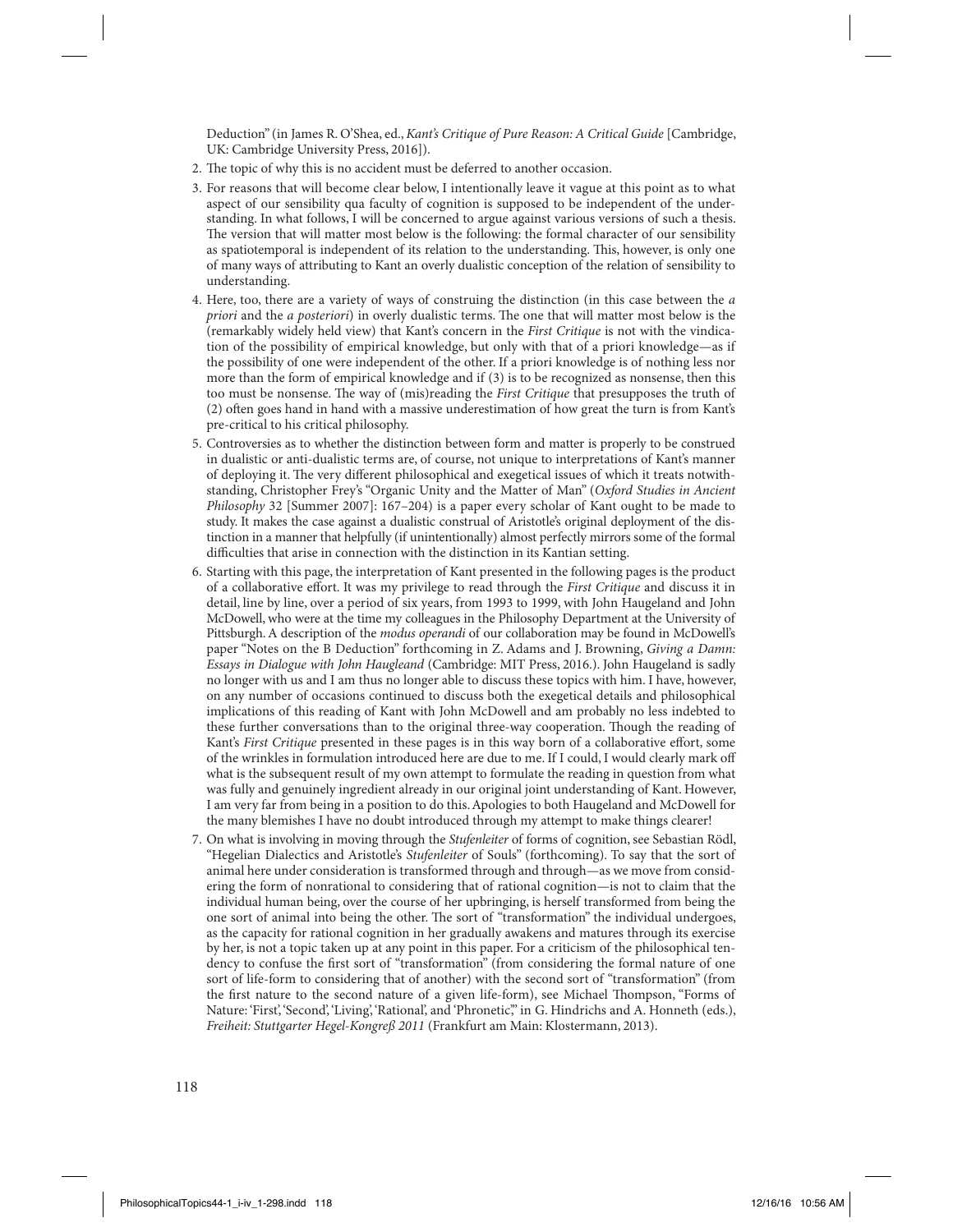- 8. Disjunctivism in the philosophy of perception is a view about the relation between various exercises of our capacity for perception—in particular, about whether the successful and unsuccessful exercises of such a capacity can be so conceived that one may arrive at an adequate conception of the former by simply adding something to a conception of the latter as a self-standingly possible form of sensory deliverance—that is, by simply adding something to a so-called mere appearance. More specifically, disjunctivism is ofen taken to be the view that the concept of a mere appearance is to be conceived as a privative (and hence not as a logically basic) case of perceptual experience. This would mean that the unsuccessful exercise of our perceptual capacity as a faculty of knowledge presupposes the prior intelligibility of the possibility of its successful exercise. The sort of disjunctivism at issue in this paper involves a parallel claim, only now at the level of *capaci*ties. It is a claim about whether our sensory cognitive capacity can be so conceived that one may arrive at an adequate conception of perception as a faculty of knowledge by factorizing it into the operation of two independent capacities, so that something "intellectual" is subsequently added to a supposedly self-standing mere capacity for "sensory awareness" of an object.
- 9. Descartes, VIth Meditation, paragraph 10; AT VII 78; Cottingham, Stoot, and Murdoch (eds.), Descartes' Philosophical Writings, Volume 2 (Cambridge, UK: Cambridge University Press, 1985), 54.
- 10. John McDowell puts this point well: "If we share perception with mere animals, then of course we have something in common with them. Now there is a temptation to think it must be possible to isolate what we have in common with them by stripping off what is special about us, so as to arrive at a residue that we can recognize as what figures in the perceptual lives of mere animals . . . But it is not compulsory to attempt to accommodate the combination of something in common and a striking difference in this factorizing way: to suppose our perceptual lives include a core that we can recognize in the perceptual life of a mere animal, and an extra ingredient in addition . . . Instead we can say that we have what mere animals have, perceptual sensitivity to features of our environment, but we have it in a special form" (John McDowell, Mind and World [Cambridge, MA: Harvard University Press, 1994], 64).
- 11. Nothing of philosophical substance turns here on the degree to which we are inclined to use the same term or a different term for what is specifically different but generically the same. Yet is remarkable how ofen it is assumed in philosophy that where we find a common term for a capacity found in two very different life-forms there we have a form of commonality that must be analyzed as a highest common factor.
- 12. One has failed to appreciate the point here in question if one takes it to hold only of the upper limbs of the eagle and the human respectively, but not of their lower limbs—the ones for which we employ the generic term "legs." These, too, must formally differ in no less profound ways in creatures whose preferred modes of self-transportation are to fly and to walk.
- 13. Tis way of putting the matter is intended to signal a respect in which Kant's critical philosophy anticipates a central theme of Wittgenstein's later thought.
- 14. The philosophical implications of this conception for a variety of contemporary debates have been powerfully brought out in a pair of papers by Matthew Boyle, to which the present paper is indebted in various ways. The first of these, "Tack-On Theories of Rationality," is forthcoming in the European Journal of Philosophy. The second, "Essentially Rational Animals," is to be found in G. Abel and J. Conant, Rethinking Epistemology, Vol. II (Berlin: De Gruyter, 2012).
- 15. One can criticize only that which one is able to recognize as a genuine possibility for thought. The layer-cake assumption often figures in modern philosophy as the only serious option for thought in this area—and thus not as a "position" or "thesis," but rather as a philosophical requirement laid down on how one "must" think about the topic if one wishes to think seriously about it at all.
- 16. The ensuing discussion is indebted here at a number of subsequent points to the treatment of these issues in Sebastian Rödl's *The Categories of the Temporal* (Cambridge, MA: Harvard University Press, 2012); see especially 39–43.
- 17. See my paper "Two Varieties of Skepticism," in Abel and Conant, Rethinking Epistemology, Vol. II.
- 18. It would go beyond the scope of the present paper to engage in a fuller discussion of why it is so helpful clearly to bear in mind the differences between these two problematics—a problematic of a Cartesian form and one of a Kantian form—if one wishes to avoid falling into common misreadings of Kant's theoretical philosophy. It has ramifications for the interpretation of a great many different parts of the First Critique. In what follows, I will restrict myself exclusively to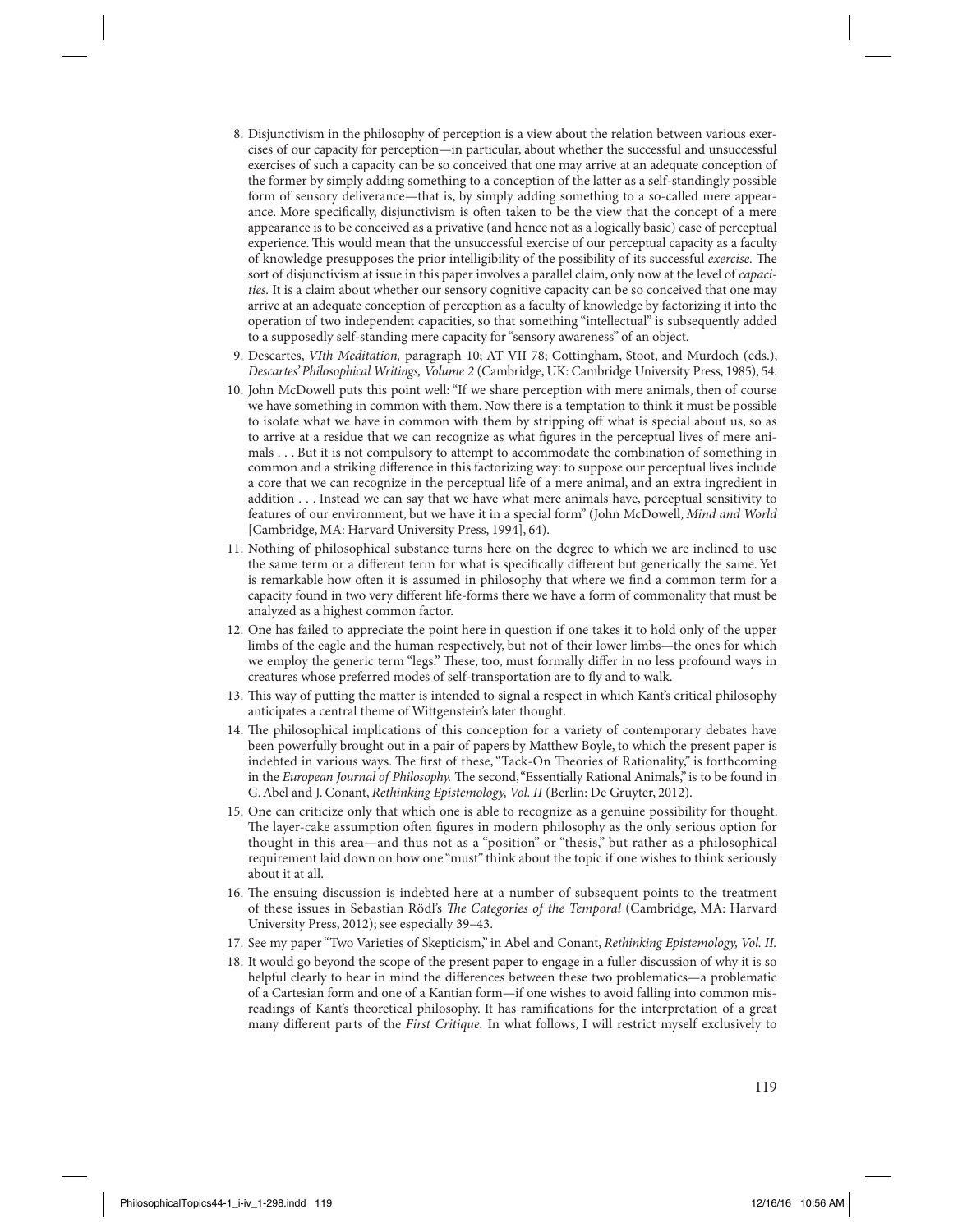commenting on the Deduction and will, for example, not say anything about the later portions of the Transcendental Analytic. But it is worth mentioning in passing here that Rödl's book, cited in note 16, brings out beautifully how Kant's Analogies of Experience are precisely concerned not to answer questions of a Cartesian form, as most contemporary commentaries on the Analogies suppose, but rather to reject them. The particular premises that Kant is rejecting with respect to the Analogies are, admittedly, Humean premises (that is, ones first fully made explicit by Hume), and this fact may occasion terminological misunderstanding. I am using the term "Cartesian" here in a very broad sense. The premises which figure as the central targets of the Analogies count, according to my classification, as "Cartesian"—in the extended sense of "Cartesian" which I employ in the paper cited above—in as much as they license a structurally homologous form of doubt to the one which structures the problematic of Descartes's First Meditation. So, in this extended sense of the term, the following (Humean) form of problem qualifies as Cartesian: given that all that I am presented with in experiencing an object are distinct momentary appearances of it, how can I ever know that this cluster of impressions are all of a single substance—i.e. are all "really" appearances of something unified? And the following qualifies as equally Cartesian: given that all that I am presented with in experience are distinct existences which succeed one another in time, how can I ever know that any such successive pairs stand in a relation to each other of cause and effect—i.e., that an earlier such appearance "really" is the cause of the later? Both of these problematics take their point of departure from the assumption that the categorial form in question (substance or causality) is something that cannot itself be perceived and must therefore be inferred from some barer form of manifold of receptivity. Moreover, both problematics help themselves to the idea that this barer form of manifold nonetheless involves a play of representations which displays various temporal features—such as temporal succession—even if these episodes of sensory consciousness themselves happen to be ones which are not (yet) informed in any way by the categories. Kant is out to reject these premises—not to show (as a Humean formulation invites us to) how we solve the problem while retaining them. Tus Kant is out to show that we cannot even make sense of the idea of a mode of sensory consciousness informed by such forms of temporality in the absence of categorical unity. His problems here, as elsewhere, therefore, may be said to turn on the recognition that we must reject a Cartesian formulation of the philosophical difficulty. The misreading of the Analogies here at issue is one that takes everything to turn on an answer to the question how we can know in any given case that there is relation of attribute and substance that obtains, or one of cause and effect that obtains, among the individual items we perceive. Such a Cartesian formulation of the difficulty must be exchanged for a Kantian one (one turning on how it is so much as possible to enjoy experiences whose form is such as to admit the intelligibility of such questions in the first place).

- 19. See the pages from Rödl's book cited above for a very clear statement of the shape of the issue here, as it arises for Kant.
- 20. The reasons for sticking for the moment to this rather tortured way of putting the point will be taken up below.
- 21. I discuss this picture in more detail in my article "The Search for Logically Alien Thought" (The Philosophy of Hilary Putnam, Philosophical Topics 20, no. 1, 115-80).22. I discuss what is involved in such an understanding of "Kantianism" in further detail in my paper "The Dialectic of Perspectivism, I" (SATS, Autumn 2005 issue).
- 22. In my paper "Te Dialectic of Perspectivism, I" (SATS, Autumn, 2005), under the topic of (what I there call) "pseudo-Kantianism," I discuss in further detail just what is involved in such an understanding of (what I in this paper call) "Kantianism" and why it is philosophically catastrophic.
- 23. No political overtones are intended in my description of the turn that I oppose with respect to each of these choice-points as a "lef" turn and the one I condone as a "right" one.
- 24. Paul Guyer, Kant and the Claims of Knowledge (Cambridge, UK: Cambridge University Press, 1987), 60–61, 153–4. Guyer views the conception of the conditions of the possibility of experience as restrictions as an alternative to the conception of the conditions of the possibility of experience as *impositions* on sense experience from without. The question that guides his account of Kant is to what extent Kant opted for one of these conceptions over the other. As will become clear below, my own view is: (1) if these were the only plausible options for reading Kant, then Kant would be a grossly overrated philosopher; (2) these are not genuine options anyway, for the conception of these conditions as restrictions, if strictly thought through, entails the conception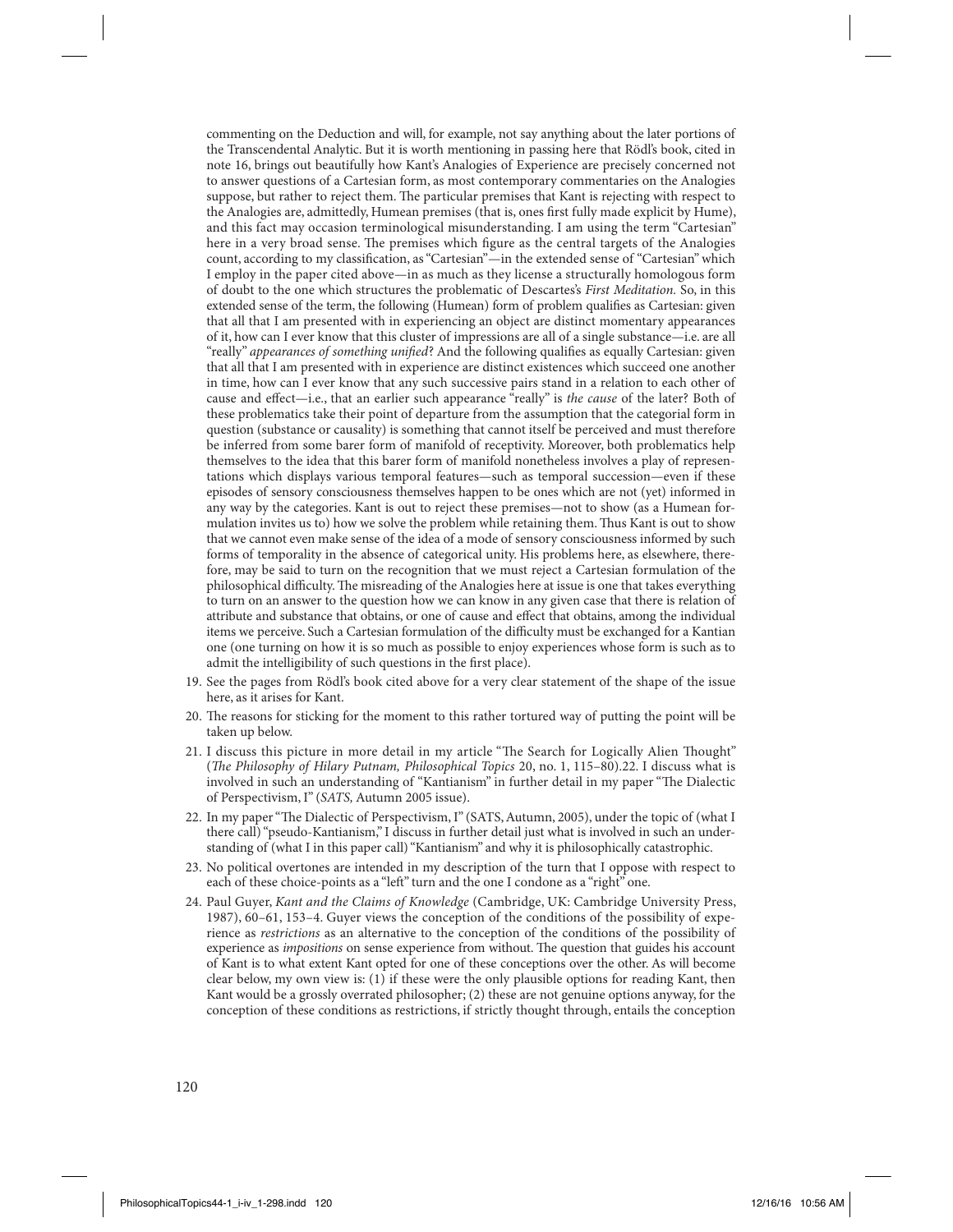of them as impositions; and (3) to read Kant as subscribing to either of these conceptions is to mistake the target of the Transcendental Deduction for its doctrine.

- 25. John McDowell, "Hegel's Idealism as Radicalization of Kant" [henceforth HIRK], in Having the World in View: Essays on Kant, Hegel, and Sellars (Cambridge, MA: Harvard University Press, 2009), 69–89; see 74.
- 26. Robert Pippin, The Persistence of Subjectivity (Cambridge, UK: Cambridge University Press, 2005), 16.
- 27. There is an entire tradition of Kant interpretation which turns on the assumption that the aim of the Transcendental Deduction is to move from some broadly psychological "facts" about the nature of our mindedness (how we "must" think) to a claim about the nature of reality (and how it "must" be). Barry Stroud has argued that any such strategy plays into the skeptic's hands—that this seeming candidate for how to answer the skeptic is nothing more than a disguised form of skepticism. (See the articles on Kant collected in Stroud's collection of essays Understanding Human Knowledge [Oxford: Oxford University Press, 2000].) He has dubbed any form of argument that allows us to move in this way (from the one set of facts about us and how we must think to the other set of facts about the world and how it must be) a "transcendental argument." Since he also takes the deployment of such a form of argument to be Kant's own strategy for answering the skeptic and arriving at his own alternative "Kantian" position with regard to the nature of human knowledge, Stroud is also perfectly happy to talk of this strategy for answering the skeptic as issuing in "transcendental idealism." The term "idealism" for Stroud more generally names any philosophical position that results from an attempt of this general form to answer the skeptic's guiding question. Another way to put a central point of this paper would therefore be to say the following: The Transcendental Deduction does not rest on a transcendental argument, but rather seeks to show the hopelessness of any such form of argument strategy. Indeed, Kant's aim in the Deduction is precisely to show that Stroud is right about (what Stroud calls) "idealism" and therefore one of this paper's aims must be to show that Kant is not an "idealist" (in Stroud's—but certainly not only Stroud's—sense of the term). Tis, of course, leaves us with the philosophical task of recovering what the term "Idealism" does mean for Kant and in German Idealism. It also leaves open the question whether Stroud himself is (according to such an understanding of the term) himself an idealist, as well as the related question whether the form of reflection in which Stroud engages in his critique of "Kantianism" ought to count by Kant's own lights as Kantian—as an exercise of our capacity for (dare we say?) transcendental reflection or investigation. In this connection, see Stroud's essay "Seeing What is So," in Johannes Roessler, Hemdat Lerman, and Naomi Eilan (eds.), Perception, Causation and Objectivity (Oxford: Oxford University press, 2011). See especially where he writes the following about a form of philosophical investigation that he himself proposes:

"[I]t is the kind of (dare I say 'transcendental'?) investigation that could take us to the bottom of, and so put behind us once and for all, the appeal of the traditional restriction of perceptual knowledge to something always less than the world around us. Tis is where real work is needed: on the conditions of possessing and understanding the concepts needed even to be presented with the traditional epistemological problem," (p. 97).

- 28. Thomas Nagel, The View from Nowhere (Oxford, UK: Oxford University Press, 1986).
- 29. It also renders it utterly mysterious how such empirical and speculative claims can play such a substantial role in the exercise of a philosophical method that seeks to eschew both sorts of claims in favor of a form of reflection that proceeds in a resolutely transcendental and nondogmatic manner at every stage.
- 30. Tis is the main lesson of chapter 1 of Lewis's Mind and the World Order (New York: Dover, 1929; reprinted 1956).
- 31. These are the main lessons of chapters 2 and 3 of Mind and the World Order.
- 32. The ensuing discussion of Lewis is heavily indebted to McDowell's paper "Putnam on Natural" Realism," in R. E. Auxier, D. R. Anderson, and L. E. Hahn (eds.), The Philosophy of Hilary Putnam (Chicago: Open Court, 2015), 643–58.
- 33. Lewis, Mind and the World Order, 38–39.
- 34. Lewis, Mind and the World Order, 37.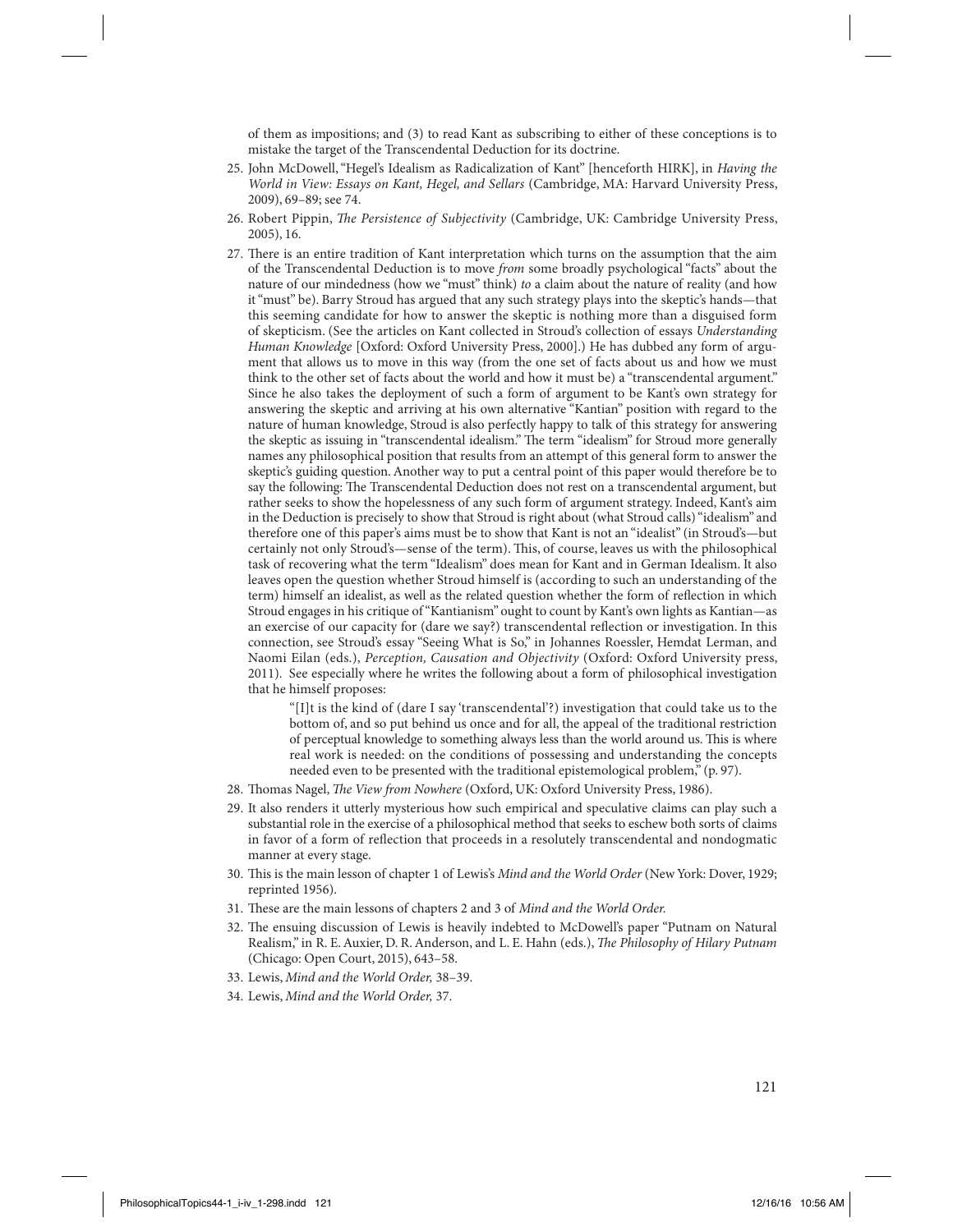- 35. It is to Lewis's credit that he sees how difficult it is to tell such a story. He sees, in particular, that he needs to find a way to allow that the data given to the mind be more than bare and brute. They must be able to "guide" belief. He thus needs to be able to conceive the postulated given element in experience in such a way that it be able to direct and underwrite our conceptual activity. So he here finds himself in a bind: the given must be able to "guide" experience without in any way "limiting" it. The given must constrain conceptual activity, while exercising its constraining influence from wholly outside the sphere of conceptual activity. The bind that Lewis finds himself in is that these two requirements on the given are not co-satisfiable. He must locate the given far enough "outside" the sphere of the conceptual to allow it to serve its function as "external constraint" (keeping our cognitive wheels from spinning in a frictionless vacuum), while placing it close enough to the edge of that sphere so as to permit it to serve its "guiding" function (warranting the application of some of our concepts, while refusing that of others). Lewis is thus faced with the following challenge: How is the given able to offer guidance to our concepts while remaining itself always conceptually unarticulated in nature? Lewis heroically strives to tell a story which allows him to walk this tightrope—a story according to which the given can serve its warranting function in spite of its being that which by its very nature cannot be captured by concepts. It is to this end that he attempts to draw the distinction between being an instance of a quale and being an instance of a concept. Lewis wants to be entitled to see the former sorts of instances as possessing many of the logical features that instances of the latter sort possess without themselves being instances of the latter sort. Tis requires that he be able to make sense of the idea that one can recognize (in some sense of "recognize") colligations of sense qualities as being the same without the mediation of concepts. In order to cash out this idea of a nonconceptual mode of recognition, he must draw on the implication of universality in the term "qualities" while conceiving the sort of universality here at issue as utterly distinct from the universality of concepts (on pain of having the supposedly "external" constraint collapse into the sphere of conceptual activity). Qualia represent, on this story, a distinct dimension of form in an account of experience from any contributed by the form of our understanding—each dimension of form must possess its own distinctive sort of universality. Tis is what makes the account in question still a variant of a two-stage story.
- 36. Henry Allison, Kant's Transendental Idealism, 1st ed. (New Haven, CT: Yale University Press, 1987), 67.
- 37. Allison, Kant's Transcendental Idealism, 1st ed., 67–68.
- 38. It is a mark of how much more acute a two-stage reader of the First Critique Sellars is, in comparison to most others, that he at least notices that his interpretation raises a version of such a problem. Sellars thinks it is clear (as do I, for that matter) that what Kant discusses under the heading of the forms of sensibility—space and time—involves conceptualized manifolds of sensibility (what Sellars follows Kant in calling "intuitions"). Since Sellars thinks that we need to opt for (his own admittedly very idiosyncratic version of ) a two-stage reading, this leaves Kant, in Sellars's view, having neglected anywhere adequately to discuss "forms of sensibility" properly so-called (understood as forms of manifolds of sheer receptivity). See chapter 1 of Science and Metaphysics: Variations on Kantian Themes (London: Routledge and Kegan Paul, 1968). The complaint in question can be found on p. 30: "[T]he characteristics of the representations of receptivity as such, which is what should be *properly* meant by the forms of sensibility are never adequately discussed, and the so-called forms of sensibility become ever more clearly, as the argument of the Critique proceeds, forms of conceptual representations." I concur with McDowell's comment on this: "'Never adequately discussed' seems an understatement" (Having the World in View, 29).
- 39. Indeed, the standard English translation of a word such as Anschauung—ofen justified by Kant's later employment of the scholastic term *intuitus*—makes it impossible not to view the term that occurs on the first page of the Transcendental Aesthetic as something that stands in need of definition. This raises three sorts of questions: (1) about when and why Kant employs ordinary German words for the central concepts about which he seeks a reflective understanding; (2) when and in what manner Kant allows himself to gloss those terms using traditional Latin and Greek philosophical terms of art; and (3) about what happens when, in translating Kant into another language, one translates what in the original text are ordinary German words (intelligible to the healthy common human understanding)—in particular when the words in question stand for the central target concepts to be elucidated by the activity of critique—through a set of terms that only a philosophical expert can be expected to understand.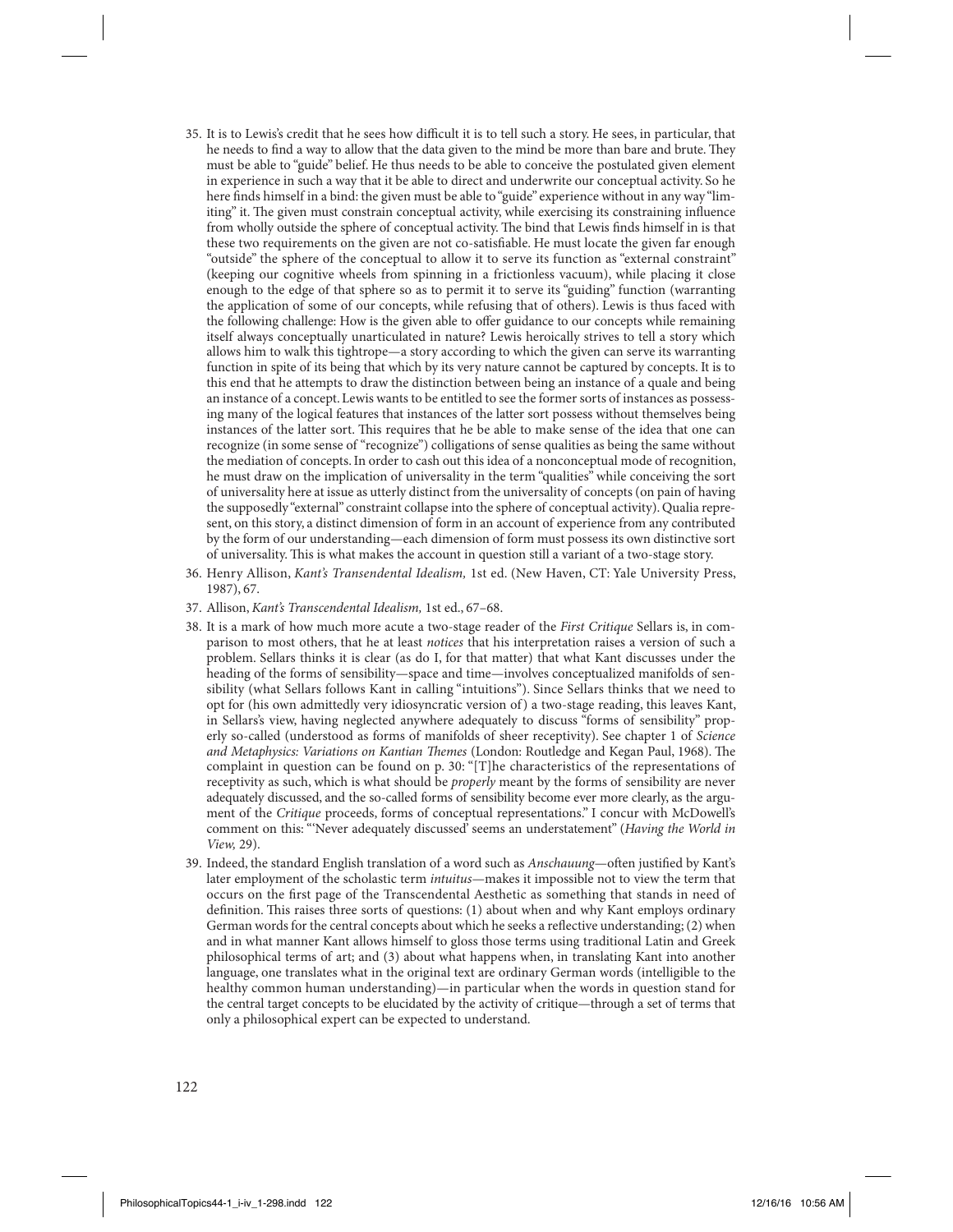- 40. Lewis White Beck, "Did the Sage of Königsberg Have No Dreams?," in Essays on Kant and Hume (New Haven, CT: Yale University Press, 1978), 38–61; see 40–41.
- 41. Beck, "Did the Sage of Königsberg Have No Dreams?," 41.
- 42. Beck, "Did the Sage of Königsberg Have No Dreams?," 41.
- 43. Beck, "Did the Sage of Königsberg Have No Dreams?," 41.
- 44. The pairs of sides of these two gaps differ. The Cartesian seeks to bridge a gap between how things appear to me and how things are. The Kantian is here understood to be seeking to bridge a gap between what is merely present to sense and what can be present to sense in such a way that I am able to take it up in thought. To reach the far side of such a Kantian gap is to arrive at the near side of the Cartesian gap—to arrive at the possibility of something's being present to me as a thinkable appearance. (This will become clear below when we discuss the conclusion of section 20 of the B Deduction.) This profound difference can obscure from view the parallel between these bridgebuilding strategies. For such a "Kantian" preserves the most fundamental feature of Cartesianism: namely the desire to vindicate the integrity of his cognitive faculty by seeking a perspective on it from the outside. Descartes seeks such an assurance by looking to God—a being who is in a position to compare how things appear to me with how things are and to guarantee their occasional accord. Section 13's way of seeking such assurance requires the possibility of a perspective from which it can be ascertained that a relation of accord obtains between that which is merely given in sense and how things appear to me when I take that which is given in sense up in thought. And to do this without help from God! No wonder the specter of (what I called above) Kantian skepticism looms.
- 45. "We employ the Conjunctive II form primarily when we want to imagine or wish for that which is not possible." (I have taken this fairly randomly selected explanation of Konjunktiv II from the website Lingolia.)
- 46. Dieter Henrich has persuasively shown that a fixation on a narrowly logical construal of the sense of the term "deduction" has obscured from view not only the broader significance that this term had in Kant's own day, but more importantly the specific sense in which Kant himself sought to employ it. See his "Kant's Notion of a Deduction and the Methodological Background of the First Critique," in Kant's Transcendental Deductions, ed. Eckart Förster (Palo Alto: Stanford University Press, 1989).
- 47. Tese are examples of seemingly empirical pseudo-concepts that are by their very nature unfitted to serve in empirical cognition, for "one can adduce no ground for an entitlement to their use" (A84–85/B116–17).
- 48. As McDowell helpfully puts in "Notes on the B Deduction": "They wouldn't be cases of my being sensibly conscious of objects."
- 49. Since we have no English word that both signifies unity and can be used to express the indefinite article, Kemp Smith seeks to capture the double sense of the capitalized "Einer" here through the immediate successive use of two English words: "a" and "single," in effect translating it twice over.
- 50. In "Notes on the B Deduction," McDowell formulates what it is still open at this juncture for the two-stage reader to suppose as follows: "[W]hat provides for the 'of' in the idea of sensory consciousness of an object . . . is just the fact that the consciousness we're considering is *sensory*, a case of an object being present to the senses; there's no need to invoke conformity to the condition of synthetic unity that's required for thought."
- 51. McDowell, HIRK, 73.
- 52. McDowell, HIRK, 73.
- 53. Dieter Henrich, "The Proof-Structure of Kant's Transcendental Deduction," in Kant on Pure Reason, ed. Ralph C. S. Walker (Oxford: Oxford University Press,1982), 66–81.
- 54. More specifically, Kant's argument strategy in the second half of the B Deduction goes through the formal intuitions. The relation between the categories and the formal intuitions is clarified, and in light of the relation between any objects of our senses to the formal intuitions, the validity of the categories for all objects of our senses is demonstrated. So the crucial step involves showing that the unity constituted by conformity to the requirements of our form of sensibility, which is the unity of the pure formal intuitions of space and time, is not an utterly separate form of unity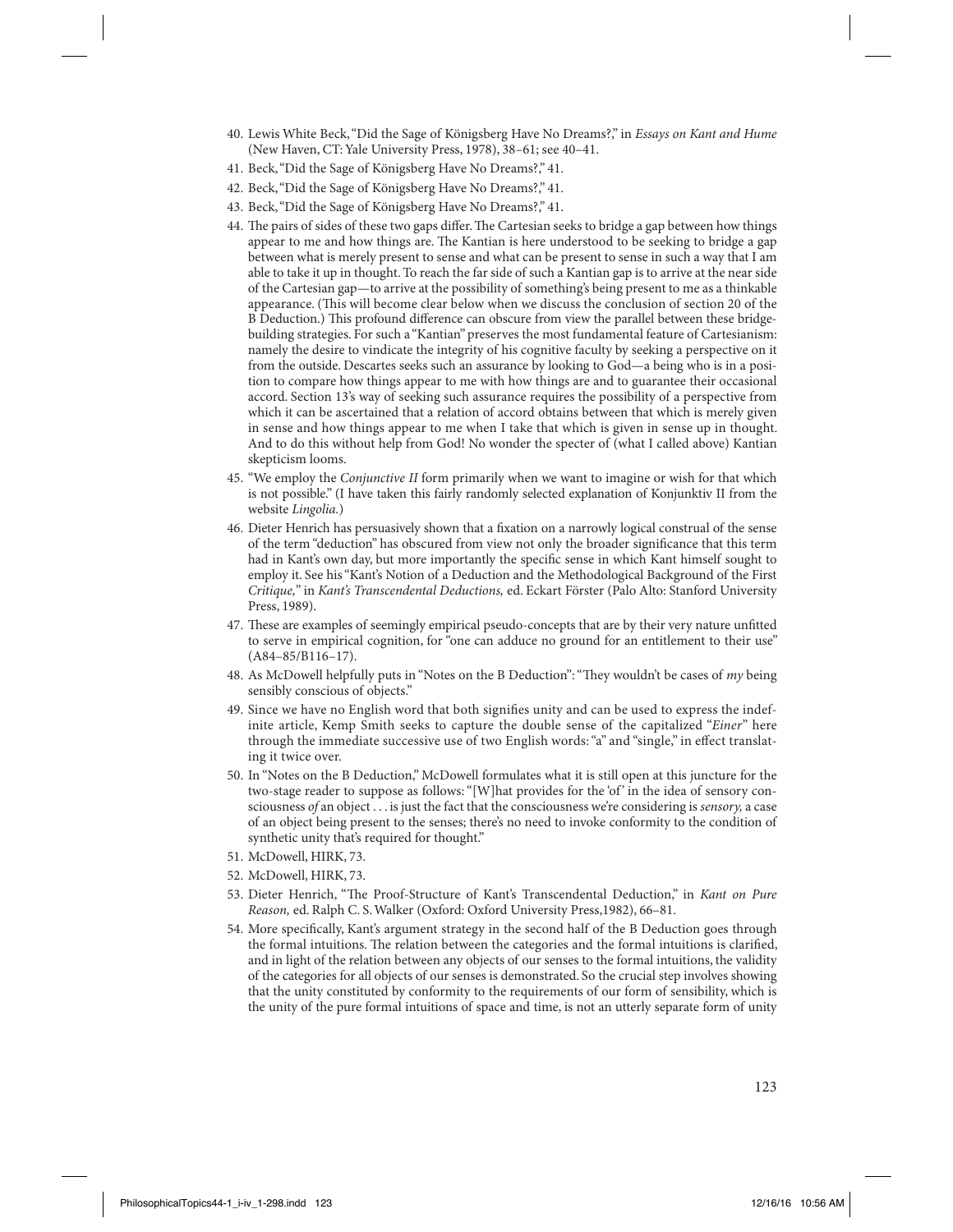of manifold—one that could be in place altogether independently of the sort of unity of manifold that consists in our perceptual experience's being informed by the categories.

- 55. The aim of the second half of the Deduction is expressed slightly differently in section 26, when Kant looks back on what he has accomplished. There he says that what needs to be shown is that he is entitled to the claim that the categories apply to "whatever objects may present themselves to our senses" (B159).
- 56. One measure of how difficult Kant commentators have found it to come to terms with the extent to which Kant here is explicitly targeting the central commitments of (what I have called above) "Kantianism"—and hence one measure of how deeply the layer-cake conception has framed most readings of the First Critique—can be seen in the responses to the passages in which Kant expresses most clearly what the upshot of the Deduction is supposed to be. One could, for example, compile a long list of quotations from commentators responding in a horrified manner to the (so-called) "notorious" footnote at B160n. These range from attempts to find a way to read the footnote so that it turns out not to be saying what it certainly seems to be saying to attempts to concede what it is saying, but then to minimize the consequences of the concession—to read it as meaning that Kant is now suddenly "taking back" what he said before, retracting his prior commitment to "a strict separation" between sensibility and understanding. What the footnote makes clear, however, is that Kant takes himself to have shown that categorial synthesis is a condition of the possibility of the sort of unity of which the Transcendental Aesthetic treats: "In the Aesthetic, I have treated this unity as belonging merely to sensibility . . . although as a matter of fact it presupposes a synthesis which does not belong to the senses . . ." (B160n).
- 57. McDowell, HIRK, 74n. Indeed, Haugeland, McDowell, and I used to view this as an adequate way to summarize our understanding of the main point of the Deduction. So much so that, as McDowell reports in "Notes on the B Deduction," Haugeland went so far as, partly in jest, to print up lapel pins that displayed the slogan "There is only one unity" for each of us to wear!
- 58. For further discussion of this point, see Tomas Land's article "Kant's Teory of Synthesis" in Analytic Kantianism, Philosophical Topics 34.
- 59. A totum is a genuine unity: one in which the unity of the whole has logical priority over the unity of the parts, so that the very being of such "parts" is possible only in and through such a whole. A compositum is a mere composite—a whole in which the unity of the parts is prior to the unity of the whole, so that the being of the parts does not depend on their contribution to the whole. Kant's most famous deployment of this distinction occurs at A438/B466 in the statement of the thesis of the Second Antinomy ("Space should properly be called not *compositum* but totum, since its parts are possible only in the whole, not the whole through its parts."); but it recurs in many different contexts throughout his corpus from the pre-critical writings to the Reflexionen.
- 60. For such unity cannot be merely given; it presupposes synthesis.
- 61. In Kant and the Problem of Metaphysics (Bloomington: Indiana University Press, 1990), Heidegger notices that the B Deduction insists that the highest point of unity, common to sensibility and the intellect, should be identified with the understanding. He reads this as a retraction of the teaching of the A Deduction, where he takes the transcendental synthesis of imagination to have been accorded the status of the common root of sensibility and understanding. Heidegger sees the retraction as evident in Kant's remarks in the B Deduction that make explicit that the transcendental synthesis of imagination is itself a guise of the understanding. There is no retraction here. What occasions this impression is Heidegger's failure to distinguish sufficiently sharply between understanding and judgment. He tends to oppose both equally to sensibility and to see all three as standing at the same level. Thus in his search for a higher common root, he needs to search elsewhere and looks to the imagination, mistaking this for something that stands above the understanding. This overly intellectualist construal of the understanding leads Heidegger to the misimpression that everywhere that Kant in the B Deduction thinks the spontaneity of understanding—the synthetic activity of the self-conscious cognitive subject—is at work, there too judging must be going on. Heidegger sees this as a relapse on Kant's part in the B Deduction into a form of intellectualism that he had effectively criticized in the A Deduction. One aim of the reading offered here is to make it clear why there is no such relapse.
- 62. Tis is how McDowell later summarizes what he takes to have been a fateful assumption in Mind and World: "I used to assume that to conceive experiences as actualizations of conceptual